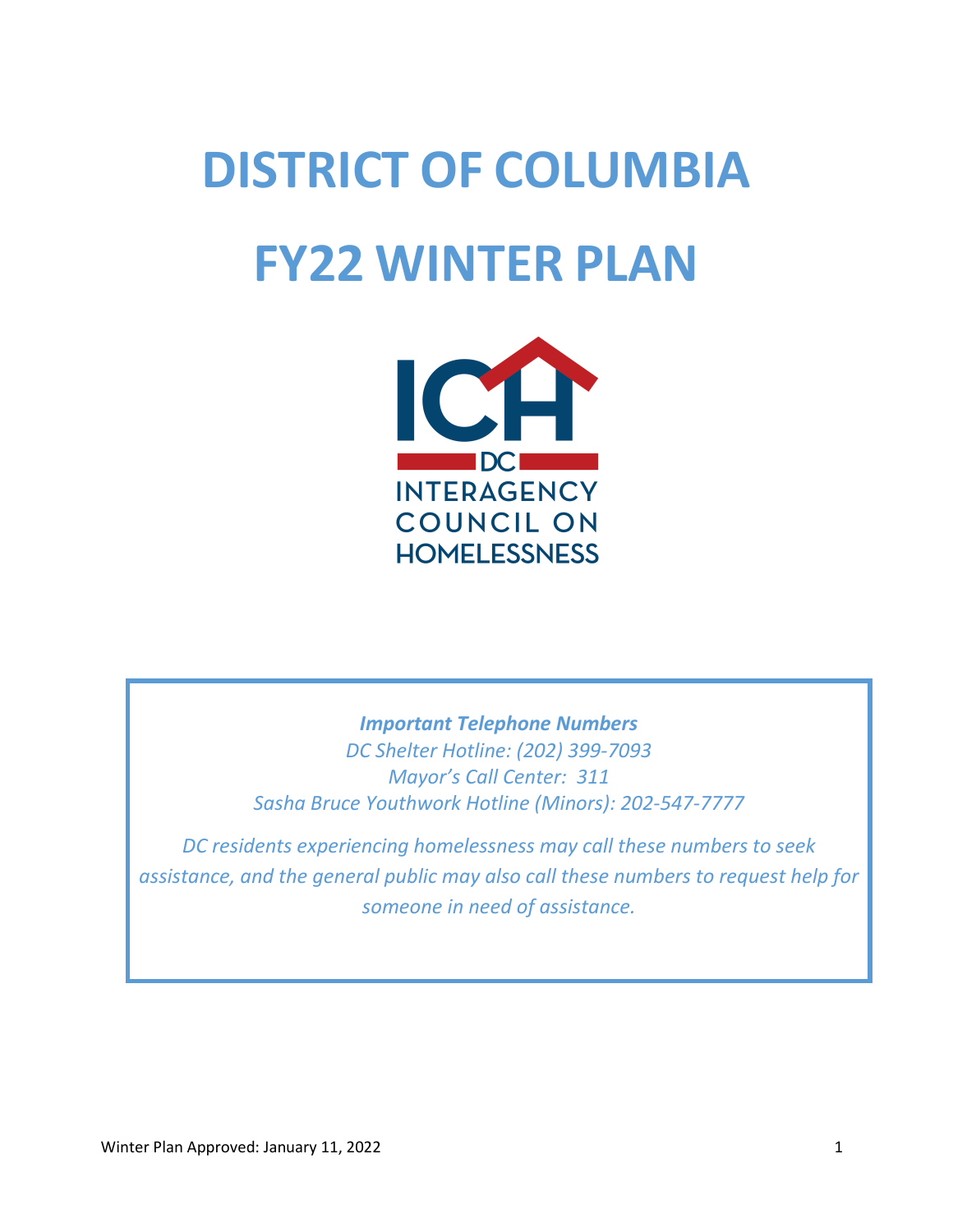**TABLE OF CONTENTS**

| Introduction                                                                           | 4              |
|----------------------------------------------------------------------------------------|----------------|
| <b>Plan Elements</b>                                                                   | 5              |
| 1. Process for Developing, Publicizing, and Updating the Plan                          | 6              |
| 1.1 FY20 Hypothermia Season Review                                                     | 6              |
| 1.2 Publicizing the Plan                                                               | 8              |
| 1.3 Process for Updating The Plan                                                      | 9              |
| 2. Process for Calling Alerts                                                          | 10             |
| 2.1 Hypothermia Alerts                                                                 | 10             |
| 2.2 Cold Weather Emergencies                                                           | 11             |
| 3. Emergency Shelter                                                                   | 12             |
| 3.1 Shelter for Individuals: Access, Type and Hours of Operation                       | 12             |
| 3.2 Shelter for Families: Access, Type and Hours of Operation                          | 12             |
| 3.3 Estimating Shelter Capacity Need                                                   | 13             |
| 3.3.1 COVID Capacity Levels                                                            | 13             |
| 3.3.3 Capacity Needs: Adult Men                                                        | 14             |
| 3.3.3 Capacity Needs: Adult Women                                                      | 16             |
| 3.3.4 Capacity Needs: Families                                                         | 17             |
| 3.4 Warming Sites Available During Cold Weather Emergencies                            | 19             |
| 4. Transportation                                                                      | 20             |
| 4.1 Coordinating Transportation Resources and Outreach                                 | 20             |
| 4.2 Scheduled Transportation from Women's & Men's Shelter: Morning Schedules           | 21             |
| 4.3 Scheduled Transportation to Women's & Men's Shelter: Afternoon & Evening Schedules | 23             |
| 4.4 Transportation For Minors and Transition Age Youth (TAY)                           | 25             |
| 5. Services Coordination                                                               | 26             |
| 5.1 Meals                                                                              | 26             |
| Winter Plan Approved: January 11, 2022                                                 | $\overline{2}$ |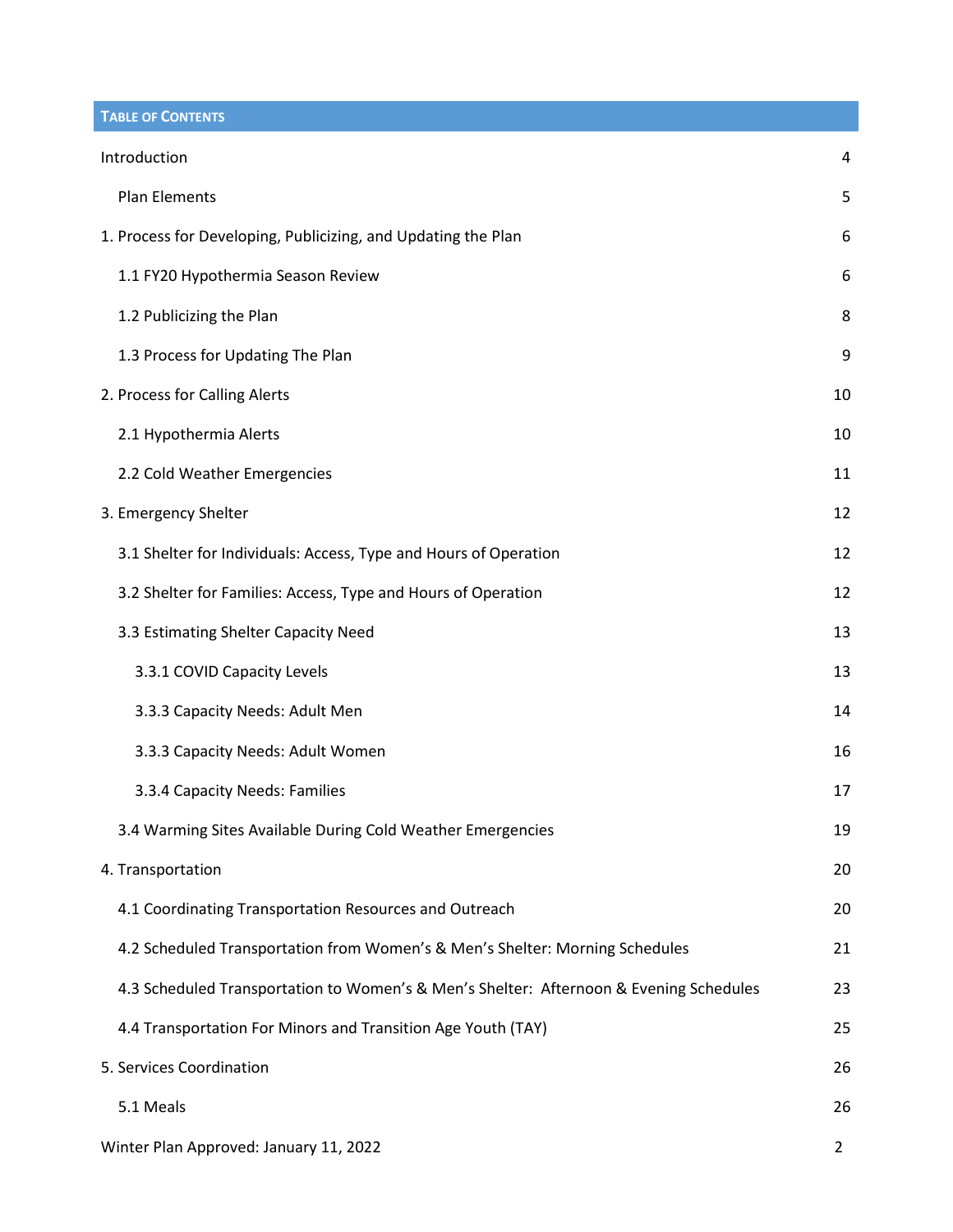| 5.2 Street Outreach Services                                                            | 26 |
|-----------------------------------------------------------------------------------------|----|
| 5.3 Police and Outreach Providers Cooperation                                           | 27 |
| 5.4 Mental Health Services                                                              | 27 |
| 5.5 Health Services and Detoxification Services                                         | 27 |
| 5.6 Services for Lesbian, Gay, Bisexual, Transgender, and Questioning (LGBTQ) Community | 28 |
| 5.7 Services for the Latinx Community                                                   | 28 |
| 5.8 Interpretation Services                                                             | 28 |
| 5.9 Services for Survivors of Domestic Violence                                         | 29 |
| 5.10 Supplies                                                                           | 29 |
| 5.11 Training                                                                           | 30 |
| 6. Unaccompanied Minors and Transition Aged Youth                                       | 31 |
| 6.1 Unaccompanied Minors (<18 Years of Age)                                             | 31 |
| 6.2 Transition Aged Youth 18 to 24 years                                                | 32 |
| 6.3 Outreach & In-Reach Services for Youth                                              | 32 |
| 7. Complaints & Grievances                                                              | 34 |
| 7.1 Homeless Services Monitoring                                                        | 34 |
| 7.2 Complaints or Suggestions                                                           | 34 |
| Appendix A: Shelter Locations - Single Adults                                           | 35 |
| Appendix B: Shelter, Drop-In and Outreach Locations - Youth                             | 37 |
| Appendix C: Winter Plan Phone Numbers                                                   | 39 |
| Acknowledgement                                                                         | 40 |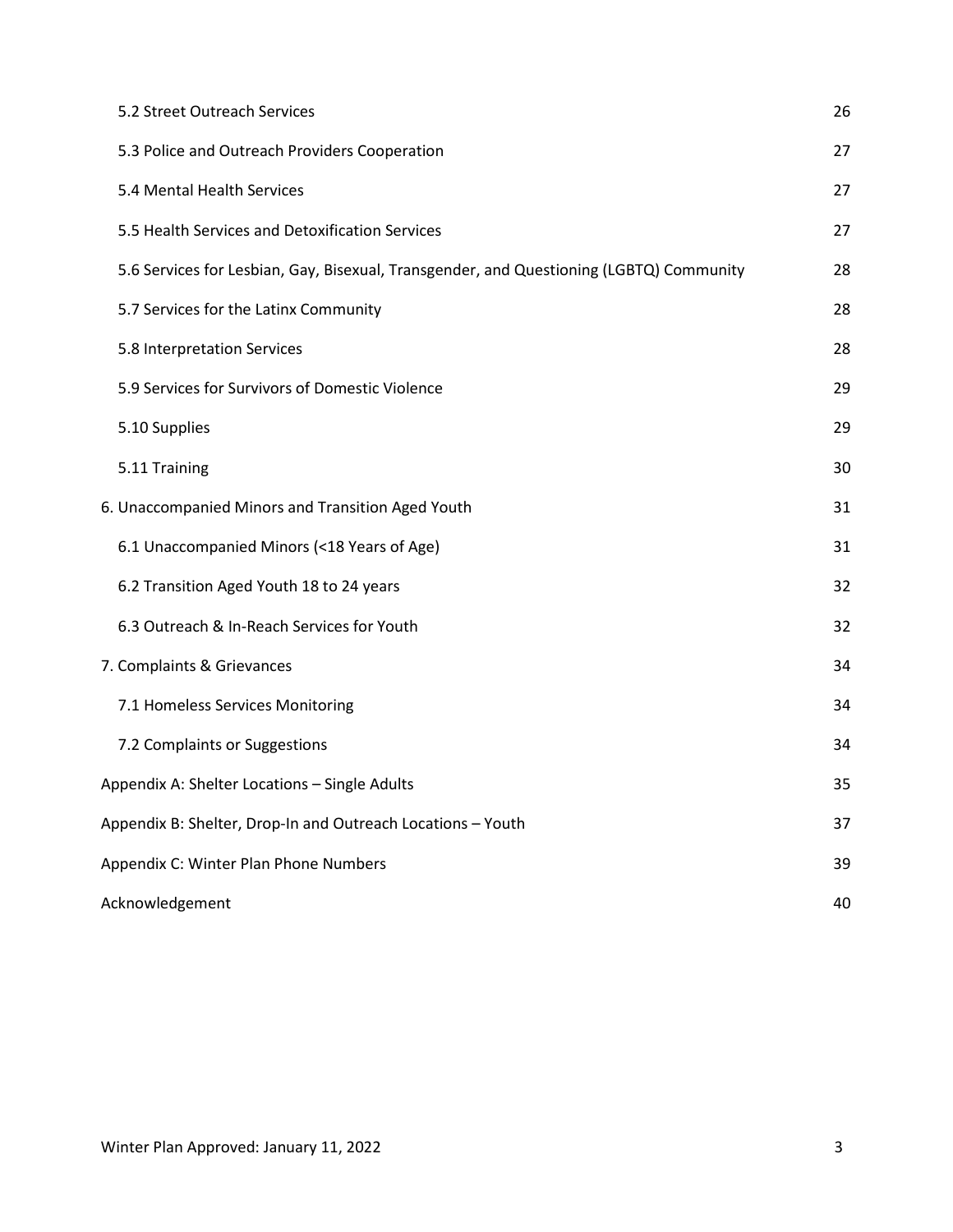#### <span id="page-3-0"></span>**INTRODUCTION**

In compliance with the Homeless Services Reform Act of 2005 (HSRA), this FY22 Winter Plan<sup>[1](#page-3-1)</sup> has been developed by the District of Columbia's Interagency Council on Homelessness (ICH). The District of Columbia is one of only three jurisdictions in the country that provide a legal right to shelter in hypothermic weather conditions. The HSRA mandates that by September of each year, a plan be in place describing how District residents who are experiencing homelessness will be protected from cold weather injury.<sup>[2](#page-3-2)</sup>

#### **When is Hypothermia Season?**

The Winter Plan generally covers the period beginning November 1 and ending on March 31. While many of the services included in this Winter Plan are in place and operational regardless of temperature, some additional services, including severe weather shelters, operate only when a "hypothermia alert" is called by the District government. (See Section 2 for more information.) In practice, the additional services provided under a hypothermia alert may begin before November 1 or extend beyond March 31 if the criteria for calling an alert is met.

It is important to note that the purpose of this plan is protection from cold weather injury. This plan is being implemented within the context of the broader systems change underway in the District to move from a shelter-based system to one focused on rapid stabilization and connection back to permanent housing. However, the strategies outlined in [Homeward DC 2.0](https://dmhhs.dc.gov/sites/default/files/dc/sites/dmhhs/page_content/attachments/Homeward-DC-Report_FY2021-2025.pdf) (the District's second strategic plan to address homelessness among single adults and families) and **Solid Foundations DC** (the District's plan to address homelessness among unaccompanied youth) will take years to fully implement. Accordingly, the District is committed to ensuring it has effective strategies in place to protect residents experiencing homelessness from cold weather injury.

The outbreak of the novel coronavirus (COVID-19) pandemic in the United States in early 2020 resulted in many changes to the District's homeless services system operations. The world's growing understanding of COVID-19 and the constantly changing landscape driven by this evolving knowledge base has required the Department of Human Services (DHS) and its provider network to demonstrate flexibility and nimbleness as it strives to keep individuals, families, and unaccompanied youth experiencing homelessness safe across the last year. The same will be true as we move into the second winter with COVID-19's continued presence. While this Winter Plan provides a framework for our hypothermia season operations in light of COVID-19, we know we will need to be flexible as the conditions around us continue to change. Because of the unpredictable nature of our current environment, the District will use the process described in Section 1.3 to gather partner feedback and share critical system updates as the winter progresses.

<span id="page-3-1"></span> $1$  The District of Columbia government budgets by fiscal year, which starts on October 1 and ends on September 30. Fiscal year 2022(FY22) starts October 1, 2021 and ends on September 30, 2022. Unless noted as "winter FY22" or "hypothermia FY22," all references to "FY" in the plan refer to the entire fiscal year named versus just the winter months.<br><sup>2</sup> Due to the public health emergency and its impact on homeless service system operations, the ICH recommended taking an

<span id="page-3-2"></span>additional month to ensure all known changes could be discussed with partners prior to finalizing the plan.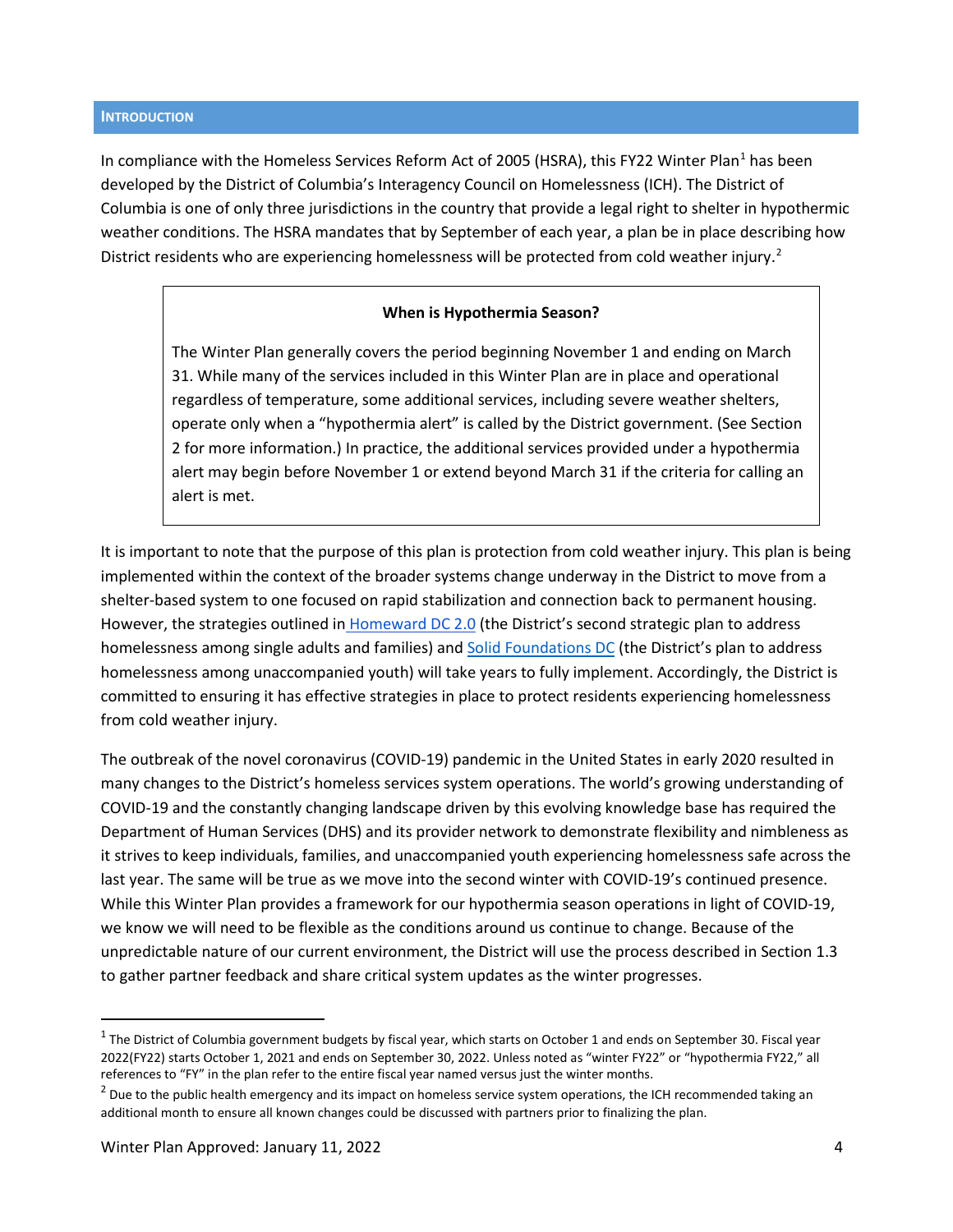At the writing of the plan, the current COVID shelter protocols are as follows. Note: this guidance may be updated throughout the Winter Season based on new information on the virus, new variants, vaccination rates, and the community spread.

- Staff and clients (both vaccinated & unvaccinated) must continue to wear a mask at all times while in congregate shelter except for eating, drinking, bathing, and sleeping.
- Staff, volunteers, and clients who are fully vaccinated, or who have a history of confirmed COVID-19 and recovery within the past 90 days, are not required to quarantine or be excluded from work after exposed to a person with COVID-19.
- Staff, volunteers, and clients who were exposed to a person with COVID-19 should be tested for COVID-19 three to five (3-5) days after exposure and must monitor themselves for symptoms for 14 days, unless they have a history of confirmed COVID-19 and recovery within the past 90 days, regardless of vaccination status.

To stay abreast of the Districtwide response to COVID, visit [Coronavirus.dc.gov.](https://coronavirus.dc.gov/) For the latest updates on the DHS response, see a[t dhs.dc.gov/page/responsetocovid19.](https://dhs.dc.gov/page/responsetocovid19)

## <span id="page-4-0"></span>PLAN ELEMENTS

This plan builds on efforts from the past, incorporates new strategies, and responds to lessons learned from previous winters. The plan is organized as follows:

- Section 1 describes the process used to develop the plan;
- Section 2 describes the process for and the considerations involved in calling a hypothermia alert;
- Section 3 estimates shelter capacity needs as well as the plan for delivering the needed beds/units;
- Section 4 outlines the transportation services provided to ensure access to shelter and services;
- Section 5 describes the services provided to help clients access shelter;
- Section 6 discusses protocol and available resources for serving unaccompanied minors and transition aged youth (TAY); and
- Section 7 outlines resources in place to monitor shelter operations as well as the protocol for raising concerns and/or filing complaint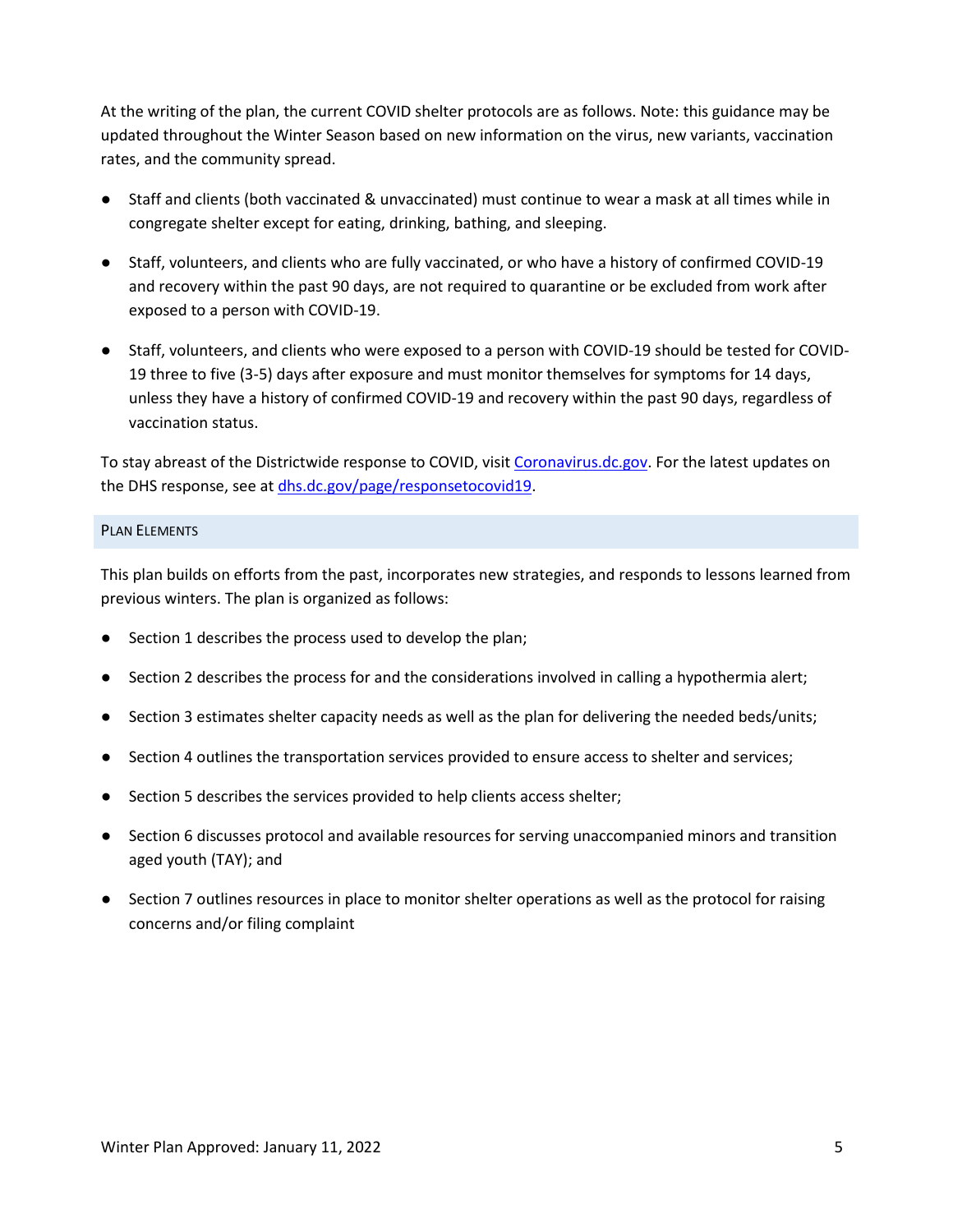#### <span id="page-5-0"></span>**1. PROCESS FOR DEVELOPING, PUBLICIZING, AND UPDATING THE PLAN**

The ICH Emergency Response and Shelter Operations (ERSO) Committee is responsible for supporting the developing of the District's Winter Plan. At the end of each Hypothermia Season, the process begins with a review of the previous season's operations so partners can help identify what worked well and where changes or improvements are needed. The Community Partnership for the Prevention of Homelessness (TCP) compiles data on shelter utilization trends for partners ahead of the discussion.

Following the review, the Shelter Capacity Workgroup convenes to more closely review shelter utilization from previous hypothermia seasons and to develop estimates for the number of bed/units needed for men, women, and families for the upcoming season. The Workgroup's recommendations were presented to the ICH ERSO Committee in July and are detailed in Section 3.3 of this plan.

After incorporating this feedback from partners and working in partnership with DHS to identify necessary modifications in response to COVID-19, ICH staff presented a draft to ERSO members in July. Additional edits were made in response to the July Committee meeting, and a final draft was presented to the ICH ERSO Committee in September.<sup>[3](#page-5-2)</sup> Following approval by ICH ERSO stakeholders, the Plan was presented to the ICH Executive Committee for adoption on October 12, 2021.

#### <span id="page-5-1"></span>1.1 FY20 HYPOTHERMIA SEASON REVIEW

In the FY21 winter season, 114 hypothermia alerts were called. In past years when alerts were called, yearround and seasonal shelters remained open during daytime hours so that clients would have a warm and safe place to stay, and additional shelter capacity was created as needed. TCP coordinated daily hypothermia operations in concert with city agencies and providers. This included the distribution of a daily census showing capacity levels at all shelters so that the system could be monitored and adjusted to serve clients optimally. The United Planning Organization (UPO) operated the DC Shelter Hotline and deployed vans for outreach services and transportation. Last year, due to the pandemic, seasonal and year-round shelters were all open 24/7, regardless of the temperature or alerts called.

In contrast to [Homeward DC 2.0,](https://dmhhs.dc.gov/sites/default/files/dc/sites/dmhhs/page_content/attachments/Homeward-DC-Report_FY2021-2025.pdf) where the ICH is tracking multiple outcomes towards our goal of preventing and ending homelessness, the most important measure we use to evaluate the success of winter plan operations is the number of hypothermia deaths among persons experiencing homelessness. As part of the FY16 winter planning process, a protocol was established to ensure that the Office of Chief Medical Examiner (OCME) immediately reports all deaths among persons experiencing homelessness to DHS so appropriate follow up actions can be determined. OCME then confirms information on cause of death once it has been established. During the FY21 winter, there were four deaths in which the primary cause was Hypothermia.

<span id="page-5-2"></span><sup>&</sup>lt;sup>3</sup> Due to the public health emergency and its impact on homeless service system operations, the ICH recommended taking an additional month to ensure all known changes could be adequately reflected and discussed with partners prior to finalizing the plan.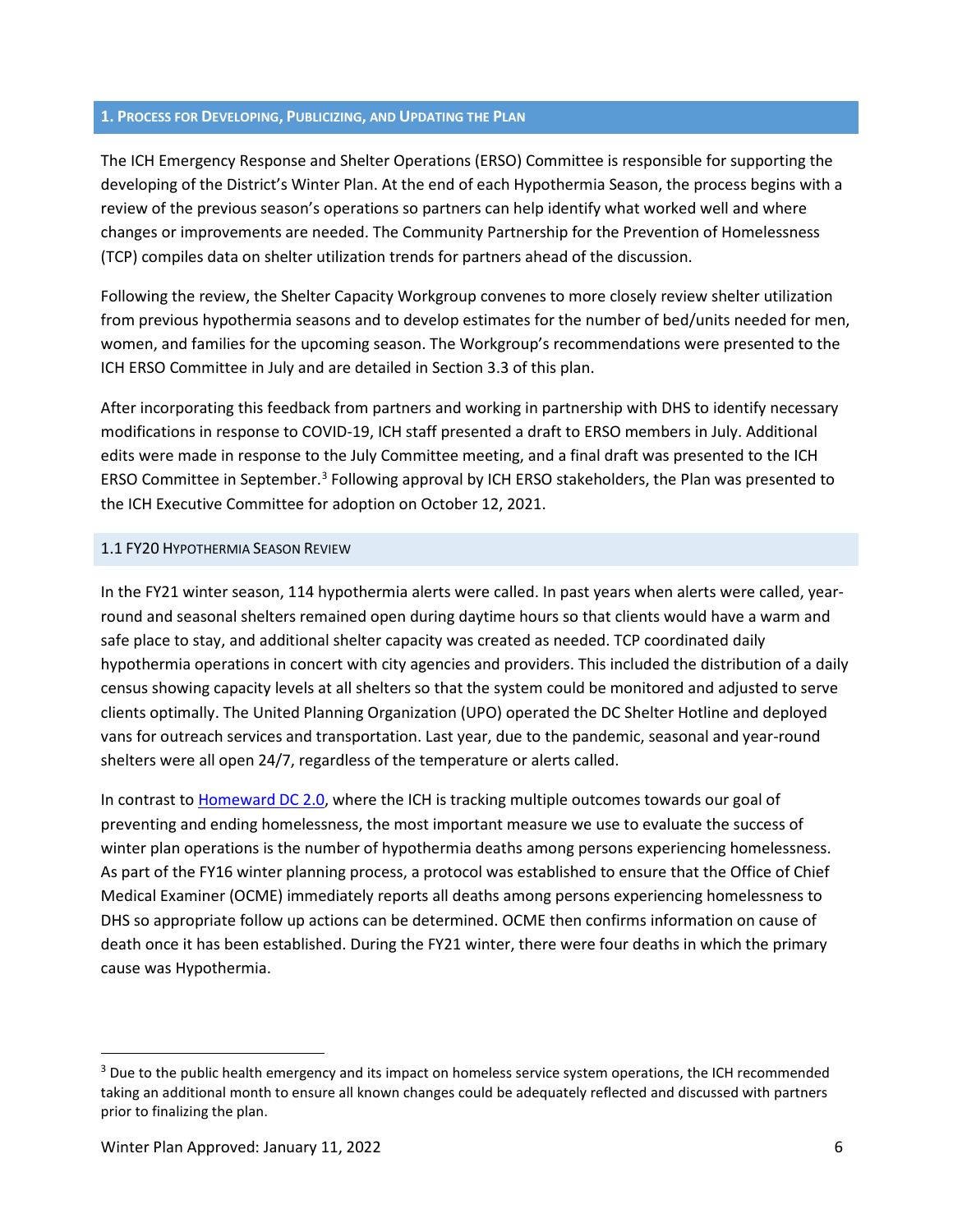The ICH and its member agencies continue to learn from past efforts with the goal of improving our hypothermia response from one year to the next. Over the past five years, the District has taken several additional measures in preparation for the winter season, including adding more vans/buses to reduce wait times, expanding outreach services, and developing a hypothermia outreach protocol. While many of these measures will remain in place for the FY22 hypothermia season, there will changes to past system operations in response to COVID-19. Those changes are discussed in the sections that follow.

| Year        | <b>Hypothermia Deaths</b><br>(Primary Cause of Death) | <b>Hypothermia or Cold</b><br><b>Exposure (Contributing</b><br><b>Cause of Death)</b> | <b>Total Deaths Associated with</b><br><b>Hypothermia or Cold Exposure</b> |
|-------------|-------------------------------------------------------|---------------------------------------------------------------------------------------|----------------------------------------------------------------------------|
| Winter FY16 | $\overline{2}$                                        | 0                                                                                     |                                                                            |
| Winter FY17 | $\overline{2}$                                        | 0                                                                                     |                                                                            |
| Winter FY18 | $\overline{2}$                                        | $\Omega$                                                                              | $\overline{2}$                                                             |
| Winter FY19 | $\overline{2}$<br>0                                   |                                                                                       | $\overline{2}$                                                             |
| Winter FY20 | $\mathbf 0$                                           | 0                                                                                     | $\pmb{0}$                                                                  |
| Winter FY21 | 4                                                     | 3                                                                                     | $\overline{7}$                                                             |

**Table 1: Hypothermia Deaths in the District Among Persons Experiencing Homelessness**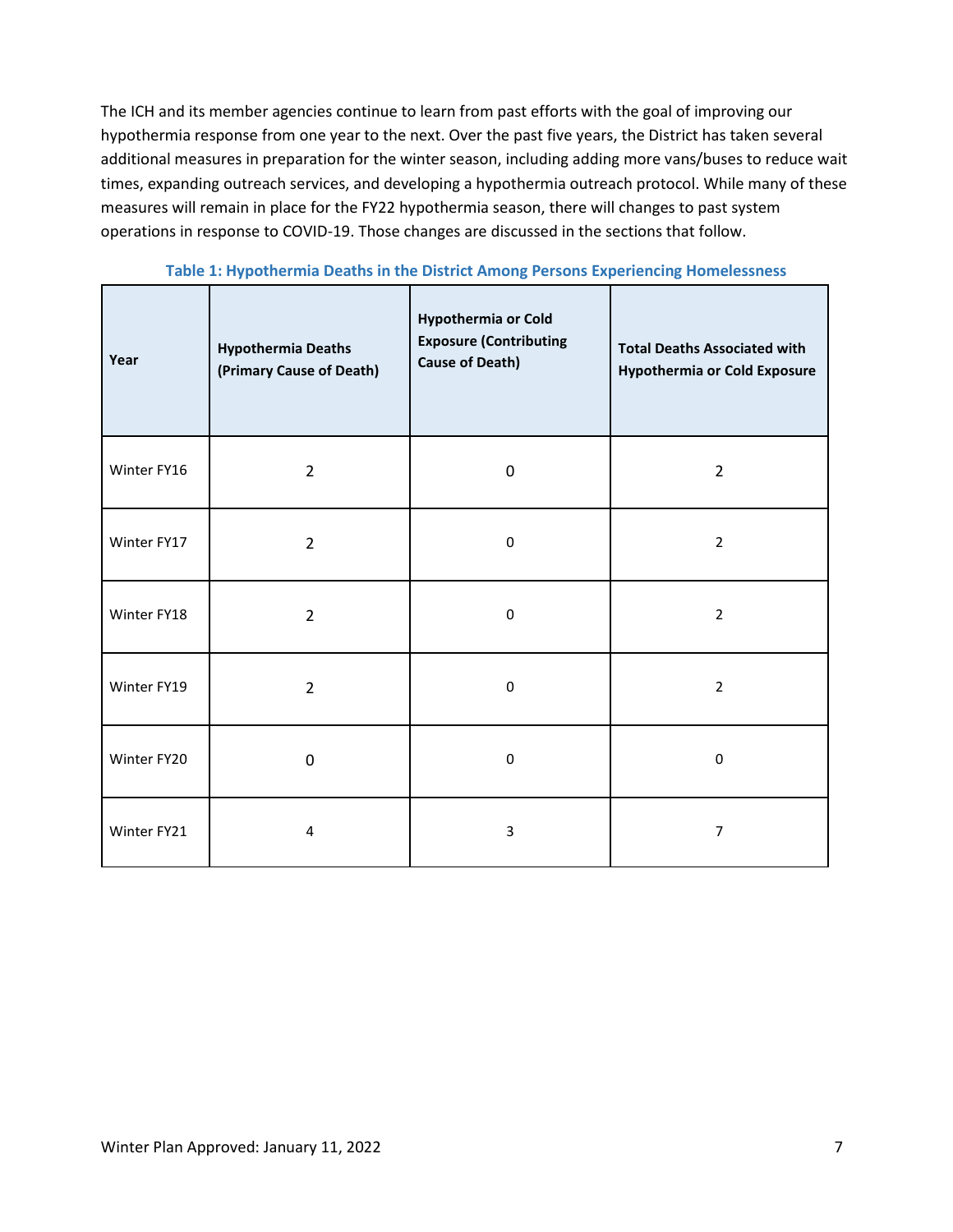#### <span id="page-7-0"></span>1.2 PUBLICIZING THE PLAN

The success of the Winter Plan depends upon open and constant communications among all stakeholders, including the public, providers of shelter and other services, and those who are homeless.

Individuals seeking help for themselves or on behalf of another individual may call either:

- The DC Shelter Hotline: 202-399-7093 (or)
- The Mayor's Call Center: 311
- The Sasha Bruce Youthwork Hotline (minors under 18): 202-547-7777

The DC Shelter Hotline and the 311 Mayor's Call Center line will be widely publicized. They will appear in advertisements in both print and electronic media, and they will be printed on business cards that will be distributed to those who are homeless by outreach agencies and other partners.

The District's Office of Unified Communications (OUC) will be notified of the Shelter Hotline number to ensure coordination of service requests originating from law enforcement agencies. Police officers, including patrol officers of the Metropolitan Police Department (MPD) and the U.S. Park Police (USPP), can request services through the OUC for any citizen who is homeless and in need of assistance. Law enforcement agencies may also use the 311 line.

All interested persons may register for emergency alerts through Alert DC, an emergency notification system that provides different ways to get real-time information to help prepare for and respond to emergencies and disasters.

Sign up for Alert DC at dc.gov or at <http://hsema.dc.gov/page/alertdc>

The hypothermia media campaign is implemented and managed by DHS. The campaign, which will begin no later than October 1, 2021, and continue throughout the season, will include the following activities:

- Metro Advertisements: DHS will request advertising space on Metro buses and in subway locations as available for the upcoming hypothermia season. Also, Metro drivers will be informed about the emergency assistance telephone numbers and when to call to assist someone who is homeless and in need of assistance.
- Social Media: Non-government partners will be encouraged to publicize the hotline number via their social media campaigns and email signature tags. The District government will also encourage agencies utilizing Twitter to include information on alerts and the hotline as part of their communications.
- Public Service Announcements (PSAs): DHS will develop and release television and radio announcements featuring the DC Shelter Hotline number and information designed to educate the public about the dangers of hypothermia. These announcements will publicize the emergency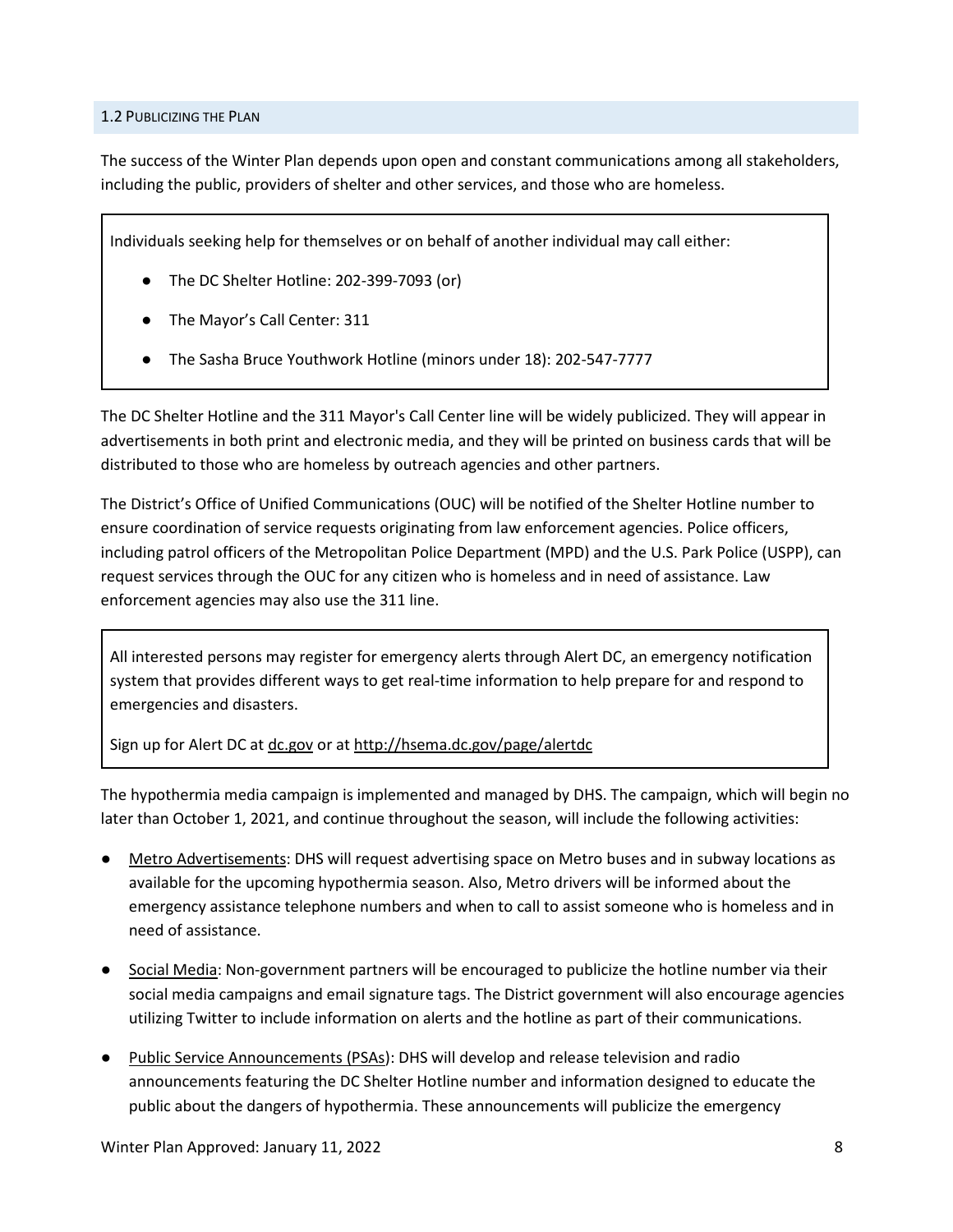assistance telephone numbers and encourage District residents to call if they are homeless and in need of assistance or to report the location of individuals who are homeless and possibly in need of assistance, especially in hypothermic weather conditions.

- Newspapers: Quarter-page hypothermia shelter hotline advertisements will be placed in community newspapers throughout the season. In the past, publications such as Hill Rag, DC North, East of the River, and Street Sense have been used.
- Business Cards: Pocket-sized business cards will be printed and distributed that will include key emergency assistance telephone numbers. The cards will be available in both English and Spanish versions, and they will be distributed to the outreach community, to providers, and to those who are homeless.
- Hope OneSource: HopeOneSource is a text messaging application that allows District agencies and service providers to blast text messages to registered users. HopeOneSource, through partnering providers, can also help individuals experiencing homelessness register for a free phone with free, unlimited text messages. Through the HopeOneSource app, District partners send out daily updates to alert consumers to weather conditions, shelter availability, new programs and services, and how to access help they may need. To sign up for HopeOneSource text messages or to learn more, visit [https://www.hopeonesource.org/dc.](https://www.hopeonesource.org/dc)

#### **An Important Message to Community Partners During Hypothermia Season**

Community-based organizations, faith-based groups, and private citizens that have items to donate and/or who want to participate in providing survival items to clients on the street are asked to contact Tom Fredericksen at TCP at 202-543-5298 to allow the District to better coordinate these donations and activities. The District welcomes the partnership, but wants to ensure groups are working in coordination with trained outreach staff to safely deliver services to our vulnerable neighbors, especially in light of the public health emergency.

#### <span id="page-8-0"></span>1.3 PROCESS FOR UPDATING THE PLAN

As discussed in the introduction, COVID-19 requires the District be flexible in its approach to delivering services to people experiencing homelessness to ensure we are being responsive to the changing landscape and using resources as strategically as possible. As we continue navigating the global pandemic throughout the fall and winter, the ICH ERSO Committee will continue to serve as a forum for identifying challenges, soliciting feedback from partners, and providing key updates. In addition, DHS will continue to provide agencywide updates to stakeholders through ICH Meetings, updated guidance, and other communications.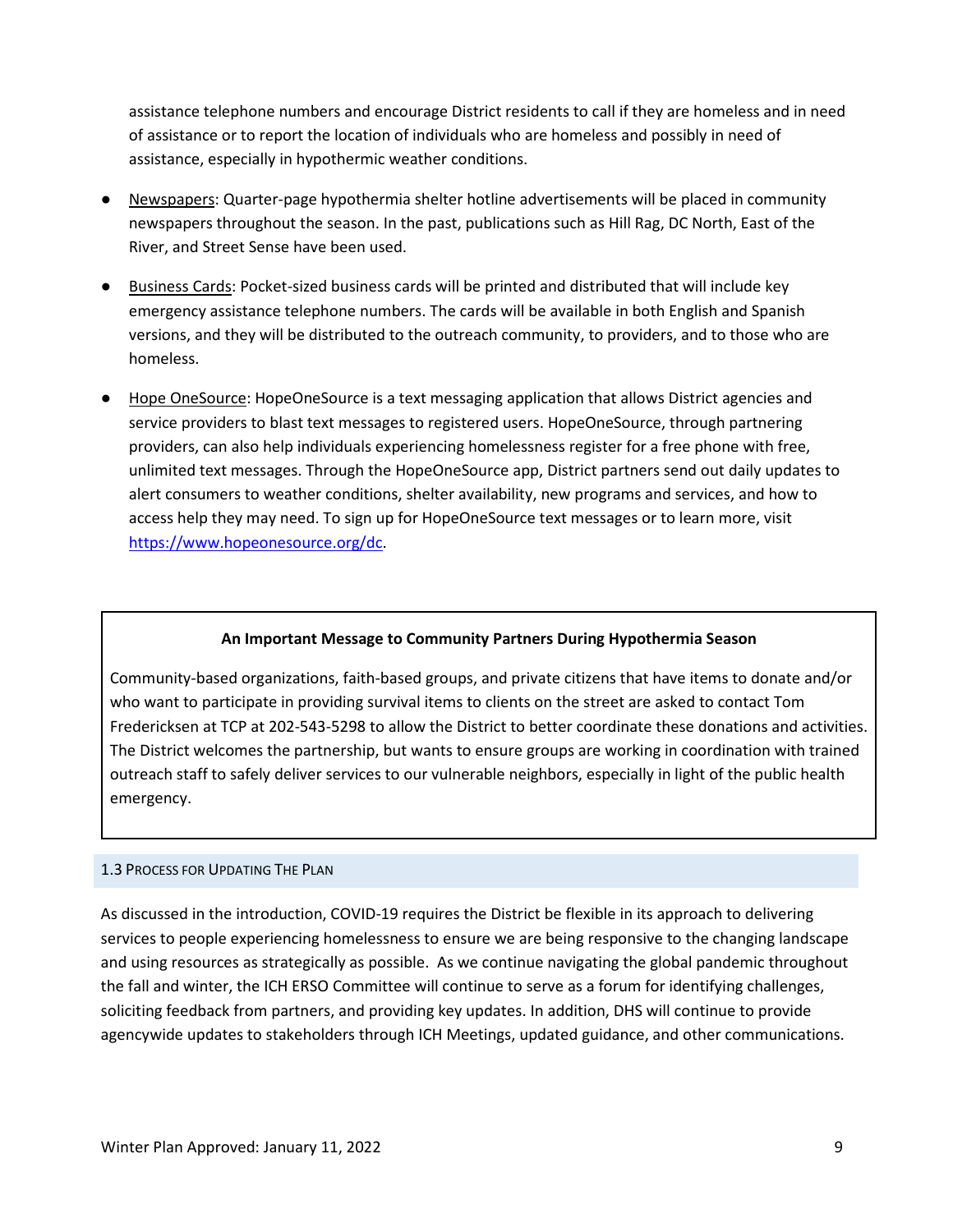#### <span id="page-9-0"></span>**2. PROCESS FOR CALLING ALERTS**

This section describes the process and considerations involved in calling hypothermia alerts and Cold Weather Emergency alerts. In past years, monitoring temperatures and communicating alert status were critical because of the impact on shelter operations (e.g., hypothermia alert night shelters opening, shelters remaining open during daytime hours). Because of the COVID-related modifications to shelter operations discussed in Section 3, the alerts will have less significance during the upcoming hypothermia season. However, DHS has determined that they will continue the process of monitoring the weather and calling alerts both to ensure staff have the information they need to support operations and to ensure the District has historical data to support future planning efforts.

#### <span id="page-9-1"></span>2.1 HYPOTHERMIA ALERTS

Daily consultations will be held between the District's Homeland Security and Emergency Management Agency (HSEMA), DHS, and meteorologists at the National Weather Service (NWS) in Sterling, Virginia, to determine real time weather conditions and the likely conditions in the next 24 hours. Additionally, throughout each day, HSEMA and DHS will monitor the NWS website for the published forecast.

Hypothermia alerts will be called when the NWS published forecast indicates that the actual or forecasted temperature, including wind chill, is or will be 32 degrees Fahrenheit or below. DHS will also call an overnight hypothermia alert when the temperature is forecasted to be 40 degrees Fahrenheit or below and the forecasted chance of precipitation is 50% or greater.

By 7:00 a.m. each day, HSEMA will notify DHS and UPO whether the actual or forecasted temperature, including wind chill, is or will be 32 degrees Fahrenheit or below prior to 7:00 a.m. If so, DHS and HSEMA will put a daytime hypothermia alert into effect until 7:00 p.m. or until the actual temperature including wind chill rises above 32 degrees Fahrenheit.

Shelter providers may call the DC Shelter Hotline at (202) 399-7093 at any time to determine the alert status.

DHS will send out an email alert twice daily, at 7:00 a.m. and then by 3:00 p.m., to notify key personnel administering critical homeless services programs impacted by the alert status of the alert status regardless of whether the status has changed. The information on the alert status will also be posted and available for all interested parties on DHS's website, at [www.dhs.dc.gov,](http://www.dhs.dc.gov/) and will be available via in-person inquiries at open MPD stations, Fire and Emergency Medical Services (EMS) stations, public libraries, and Department of Parks and Recreation (DPR) recreation centers. Alert status is also sent out to individuals experiencing homelessness who have signed up for alerts via the HopeOneSource free text messaging app.<sup>[4](#page-9-2)</sup>

<span id="page-9-2"></span><sup>4</sup> To sign up for HopeOneSource text messages or to learn more, visit [https://www.hopeonesource.org/dc.](https://www.hopeonesource.org/dc)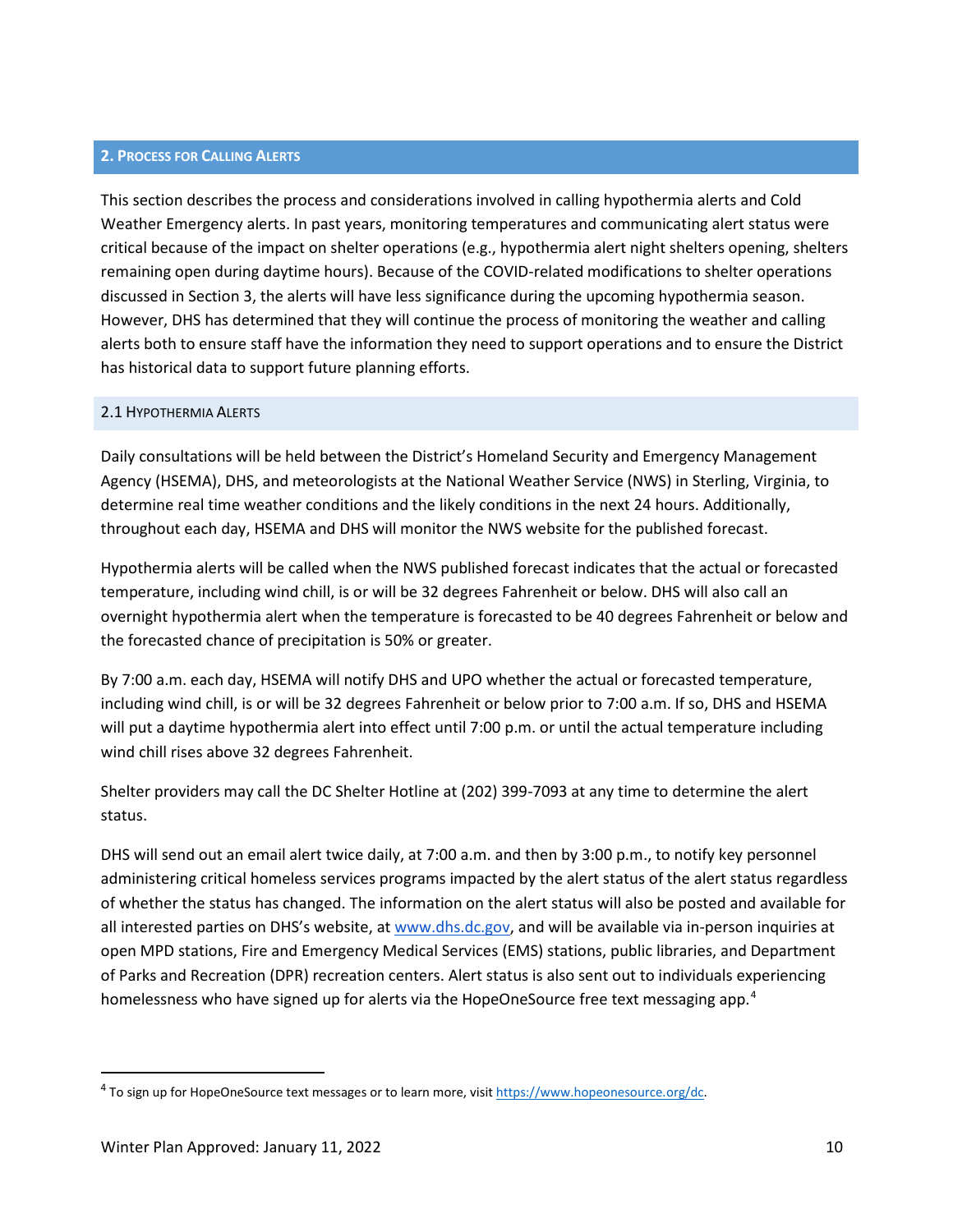DHS will keep a daily record of forecasts and alert status. This data will be available upon request during the season (contact the ICH a[t ich.dmhhs@dc.gov\)](mailto:ich.dmhhs@dc.gov) and reviewed by the ICH ERSO Committee during the debriefing session held after the season is completed. See *Section 1.3 Publicizing the Plan* for additional information on alert notifications.

## <span id="page-10-0"></span>2.2 COLD WEATHER EMERGENCIES

Starting in the winter of FY14, the District government implemented a "Cold Weather Emergency" strategy, which will continue in practice this winter. This strategy is broader than the ICH Winter Plan in the sense that it is designed to "ensure *all* residents, workers, and visitors are protected from extreme cold weather," though particular attention is given to the needs of residents experiencing homelessness.

A Cold Weather Emergency is called when the temperature falls, or is forecasted to fall, to:

- 1) 15°F or below (including wind chill) or
- 2) 20˚F (including wind chill), and one or more of the following conditions exists:
	- Steady precipitation for 60 consecutive minutes
	- Snow accumulation of 3 inches or more
	- Other meteorological conditions or threats as determined by HSEMA

When the NWS predicts extreme cold weather conditions, HSEMA will convene a conference call with staff from DHS, DBH, the Department of Health (DOH), the Office of the City Administrator (OCA), the Deputy Mayor for Health and Human Services (DMHHS), and others as necessary in order to decide whether current or predicted conditions necessitate activating a Cold Emergency Alert and, if so, to determine whether specific interventions are necessary given the anticipated weather conditions. Interventions may include, but are not limited to, the operation of Warming Sites (utilized by anyone needing respite from the cold – e.g., people experiencing prolonged power outages), measures to protect unsheltered residents unwilling or unable to come inside, and coordination of services for other vulnerable populations (e.g., seniors).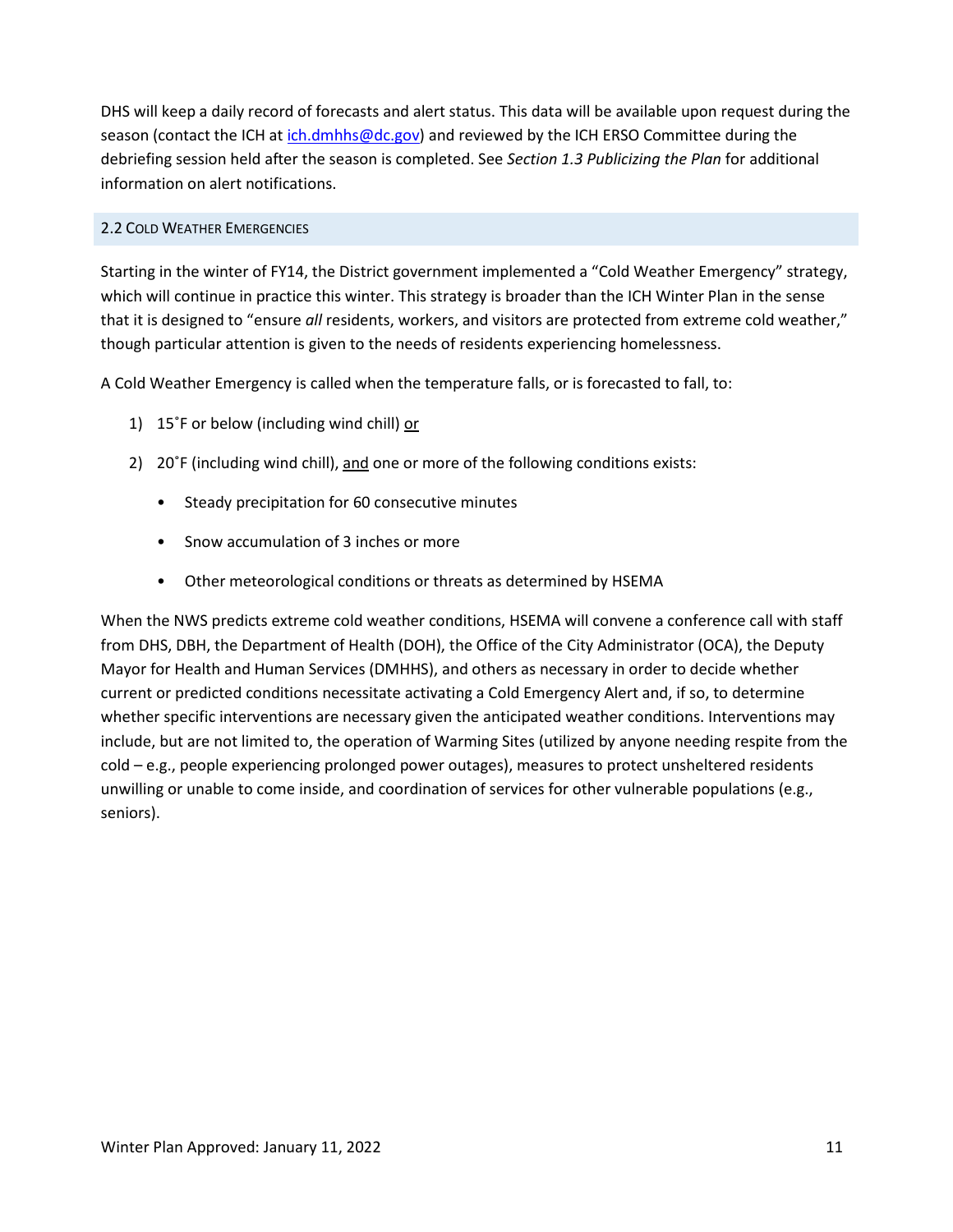#### <span id="page-11-0"></span>**3. EMERGENCY SHELTER**

As noted in the introduction, the District of Columbia is one of just three jurisdictions in the country that provide a legal right to shelter in hypothermic weather conditions. This section describes the type of shelter available during hypothermia alerts, the process used to develop estimates for shelter capacity needs, and the plan for delivering the number of beds/units needed.

#### <span id="page-11-1"></span>3.1 SHELTER FOR INDIVIDUALS: ACCESS, TYPE AND HOURS OF OPERATION

The District will use three types of shelter for adult individuals at the start of the winter months. A list of year-round and seasonal shelters is included in Appendix A. Overflow locations are not advertised in this plan to prevent individuals from presenting at locations that are not operational.

- Year-Round Low-Barrier Shelters for individuals operate year-round and provide a variety of services.
- Seasonal Shelters will remain open throughout the rest of the season in the evening only. They will operate from 8pm to 7am.
- Overflow Shelters will be opened only when all other shelters are at or near capacity.

Due to the ongoing pandemic concerns, low-barrier and PEP-V for individuals will remain open 24 hours a day, 7 days a week to limit unnecessary movement among clients with the goal of reducing COVID-19 exposure and transmission. Exceptions may be required to facilitate deep cleaning and/or necessary maintenance and repairs. Planned daytime closures will be discussed with partners as described in Section 1.3 of this plan. Given the unprecedented nature of the pandemic, and our inability to predict with certainty how much additional shelter capacity may be needed in the months ahead, the District is prepared to open Seasonal Shelters, if needed, which will not be 24/7. Once brought online, seasonal shelters will remain open throughout the rest of the season operating from 8pm to 7am.

Together, DHS and TCP monitor capacity levels carefully and determine when and where additional sites need to be activated. These facilities have standby staff that are called in to operate the shelters as needed.

Individuals staying in low barrier shelter will be encouraged to remain at the same location and same bed throughout the season, although individuals can of course leave the shelter to take care of personal business.

Individuals experiencing homelessness can identify a shelter with availability and receive transportation assistance getting to that location by calling the DC Shelter Hotline at 202-399-7093.

#### <span id="page-11-2"></span>3.2 SHELTER FOR FAMILIES: ACCESS, TYPE AND HOURS OF OPERATION

During the public health emergency, Virginia Williams Family Resource Center (VWFRC) closed to the public and all eligibility was conducted by VWFRC staff through the DC Shelter Hotline. As of July 12, 2021, VWFRC has reopened to the public and is conducting eligibility both by phone and in person with capacity limits on the number of people permitted to enter VWFRC at a time. As DHS continues to plan for Post-COVID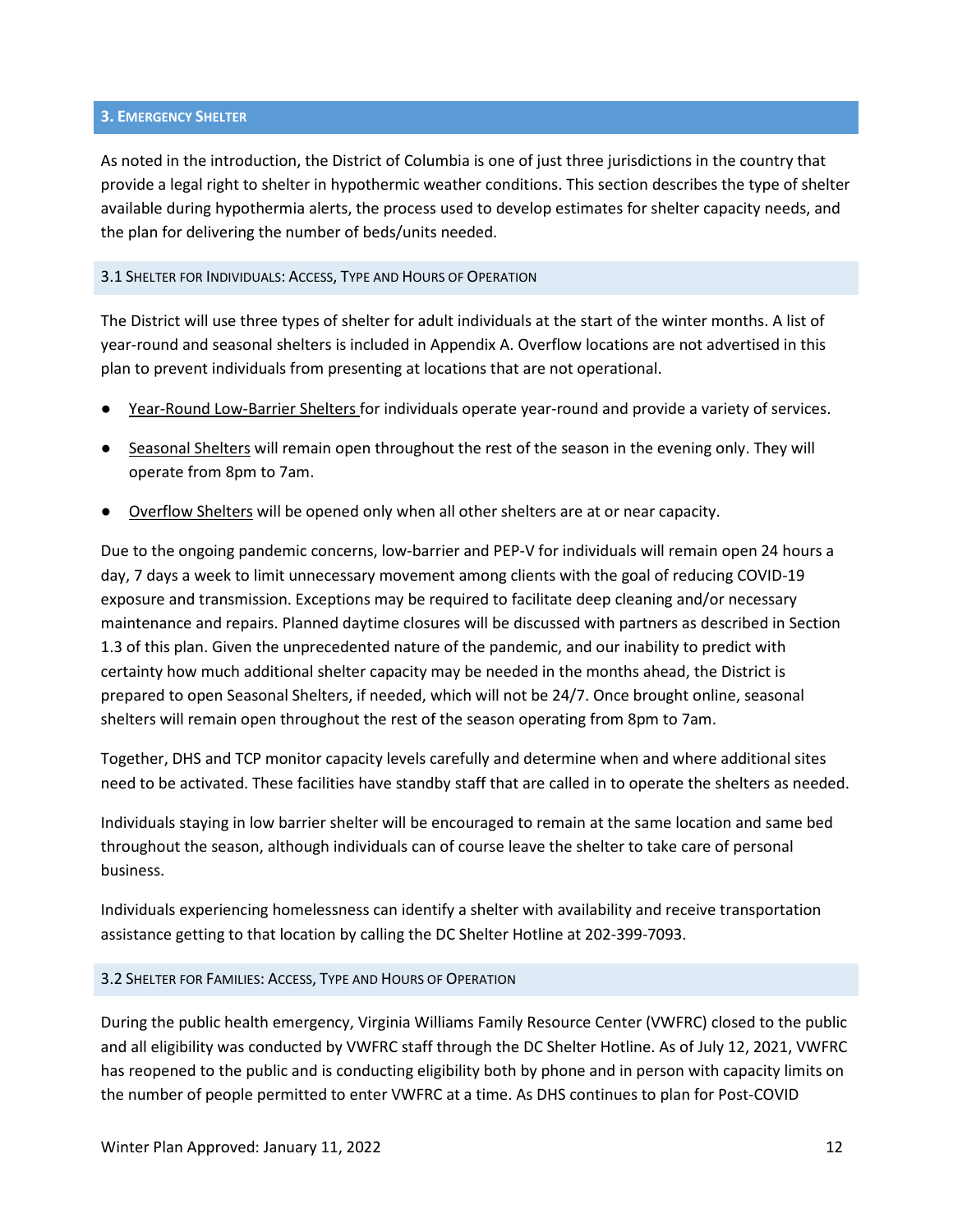operations, in-person services will be incrementally expanded and updates will be available at [COVID-19](https://coronavirus.dc.gov/page/stay-home)  [Reopening Strategy.](https://coronavirus.dc.gov/page/stay-home)

## <span id="page-12-0"></span>3.3 ESTIMATING SHELTER CAPACITY NEED

As part of the District's preparation for hypothermia shelter needs, the ICH Shelter Capacity Workgroup – a Workgroup under the ICH ERSO Committee – develops estimates of the numbers of individuals and families anticipated to need shelter during the upcoming winter. To develop these estimates, the Workgroup usually looks at historical trends, including the numbers of individuals served during the past three years, noting overall trends, turnaways, seasonal spikes, etc. Due to the pandemic, and the challenges of predicting what shelter capacity will look like this year, this year the Workgroup focused their main analysis on last year's shelter numbers.

While the Workgroup attempts to account for the impact of any changes in policy, new resources coming online, and broader economic conditions that could lead to changes in the number of people experiencing homelessness, the COVID-19 pandemic, and associated economic fallout, has placed an unprecedented number of individuals and families at risk of homelessness. Examples of variables that could impact the number of people experiencing homelessness in our community in the months ahead include how many jobs are permanently lost as a result of the shutdown, whether the surrounding jurisdictions increase their shelter capacity to meet their residents' needs or if we see additional regional inflow, and the capacity of federal and local funding to support residents to remain in housing at the end of the eviction moratorium.

While the shelter capacity estimates included in this section do include some buffer over past years, the full impact of the variables described in the paragraph above is, at this point, unknowable. It's also unknowable *when* the largest impacts may occur. Because there is a cost to leasing/maintaining empty buildings that may or may not be used – resources that are desperately needed in other parts of the homeless services system – the District will continue using the District Economic Recovery Team (DERT) Housing Monitoring Group<sup>5</sup> to monitor key housing and labor market indicators to assist in planning how to best deploy eviction prevention resources and when additional shelter might be needed. The ICH will share any key updates with the ICH ERSO Committee to ensure nonprofit, private sector stakeholders, and representatives with lived experience also have access to this information.

## <span id="page-12-1"></span>3.3.1 COVID CAPACITY LEVELS

To reduce density and support social distancing within the District's congregate shelters, in spring 2020, DHS took beds offline at each year-round shelter but added facilities (hotels) to maintain overall capacity within the system. While DHS will be increasing per shelter capacity over the "COVID Capacity", each

<span id="page-12-2"></span><sup>&</sup>lt;sup>5</sup> The DERT Housing Monitoring Group is a District government interagency group that was stood up at the beginning of the public health emergency to support interagency communication, coordination, and planning. Members include (but are not limited to) the Office of Planning, the Department of Housing and Community Development, the DC Housing Authority, the Office of the Tenant Advocate, DHS, and ICH.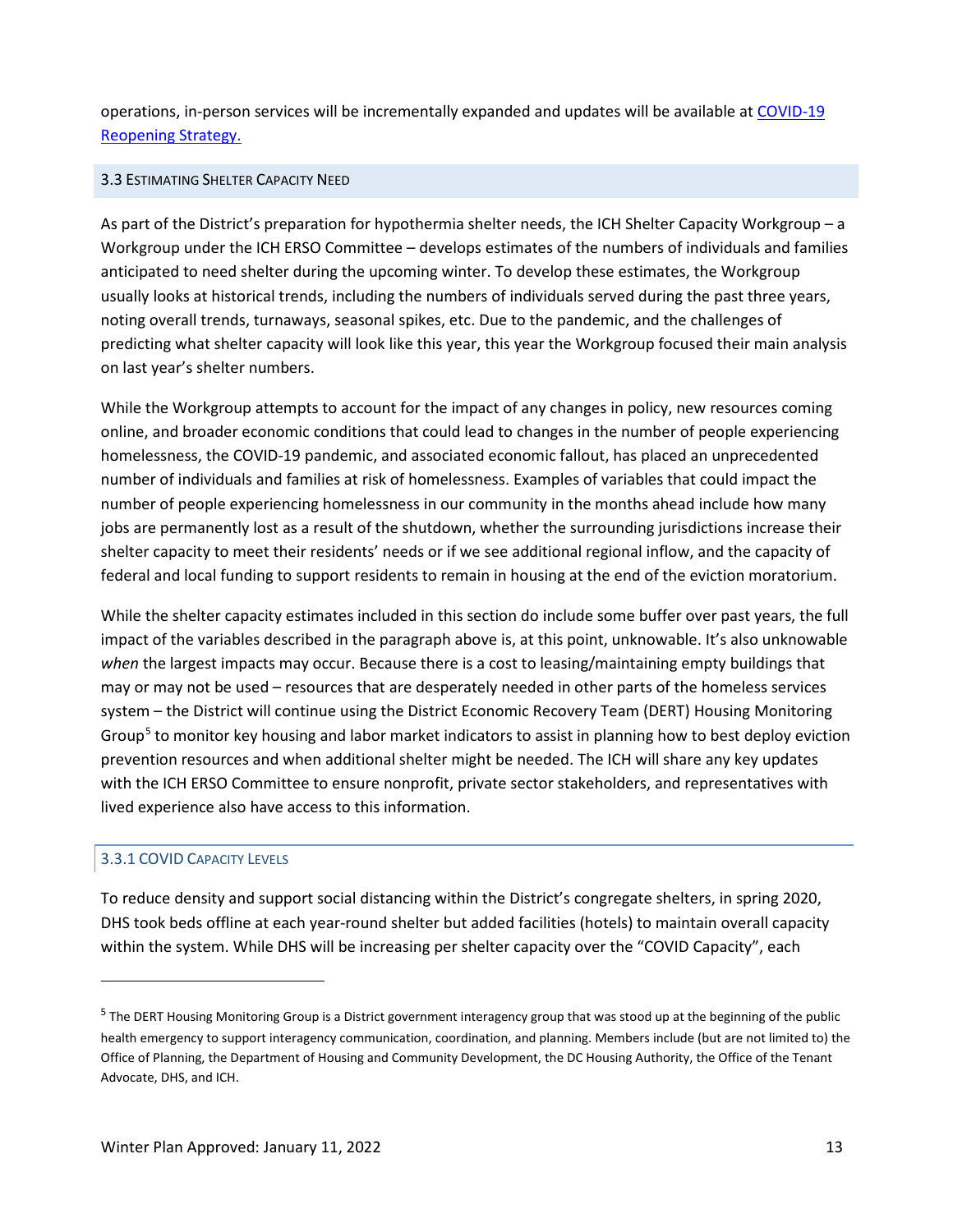shelter occupancy limit will be lower than pre-COVID levels. DHS used these new capacity targets for the purposes of determining how many additional facilities will be needed this winter to meet needs within the system.

#### <span id="page-13-0"></span>3.3.3 CAPACITY NEEDS: ADULT MEN

Based on the methodology described above, the ICH Shelter Capacity Workgroup recommended that DHS identify 1,500 beds for single adult men across hypothermia season, and then continue to monitor shelter utilization and other housing market indicators to determine if additional beds will be needed as the eviction moratorium is lifted and eviction cases begin making their way through the court system. The Workgroup acknowledged that the total recommended winter bed capacity may be rolled out in phases based upon need, like what was done last winter. *Table 1: Shelter Capacity Overview, Adult Men* shows where these beds will be located throughout our system and the capacity at each site.

Based upon the ICH Shelter Capacity Workgroup's review, the highest reported usage for men in FY21 was 1,350, but the most frequently reported usage for men was 1,080. Peak shelter utilization typically occurs within the District in late January or early February. As of the drafting of this plan, the District's eviction moratorium will begin to phase out. In a worst-case scenario – given the amount of time it takes for cases to move through the court system, and the prevention resources in place – we will likely not see immediate impacts on the shelter system. *Table 1: Shelter Capacity Overview, Adult Men* shows where these beds will be located throughout our system and the capacity at each site. If additional beds are needed at any point in the season, DHS will activate overflow beds.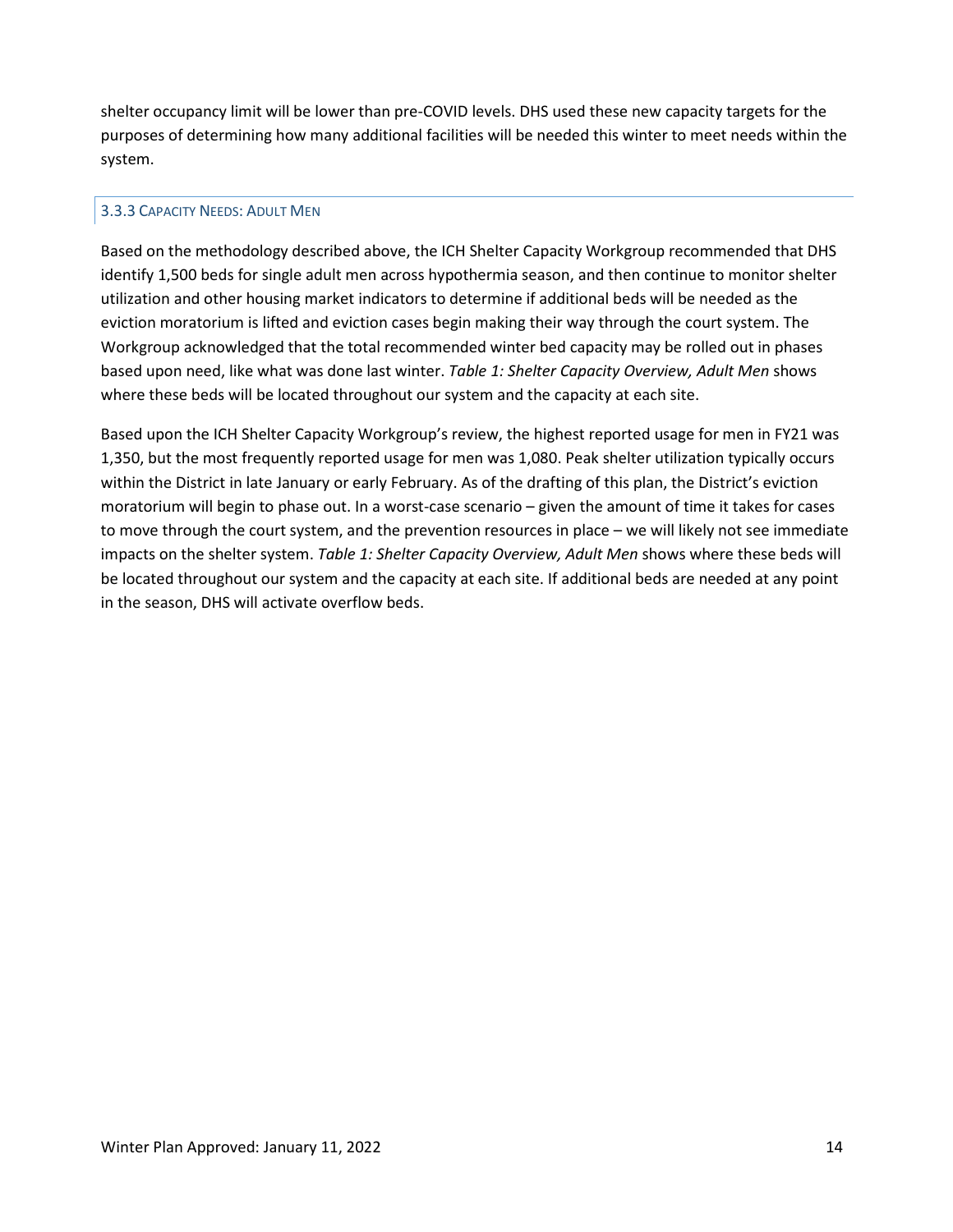| <b>Name of Facility</b>                                                                                   | Provider                      | Year-<br>Round<br><b>Beds</b> | Seasonal <sup>6</sup> | <b>Overflow</b>          | <b>Total</b> |
|-----------------------------------------------------------------------------------------------------------|-------------------------------|-------------------------------|-----------------------|--------------------------|--------------|
| New York Avenue                                                                                           | <b>Catholic Charities</b>     | 250                           |                       |                          |              |
| 801 East Shelter                                                                                          | <b>Catholic Charities</b>     | 315                           |                       |                          |              |
| Adams Place Shelter                                                                                       | <b>Catholic Charities</b>     | 125                           |                       |                          |              |
| Community for Creative Non-<br><b>CCNV</b><br>Violence (CCNV) Drop-In Center                              |                               | 100                           |                       |                          |              |
| Pat Handy Legacy                                                                                          | <b>Catholic Charities</b>     | 130                           |                       |                          |              |
| Blair                                                                                                     | Coalition for the<br>Homeless | 60                            |                       |                          |              |
| Pandemic Emergency Program for<br>Vulnerable Individuals (PEPV)<br>Hotels (Double-Occupancy) <sup>7</sup> | <b>Multiple Providers</b>     | 560 <sup>8</sup>              |                       |                          |              |
| PEPV Backfill <sup>9</sup>                                                                                | <b>Multiple Providers</b>     | 63                            |                       |                          |              |
| Adams Place Day Center                                                                                    |                               |                               | 60                    |                          |              |
| Langdon Recreation Center -<br>Seasonal                                                                   |                               |                               | 60                    |                          |              |
| <b>Men's Capacity</b>                                                                                     |                               | 1,603                         | 120                   | $\overline{\phantom{a}}$ | 1,723        |
| <b>Overflow Capacity</b>                                                                                  | <b>DHS</b>                    |                               |                       | As<br>needed             |              |

#### **Table 1: Shelter Capacity Overview, Adult Men**

<span id="page-14-0"></span><sup>&</sup>lt;sup>6</sup> Seasonal Shelters will remain open throughout the rest of the season in the evening only. They will operate from 8pm to 7am.

<span id="page-14-1"></span> $7$  The PEPV sites were brought online as part of DHS' emergency response to the pandemic under DHS' mass care emergency support function. Although the sites are not part of the Continuum of Care, they are reflected in this table given the relationship between the PEP-V sites and overall system capacity.

<span id="page-14-2"></span><sup>8</sup> Based on a 70/30 split between men and women

<span id="page-14-3"></span> $9$  Based on a continued 45 person per month housing rate from PEP-V, and backfilling through November 1st, as well as the 70/30 men to women split.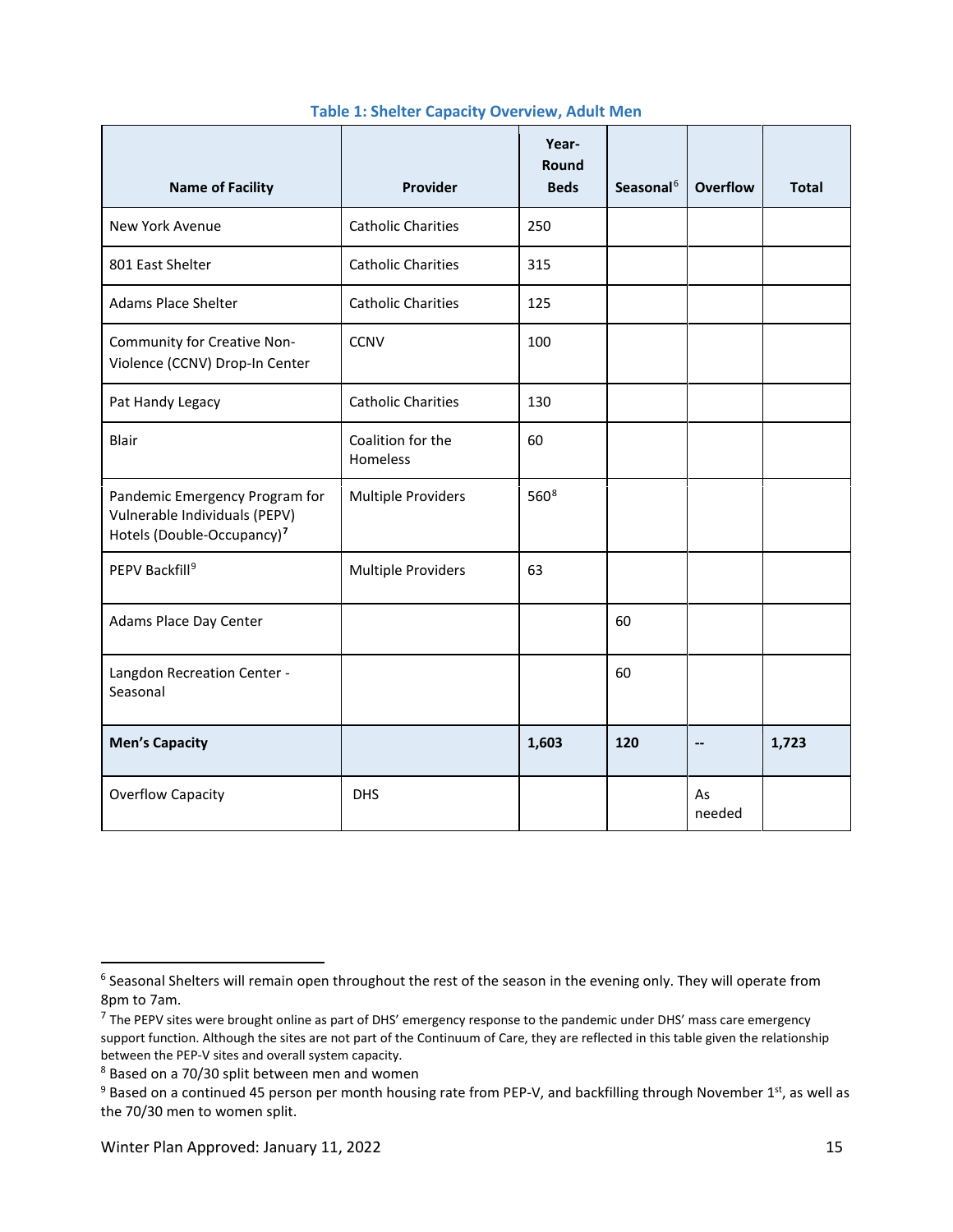## <span id="page-15-0"></span>3.3.3 CAPACITY NEEDS: ADULT WOMEN

The ICH Shelter Capacity Workgroup recommended that DHS identify 625 beds for single adult women across hypothermia season, and then continue to monitor shelter utilization and other housing indicators to determine if and when additional beds might be needed for women. Based upon the ICH Shelter Capacity Workgroup's review, the highest reported usage for women in FY21 was 540. *Table 2: Shelter Capacity Overview, Adult Women* shows where these beds will be located throughout our system and the capacity at each site. If additional beds are needed at any point in the season, DHS will activate overflow beds.

| <b>Name of Facility</b>                                                                                | Provider                  | Year-<br>Round<br><b>Beds</b> | Seasonal $^{10}$ | Overflow     | <b>Total</b> |
|--------------------------------------------------------------------------------------------------------|---------------------------|-------------------------------|------------------|--------------|--------------|
| D.C. General Building 9-Harriet Tubman                                                                 | <b>Catholic Charities</b> | 155                           |                  |              |              |
| Patricia Handy Swing Space                                                                             | N Street Village          | 140                           |                  |              |              |
| Saint Josephine Bakhita (formerly Nativity<br>Shelter)                                                 | <b>Catholic Charities</b> | 20                            |                  |              |              |
| Community for Creative Non-Violence (CCNV)<br>Drop-In Center                                           | <b>CCNV</b>               | 30                            |                  |              |              |
| Pandemic Emergency Program for Vulnerable<br>Individuals (PEP-V) Hotels (Double-<br>Occupancy $)^{11}$ | <b>Catholic Charities</b> | 240 <sup>12</sup>             |                  |              |              |
| PEPV Backfill <sup>13</sup>                                                                            | <b>Multiple Providers</b> | 27                            |                  |              |              |
| Sherwood Recreation Center - Seasonal                                                                  |                           |                               | 60               |              |              |
| <b>Total Capacity</b>                                                                                  |                           | 612                           | 60               |              | 672          |
| Overflow Capacity                                                                                      | <b>DHS</b>                |                               |                  | As<br>needed |              |

#### **Table 2: Shelter Capacity Overview, Adult Women**

<span id="page-15-1"></span><sup>&</sup>lt;sup>10</sup> Seasonal Shelters will remain open throughout the rest of the season in the evening only. They will operate from 8pm to 7am.

<span id="page-15-2"></span> $11$  The PEPV sites were brought online as part of DHS' emergency response to the pandemic under DHS' mass care emergency support function. Although the sites are not part of the Continuum of Care, they are reflected in this table given the relationship between the PEPV sites and overall system capacity.

<span id="page-15-3"></span><sup>&</sup>lt;sup>12</sup> Based on a 70/30 split between men and women

<span id="page-15-4"></span><sup>&</sup>lt;sup>13</sup> Based on a continued 45 person per month housing rate from PEPV, and backfilling through November  $1<sup>st</sup>$ , as well as the 70/30 men to women split.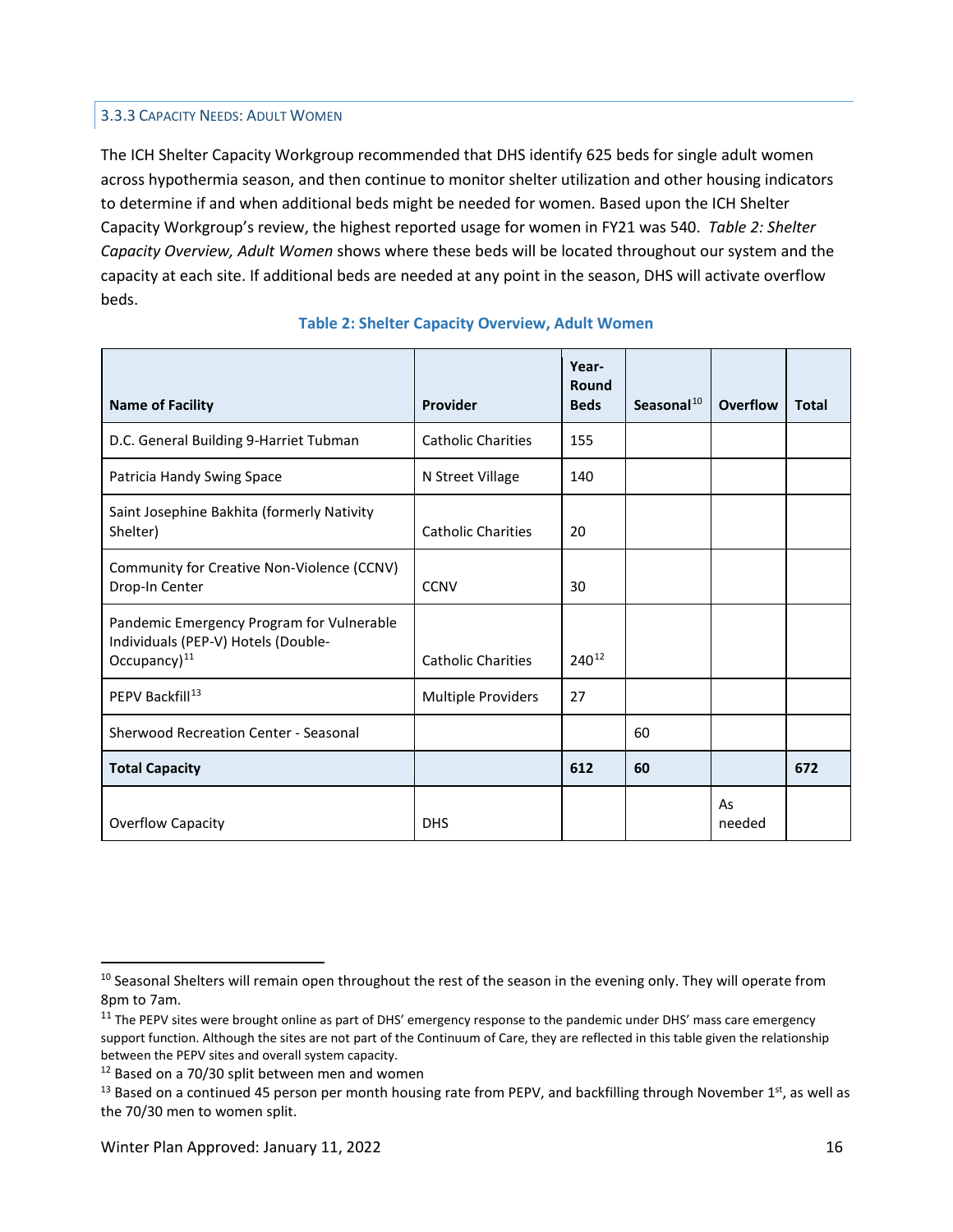#### <span id="page-16-0"></span>3.3.4 CAPACITY NEEDS: FAMILIES

The number of shelter units needed for families is based on BOTH shelter entries and exits per month. This is because once placed in shelter, a family remains until they find permanent housing. Once they exit the shelter unit, however, that unit becomes available for a new family experiencing homelessness. This cycle repeats itself throughout the season.

To estimate the number of shelter units needed for the FY22 hypothermia season, DHS began with a review of actual entries and exits for the past three hypothermia seasons (FY19, FY20, FY21). This is depicted in *Table 3: Actual Number of Families Served by Month, FY19, FY20, FY21 Hypothermia Season* below.

|                                                            | Oct | <b>Nov</b> | <b>Dec</b> | Jan | Feb | Mar | Oct | <b>Nov</b> | <b>Dec</b> | Jan | Feb | Mar | Oct | <b>Nov</b> | <b>Dec</b> | Jan | Feb | Mar |
|------------------------------------------------------------|-----|------------|------------|-----|-----|-----|-----|------------|------------|-----|-----|-----|-----|------------|------------|-----|-----|-----|
|                                                            | 18  | 18         | 18         | 19  | 19  | 19  | 19  | 19         | 19         | 20  | 20  | 20  | 20  | 20         | 20         | 21  | 21  | 21  |
| Families in<br>shelter on last<br>day of previous<br>month | 596 | 574        | 581        | 591 | 604 | 583 | 497 | 527        | 521        | 539 | 576 | 567 | 302 | 277        | 275        | 240 | 210 | 166 |
| (+) Entries                                                | 76  | 90         | 78         | 99  | 66  | 68  | 107 | 78         | 104        | 114 | 61  | 69  | 53  | 58         | 53         | 50  | 47  | 50  |
| $(-)$ Exits                                                | 98  | 83         | 73         | 85  | 83  | 111 | 77  | 84         | 86         | 77  | 70  | 89  | 78  | 60         | 88         | 80  | 91  | 87  |
| <b>Total Families</b>                                      | 575 | 581        | 591        | 604 | 583 | 540 | 527 | 521        | 539        | 576 | 567 | 547 | 277 | 275        | 240        | 210 | 166 | 129 |

**Table 3: Actual Number of Families Served by Month, FY19, FY20, FY21 Hypothermia Season**

This was an extraordinary year. During the pandemic, the District saw a reduction in the number of families seeking shelter placement. Among other reasons, fewer families sought shelter because of the eviction moratorium, a perception that shelters were unsafe because of COVID-19 and fewer referrals from other safety net services like domestic violence providers, CFSA and schools. The District also continued to build on successes from past years by continuing to prevent homelessness through the Homeless Prevention Program (HPP), offering year-round access to shelter (which has helped normalize shelter utilization throughout the year), shorter lengths of stay in shelter and increased housing resources to help families exit shelter to permanent housing. These systemic changes have resulted in continued declines in family homelessness.

Given the current public health and economic crisis, however, it is difficult to predict how many families will experience homelessness this year and how rapidly they will be able to exit to permanent housing. While the Federal government has allocated a significant amount of resources to the District's STAY DC program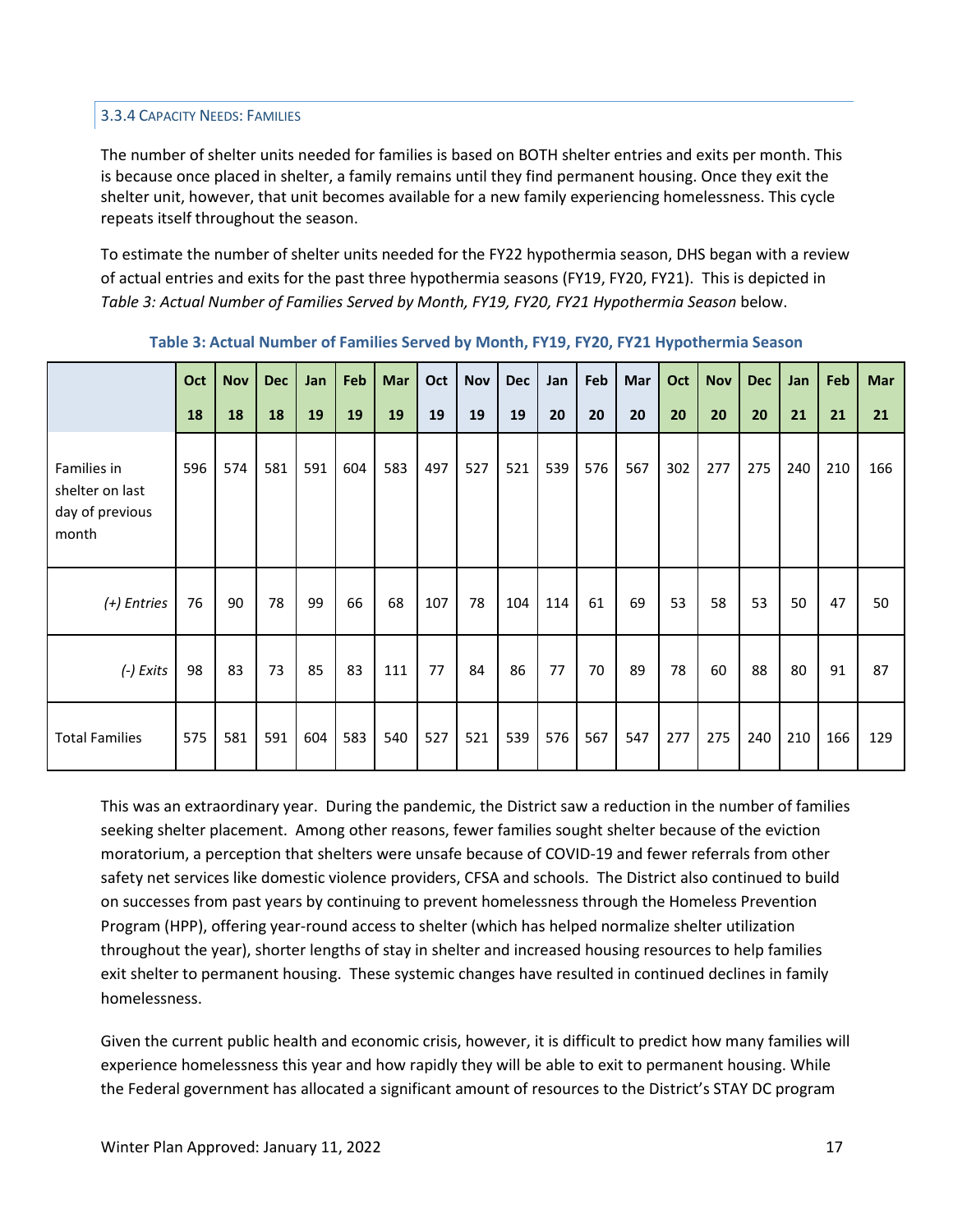to prevent evictions, we know that every eviction is not preventable. Therefore, DHS did not include the improvement factor this year and has instead planned for increases in inflow throughout the winter months. As shown in Table 4, DHS assumes a 50% increase in inflow each month above the average from the last three years (beginning in August), resulting in an increase in the census by the end of the season. Since this is a more conservative projection, entry into the family system may not be as high as it is outlined below.

|             | Oct.<br>Average | Nov.<br><b>Average</b> | Dec.<br><b>Average</b> | Jan.<br><b>Average</b> | Feb.<br><b>Average</b> | <b>March</b><br>Average |
|-------------|-----------------|------------------------|------------------------|------------------------|------------------------|-------------------------|
| (+) Entries | 79              | 75                     | 78                     | 88                     | 58                     | 62                      |
| (-) Exits   | 84              | 76                     | 82                     | 81                     | 81                     | 96                      |

#### **Table 4: Average Number of Entries and Exits over the Last Three Fiscal Years**

#### **Table 5: Projected Number of Families to be Served by Month, FY22 Hypothermia Season**

|                                                                                           | Oct.<br>2021 | Nov.<br>2021 | Dec.<br>2021 | Jan.<br>2022 | Feb.<br>2022 | <b>March</b><br>2022 |
|-------------------------------------------------------------------------------------------|--------------|--------------|--------------|--------------|--------------|----------------------|
| Families in shelter on last day of previous<br>month                                      | 182          | 216          | 253          | 288          | 339          | 345                  |
| (+) Estimated Entries (based on three year<br>average, plus a 50% surge due to COVID-19)) | 118          | 113          | 118          | 132          | 87           | 94                   |
| (-) Exits                                                                                 | 84           | 76           | 82           | 81           | 81           | 96                   |
| <b>Total Families</b>                                                                     | 216          | 253          | 288          | 339          | 345          | 343                  |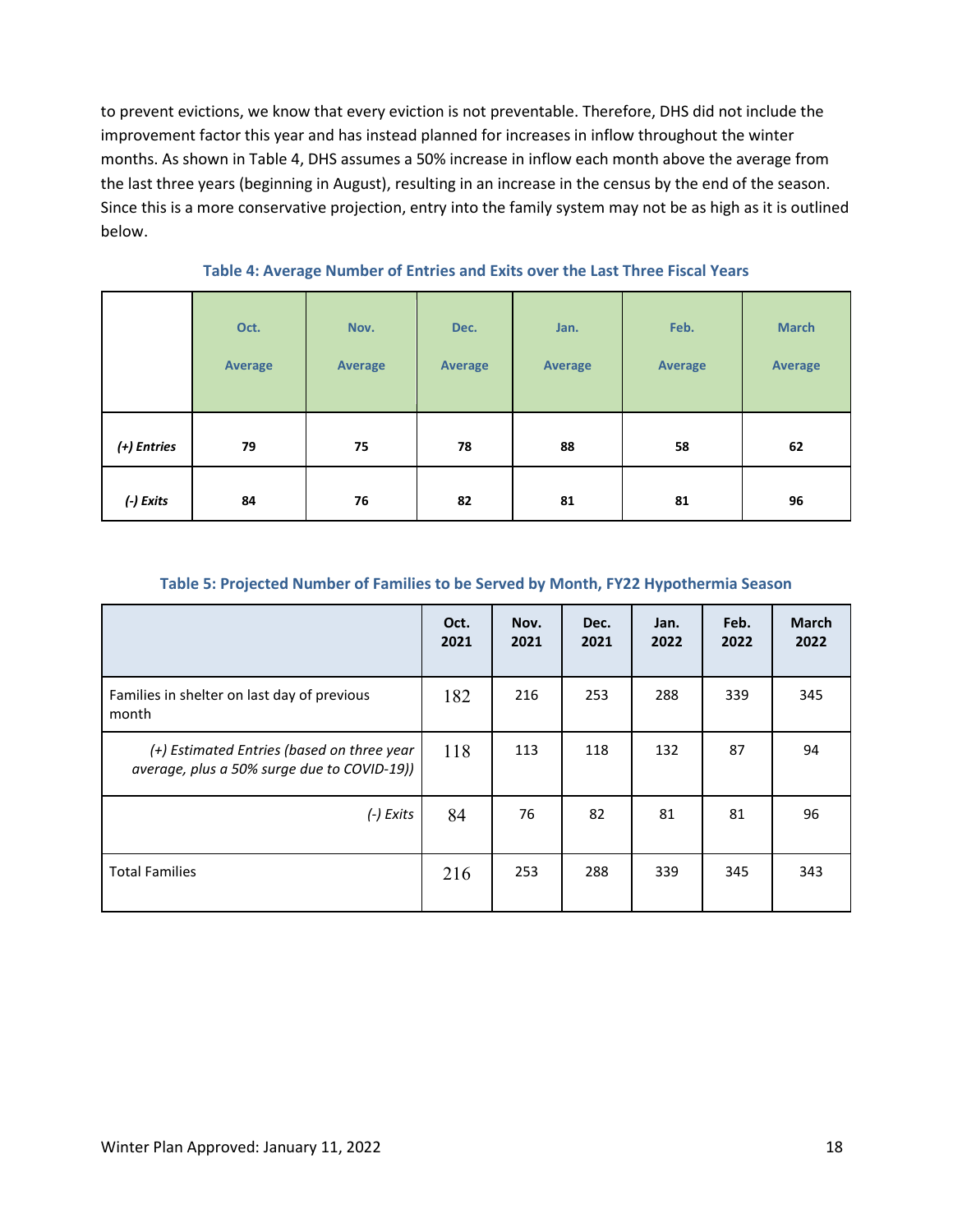|                                               | Oct.<br>2021 | Nov.<br>2021 | Dec.<br>2021 | Jan.<br>2022 | Feb.<br>2022 | <b>March</b><br>2022 |
|-----------------------------------------------|--------------|--------------|--------------|--------------|--------------|----------------------|
| Short Term Family Housing Units <sup>14</sup> | 311          | 311          | 311          | 311          | 311          | 311                  |
| Apt Style Units <sup>15</sup>                 | 86           | 86           | 86           | 86           | 86           | 86                   |
| <b>Total Capacity</b>                         | 397          | 397          | 397          | 397          | 397          | 397                  |

## **Table 6: Capacity Retained by Month, FY22 Hypothermia Season**

When a family is referred from VWFRC to emergency shelter and needs a reasonable accommodation e.g., a wheelchair-accessible unit or a placement with private bathrooms, eating or sleeping areas due to a disability of a household member – DHS will make every attempt to provide an appropriate placement on the day the family is determined eligible for such shelter.

## <span id="page-18-0"></span>3.4 WARMING SITES AVAILABLE DURING COLD WEATHER EMERGENCIES

During a Cold Emergency Alert, the District will continue operations in accordance with the annual Winter Plan but takes additional steps, as explained in *Section 2.2 Cold Weather Emergencies*, including the activation of Overnight Warming Sites.

Overnight Warming Sites are designated public buildings, including but not limited to public libraries, recreation centers (not otherwise being used as seasonal shelters for FY22), and senior wellness centers, serving as temporary respite from the cold. Overnight Warming Sites will be in operation from 7:00 p.m. to 7:00 a.m. Some sites may open later than 7:00 p.m. based on regularly scheduled business operations. Sites may be opened prior to 7:00 p.m. and close later than 7:00 a.m. based on the severity of the weather and as determined by the Cold Emergency Steering Committee.

By November 1 of each year, DHS, in coordination with DGS, will update the list of available Warming and Overnight Warming Sites. This information will be available o[n https://snow.dc.gov/.](https://snow.dc.gov/)

<span id="page-18-1"></span><sup>&</sup>lt;sup>14</sup> Thirty-five units of Short-term Family Housing meet the HSRA definition of "apartment-style."

<span id="page-18-2"></span><sup>&</sup>lt;sup>15</sup> This includes the following locations: Hope Apartments (10), Park Road (43), Naylor Road (28) and five (5) single family homes operated by Everyone Home DC.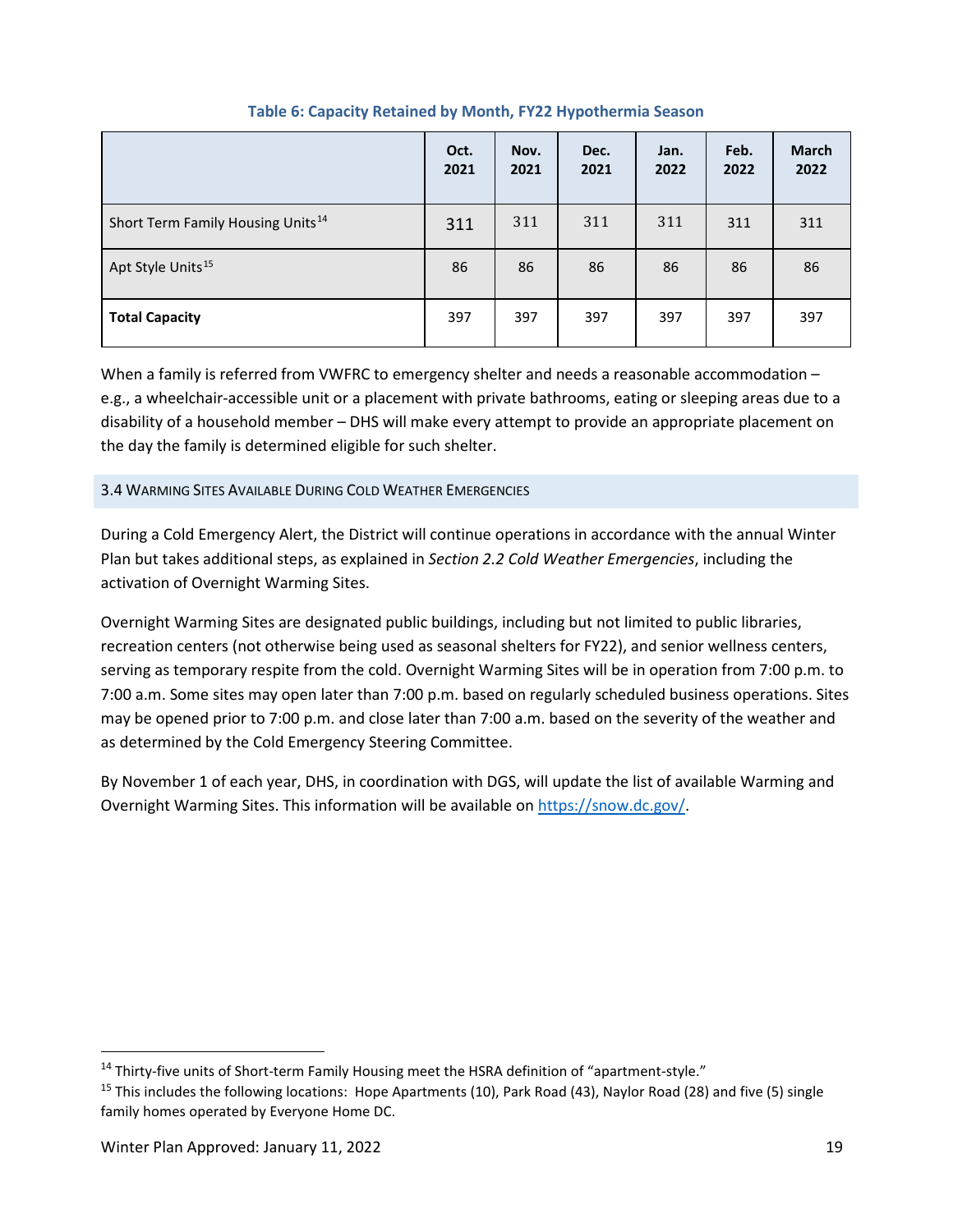#### <span id="page-19-0"></span>**4. TRANSPORTATION**

Transportation is an important resource for those who are homeless, especially during the winter months. Due to the COVID-19, however, there will be changes to transportation services during the FY22 hypothermia season.

During hypothermia season, DHS provides two types of transportation assistance:

- Scheduled Transportation. Scheduled transportation is designed to provide direct transportation in the mornings from shelters to specific locations throughout the District, and in the evening from those designated pick-up locations back to the shelters.
- Unscheduled Transportation. Unscheduled (or "on demand") transportation is provided outside of scheduled transportation hours to assist vulnerable individuals in accessing shelter regardless of the alert status.

Because of the added COVID-19 exposure and transmission risks associated with moving large numbers of people in and out of shelter each day via passenger vans, DHS eliminated scheduled transportation routes in the spring when they transitioned to 24/7 shelter operations. The scheduled routes will return for the FY22 hypothermia season.

#### <span id="page-19-1"></span>4.1 COORDINATING TRANSPORTATION RESOURCES AND OUTREACH

UPO personnel conduct outreach, offering safety checks, warming items, and unscheduled transportation to shelter for clients in unsheltered locations. On each shift, at least one of the vans deployed by UPO will be accessible for people who have disabilities. Additionally, UPO will operate an internal radio communications system on a 24-hour schedule to coordinate hypothermia services on the streets.

Van drivers will have hand-held radios with them at all times to facilitate effective communications between UPO vans and their central office. Outside of the scheduled transportation, if a person needs assistance, a van will be dispatched and a shelter assignment may be made, based on bed availability and the person's needs. The FEMS Department will be notified to provide emergency medical care and possible transportation to a medical facility whenever a person appears to be suffering from hypothermia or any other medical issues.

Regarding safety checks and the distribution of warming items, UPO vans will focus their outreach efforts in areas that have the largest concentrations of individuals experiencing homelessness. As part of their outreach activities, UPO personnel will offer transportation to shelter and distribute blankets and other supplies to persons who decline to come into shelter. In addition, the vans will transport individuals from shelters that have exceeded capacity to shelters that have available beds. Outreach and transportation services, as necessary, will also be provided to those who have called an emergency assistance number for service.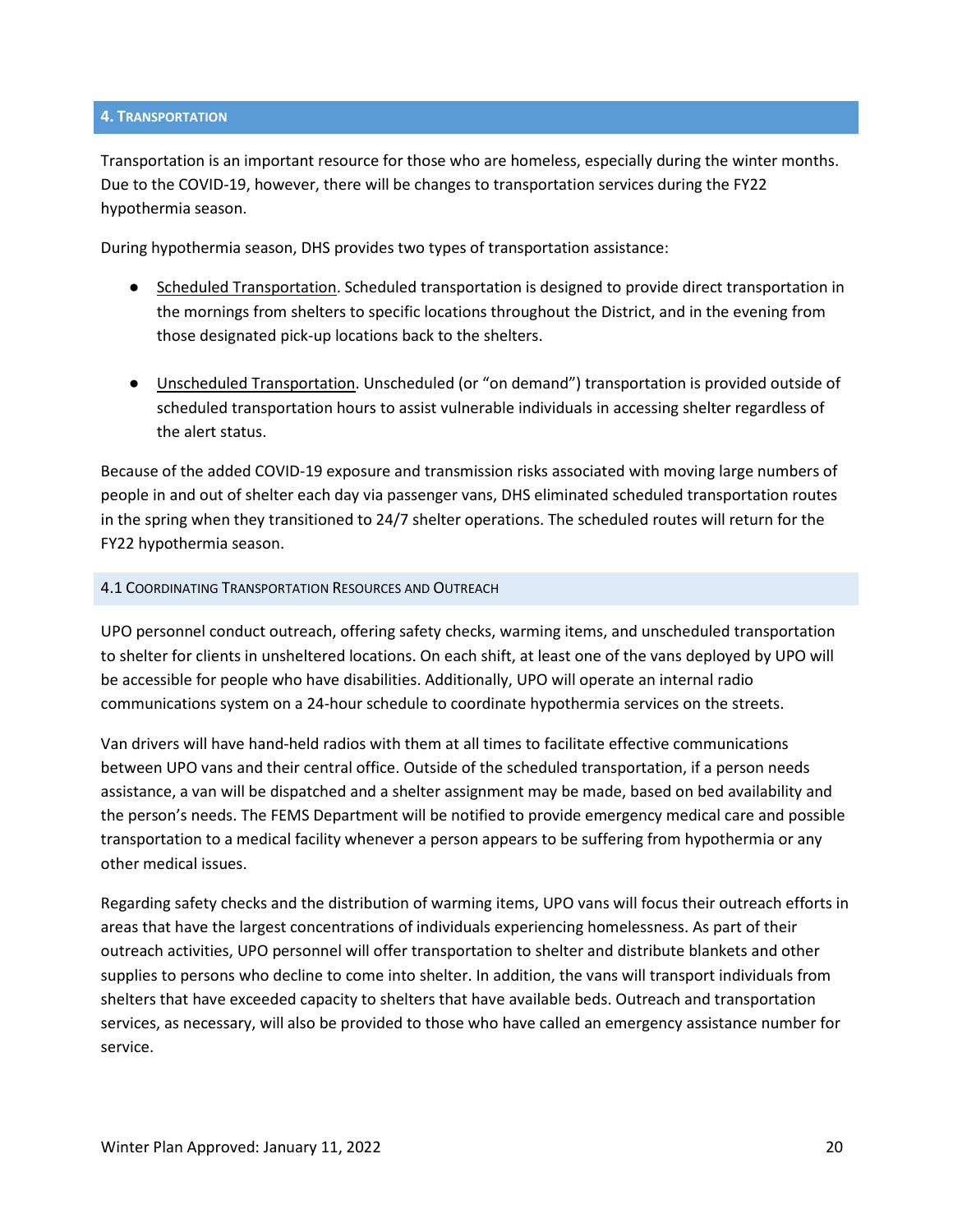In instances of extreme weather when roads are impassable, DHS will coordinate with the HSEMA to provide vital transportation for persons in need.

## <span id="page-20-0"></span>4.2 SCHEDULED TRANSPORTATION FROM WOMEN'S & MEN'S SHELTER: MORNING SCHEDULES

In the morning, transportation will be provided for both women and men from various shelter locations. Details are included in the tables below. Note the following limitations when reviewing the schedule:

- · All listed times are estimates, subject to change due to traffic conditions and winter weather challenges, including snow emergencies and ice. Safety is the primary concern;
- Destinations for morning transportation are subject to change based on availability of the site and/or actual numbers of persons seeking to go to a specific destination;
- Accessible transportation for persons with disabilities is provided upon request; and
- · Unscheduled (on-demand) transportation outside of the schedule will be offered regardless of the alert status, but subject to traffic conditions and winter weather challenges noted above.

| <b>Pick Up Location(s)</b>            | <b>Time</b>        | <b>Drop Off Destination(s)</b>                                             |
|---------------------------------------|--------------------|----------------------------------------------------------------------------|
| Harriet Tubman<br>@ DCG (Building 27) | $6:30$ am -9:30am  | SOME @ 71 O St<br><b>Adams Day Center</b><br>Downtown Day Center@ 1313 NYA |
| <b>Saturday/Sundays ONLY</b>          | 9:30am             | 800 Vermont Ave. NW                                                        |
| Pat Handy (Swing)                     | $6:30$ am-9:30am   | SOME @ 71 O St<br><b>Adams Day Center</b><br>Downtown Day Center@ 1313 NYA |
| <b>Saturday/Sundays ONLY</b>          | 9:30am             | 800 Vermont Ave. NW                                                        |
| St. Josephine                         | $6:30$ am - 9:30am | SOME @ 71 O St<br><b>Adams Day Center</b><br>Downtown Day Center@ 1313 NYA |
| <b>Saturday/Sundays Only</b>          | 9:30am             | 800 Vermont Ave. NW                                                        |

## **Table 7: Scheduled Transportation for Women**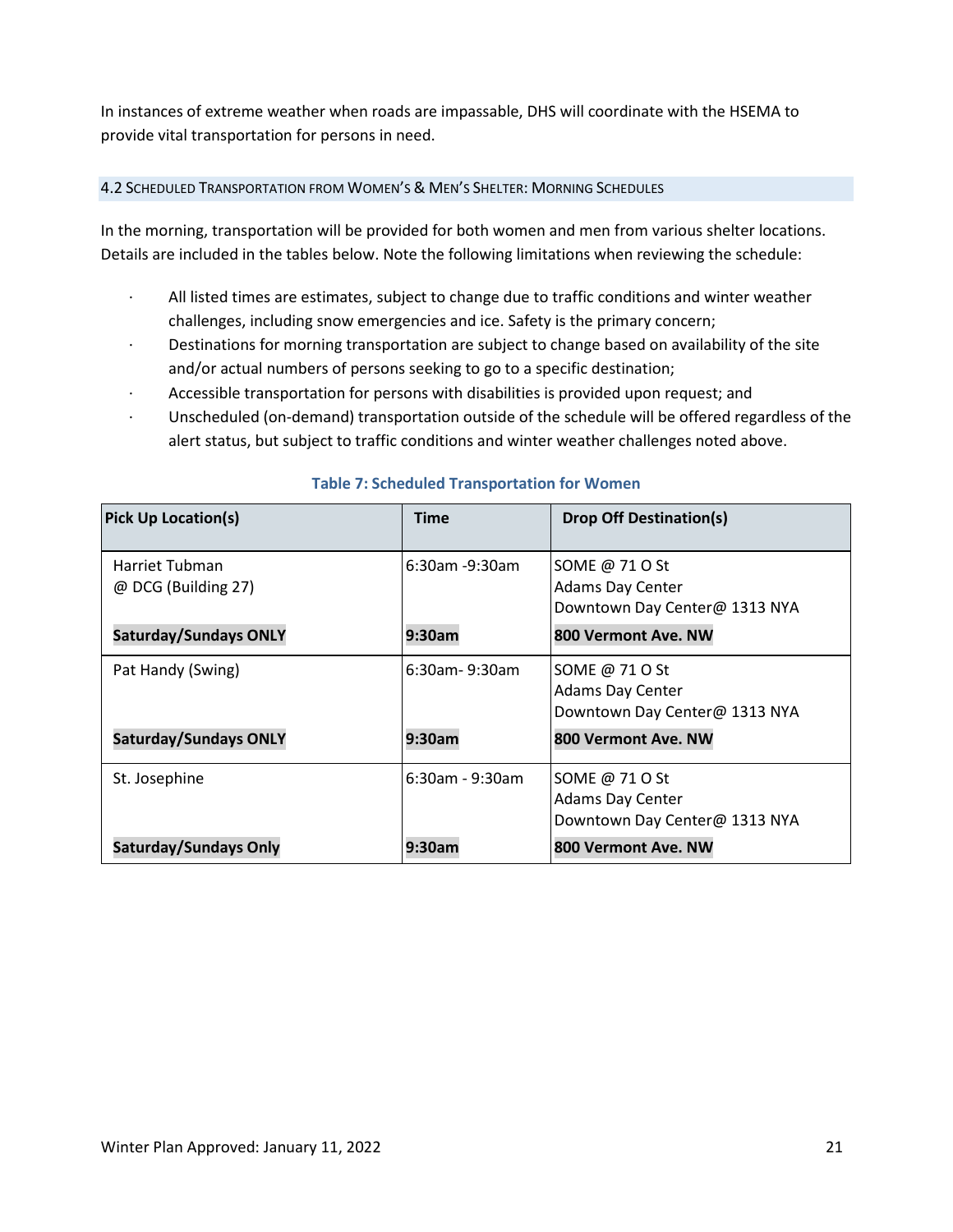| <b>Pick Up Location</b>      | <b>Time</b> | <b>Drop Off Destination(s)</b>         |
|------------------------------|-------------|----------------------------------------|
|                              | $6:30$ am - | SOME @ 71 O St NW                      |
| Adams Place Men's Shelter    | 8:30 am     | Adams Day Center                       |
| @ 2210 Adams Place NE        | $9:30$ am   | Central Union Mission @ 65 Mass Ave    |
|                              |             | Downtown Day Center@ 1313 NY Ave       |
|                              |             | Other Day Programs as available        |
| <b>Saturday/Sundays ONLY</b> | $9:30$ am   | 800 Vermont Ave. NW                    |
|                              | $6:30$ am - | SOME @ 71 O St NW                      |
|                              | 9:30am      | Adam's Day Center @ 2210               |
|                              | 9:30am      | Central Union Mission @ 65 Mass Ave NW |
| 801 East Men's Shelter       |             | Downtown Day Center@ 1313 NY Ave       |
| @ 2700 MLK, Jr. Ave SE       |             | <b>NW</b>                              |
|                              | $8:30$ am   | Thrive DC @ 1525 Newton St NW          |
|                              | (Mon,       |                                        |
|                              | Wed & Fri   |                                        |
|                              | only)       |                                        |
| <b>Saturday/Sundays ONLY</b> | $9:30$ am   | 800 Vermont Ave. NW                    |
|                              | $6:30$ am - | SOME @ 71 O St NW                      |
|                              | 8:30am      | Adams Day Center @ 2210 Adams          |
| New York Ave Men's Shelter   | $9:30$ am   | Central Union Mission @ 65 Mass        |
| @ 1355 New York Ave NE       |             | Ave                                    |
|                              |             | Downtown Day Center@ 1313 NY           |
|                              |             | Ave                                    |
| <b>Saturday/Sundays ONLY</b> | $9:30$ am   | 800 Vermont Ave. NW                    |
|                              | $6:30am-$   | SOME @ 71 O St, NW                     |
|                              | 8:30am      | Adams Day Center                       |
| Pat Handy Legacy             | $9:30$ am   | Central Union Mission @ 65 Mass Ave    |
| @ 810 5th St. NW             |             | <b>NW</b>                              |
|                              |             | Downtown Day Center@ 1313 NY Ave       |
|                              |             | <b>NW</b>                              |
|                              |             | Adam's Day Center @ 2210 Adams PI NE   |
| <b>Saturday/Sundays ONLY</b> | $9:30$ am   | 800 Vermont Ave. NW                    |

# **Table 8. Scheduled Transportation from Men (Morning)**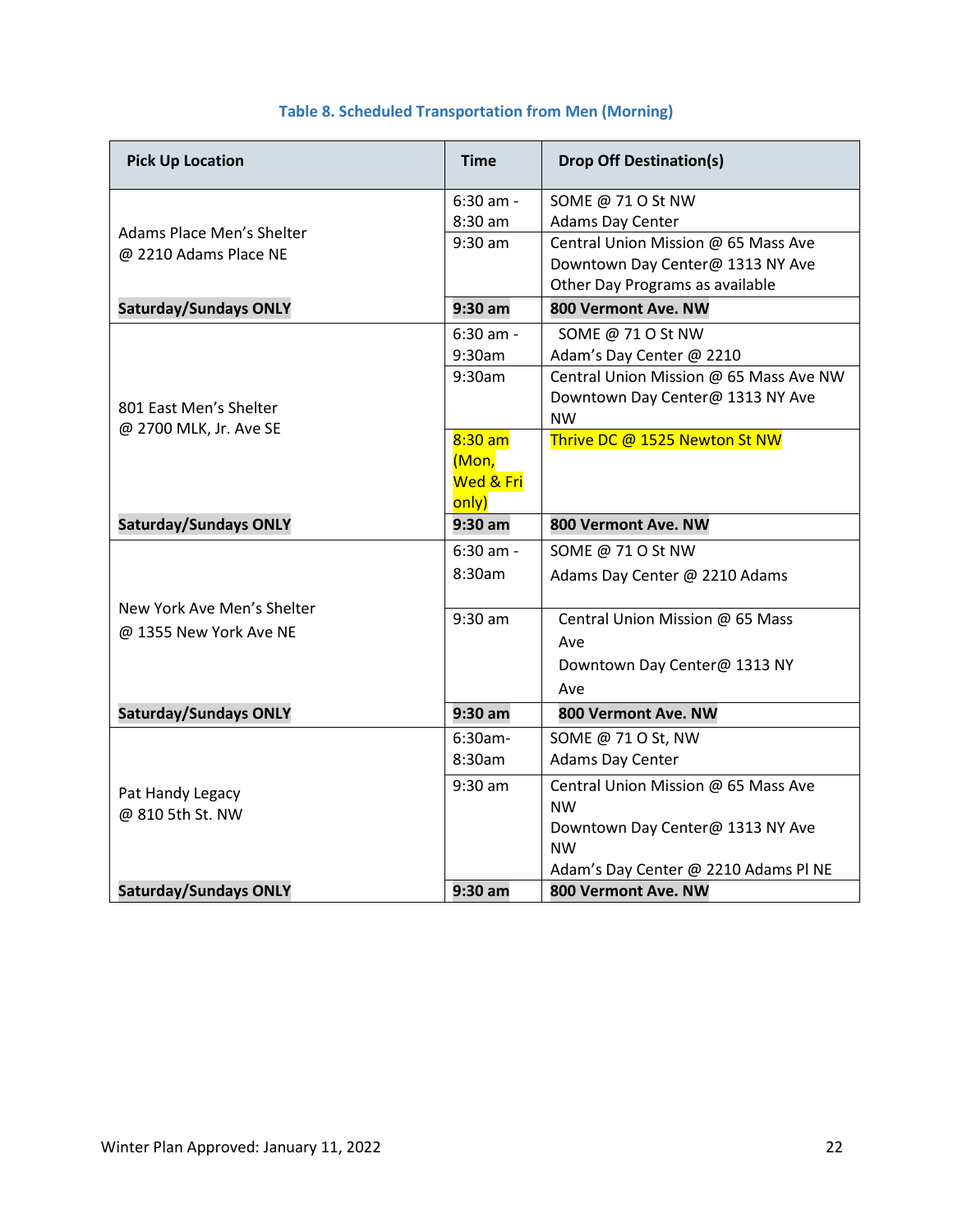#### <span id="page-22-0"></span>4.3 SCHEDULED TRANSPORTATION TO WOMEN'S & MEN'S SHELTER: AFTERNOON & EVENING SCHEDULES

The women's and men's evening transportation details are included in the table below. When reviewing the schedule, please note the following limitations:

- · All listed times are estimates, subject to change due to traffic conditions and winter weather challenges, including snow emergencies and ice. Safety is the primary concern;
- Accessible transportation for persons with disabilities is provided upon request; and
- Unscheduled (on-demand) transportation outside of the schedule will be offered regardless of the alert status, but subject to traffic conditions and winter weather challenges noted above.

| <b>Pick Up Location(s)</b>                                                          | <b>Time</b>                   | <b>Drop Off Destination(s)</b>                                                                                                                                  |
|-------------------------------------------------------------------------------------|-------------------------------|-----------------------------------------------------------------------------------------------------------------------------------------------------------------|
| SOME<br>@ 71 0 St NW                                                                | <b>Mon-Fri</b><br><b>ONLY</b> | No pickup on Saturdays and Sundays unless<br>Alert is on.                                                                                                       |
|                                                                                     | $2:00$ pm                     | Downtown Day Center @1313 NY Ave NW<br>Pat Handy Swing @ 1009 11th St NW Harriet<br>Tubman @ DC General<br>Adams Day Center @ 2210 Adams PI NE<br>St. Josephine |
| Downtown Day Center @1313 NY Ave NW,<br>9th & G St NW, &<br>North Cap & Mass Ave NW | 4:30pm -<br>8:30pm            | Harriet Tubman @ DC General<br>Pat Handy Swing @ 1009 11th St<br>St. Josephine<br><b>Opened Seasonal Shelters</b>                                               |
| North Capitol & Mass Ave. NE<br>Covenant House North Cap/NYA NE side                | $6:30$ pm -<br>8:30pm         | Harriet Tubman @ DC General<br>Pat Handy Swing @ 1009 11th St<br>St. Josephine<br><b>Opened Seasonal Shelters</b>                                               |
| <b>Adams Day Center</b><br>@ 2210 Adams PI NE                                       | 4:30pm -<br>8:30pm            | Harriet Tubman @ DC General<br>St. Josephine<br><b>Opened Seasonal Shelters</b>                                                                                 |

## **Table 9. Scheduled Transportation for Women (Afternoon & Evening)**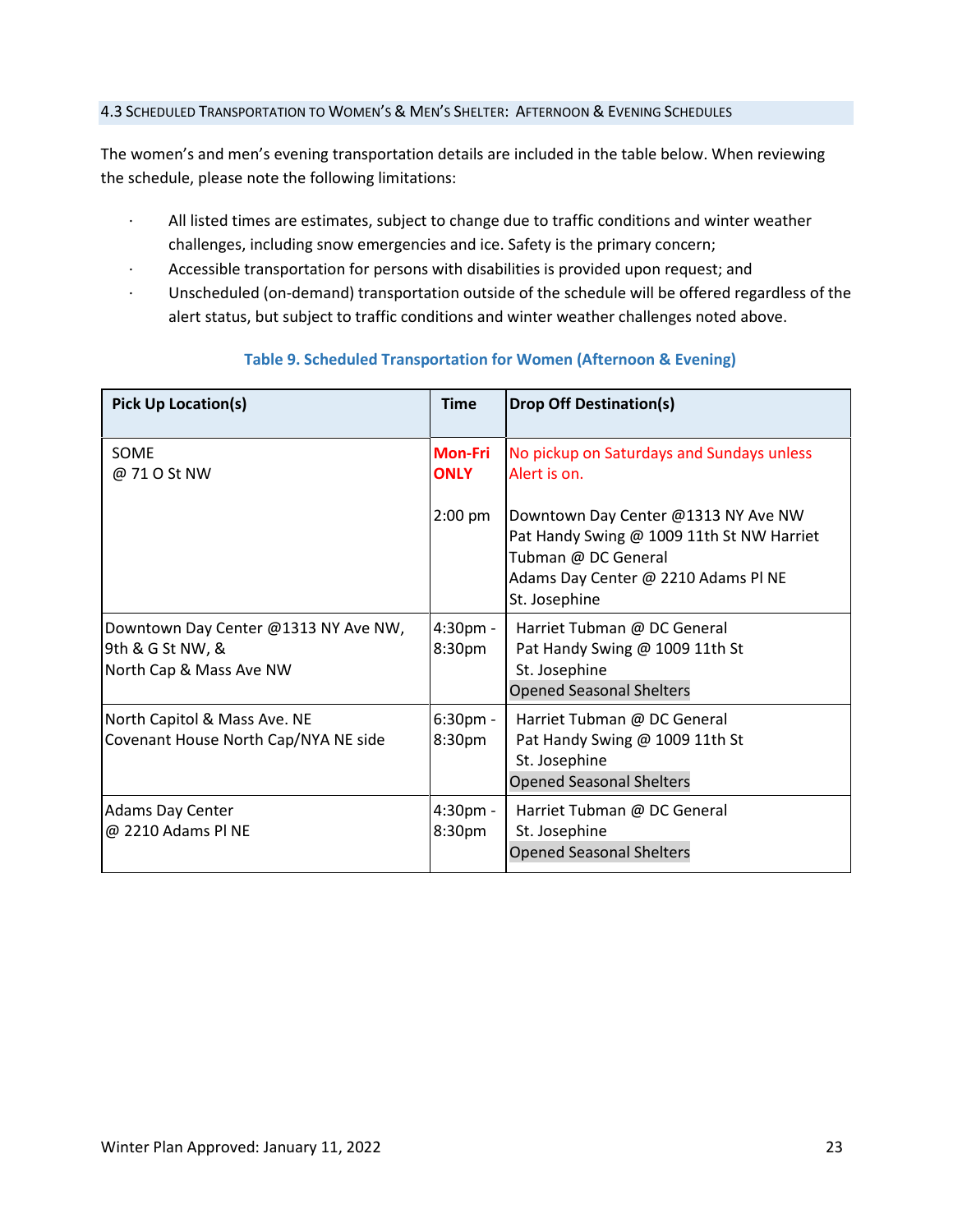| <b>Pick Up Location(s)</b>                                          | <b>Time</b>                   | <b>Drop Off Destination(s)</b>                                                                                                                            |
|---------------------------------------------------------------------|-------------------------------|-----------------------------------------------------------------------------------------------------------------------------------------------------------|
| <b>SOME</b><br>@ 71 0 St NW                                         | <b>Mon-Fri</b><br><b>ONLY</b> | No pickup on Saturdays and Sundays<br>unless Alert is on.                                                                                                 |
|                                                                     | $2:00$ pm                     | Adam's Day Center @ 2210 Adams PI NE<br>Downtown Day Center@ 1313 NY Ave NW                                                                               |
| Adam's Day Center<br>@ 2210 Adams PI NE                             | 4:30pm-<br>8:30pm             | New York Ave Men's Shelter<br>801 East Men's Shelter<br>Pat Handy Legacy @ 810 5 <sup>th</sup> St NW<br>Salvation Army<br><b>Opened Seasonal Shelters</b> |
| North Capitol & Mass Ave NE<br>Covenant House North Cap/NYA NE side | 4:30pm-<br>8:30pm             | New York Ave Men's Shelter<br>Adams Place Men's Shelter<br>Pat Handy Legacy @ 810 5th St NW<br>Salvation Army<br><b>Opened Seasonal Shelters</b>          |
| Downtown Day Center<br>@ 1313 NY Ave NW                             | 4:30pm-<br>8:30pm             | 801 Fast<br>New York Ave Men's Shelter<br>Adams Place Men's Shelter<br>Pat Handy Legacy @ 810 5th St NW<br><b>Opened Seasonal Shelters</b>                |

## **Table 10. Scheduled Transportation for Men (Afternoon & Evening)**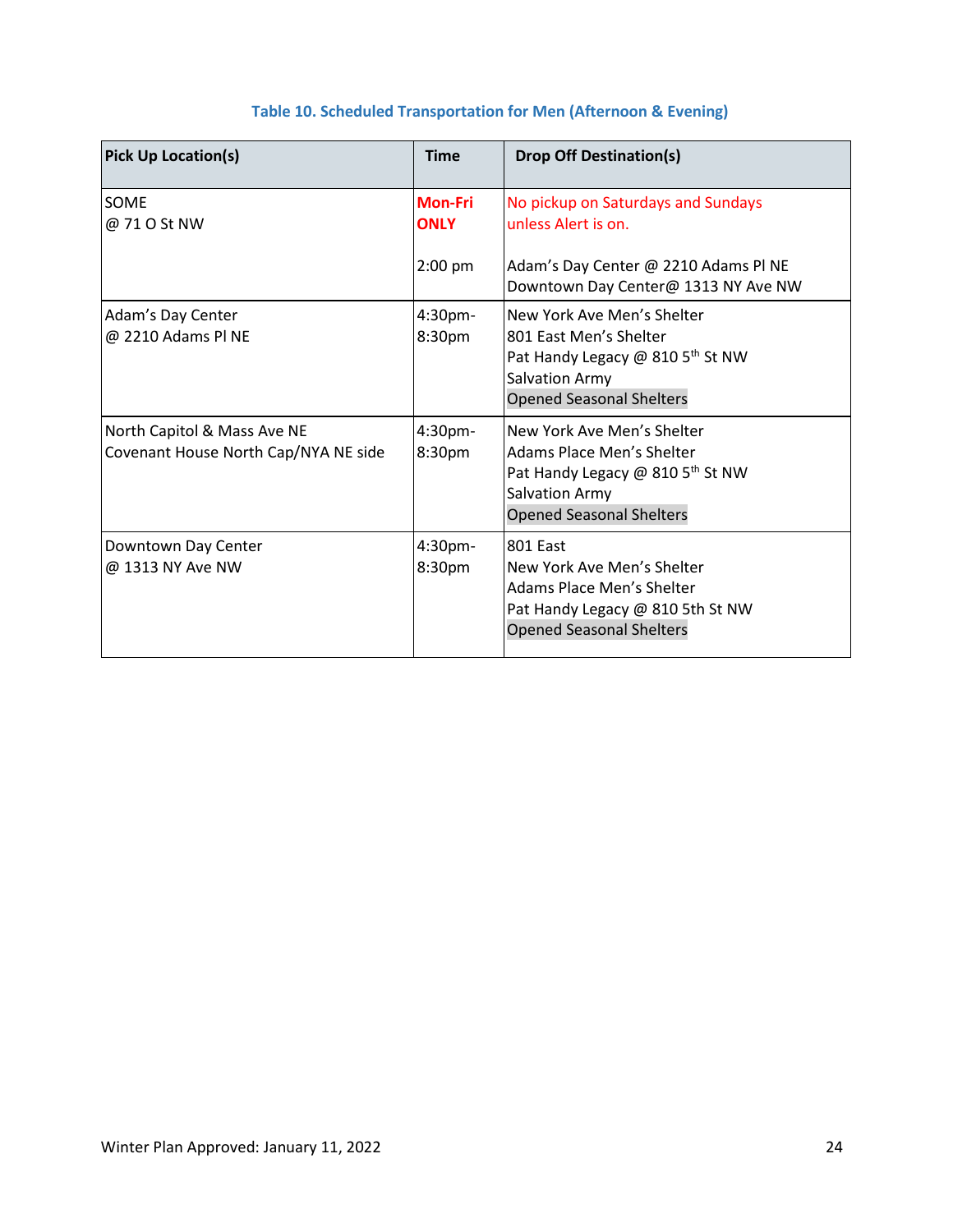#### <span id="page-24-0"></span>4.4 TRANSPORTATION FOR MINORS AND TRANSITION AGE YOUTH (TAY)

Transportation protocols for minors and Transition Age Youth (TAY) differ depending on the age of the youth or young adult:

● Minors. UPO does not transport minors. For unaccompanied **minors under the age of 12**, please contact the DC Child and Family Services Agency Hotline at 202.671.7233 or MPD by calling 911. These agencies coordinate closely, and either may be contacted for assistance.

For unaccompanied **minors between the ages of 12 and 17**, the best number to call is the Sasha Bruce Youthwork Hotline at 202.547.7777. This hotline is operated out of Bruce House and staffed 24 hours a day. If a young person does not have access to transportation and calls the Sasha Bruce Youthwork Hotline, an outreach worker or taxi (depending on the time of day and availability of staff) will be dispatched to bring the youth to a safe location.<sup>[16](#page-24-1)</sup>

Transition Age Youth. For Transition Age Youth (TAY) between the ages of 18 and 24, contact the DC Shelter Hotline at 202.399.7093.

<span id="page-24-1"></span><sup>&</sup>lt;sup>16</sup> Sasha Bruce works closely with District Government agencies, including DHS, MPD, and the Child and Family Services Agency (CFSA), to get young people home safely. We know young people may be intimidated if immediately referred to the government or picked up by police, so the District works closely with its nonprofit partners to make sure young people have a safe and welcoming place to go when they need help.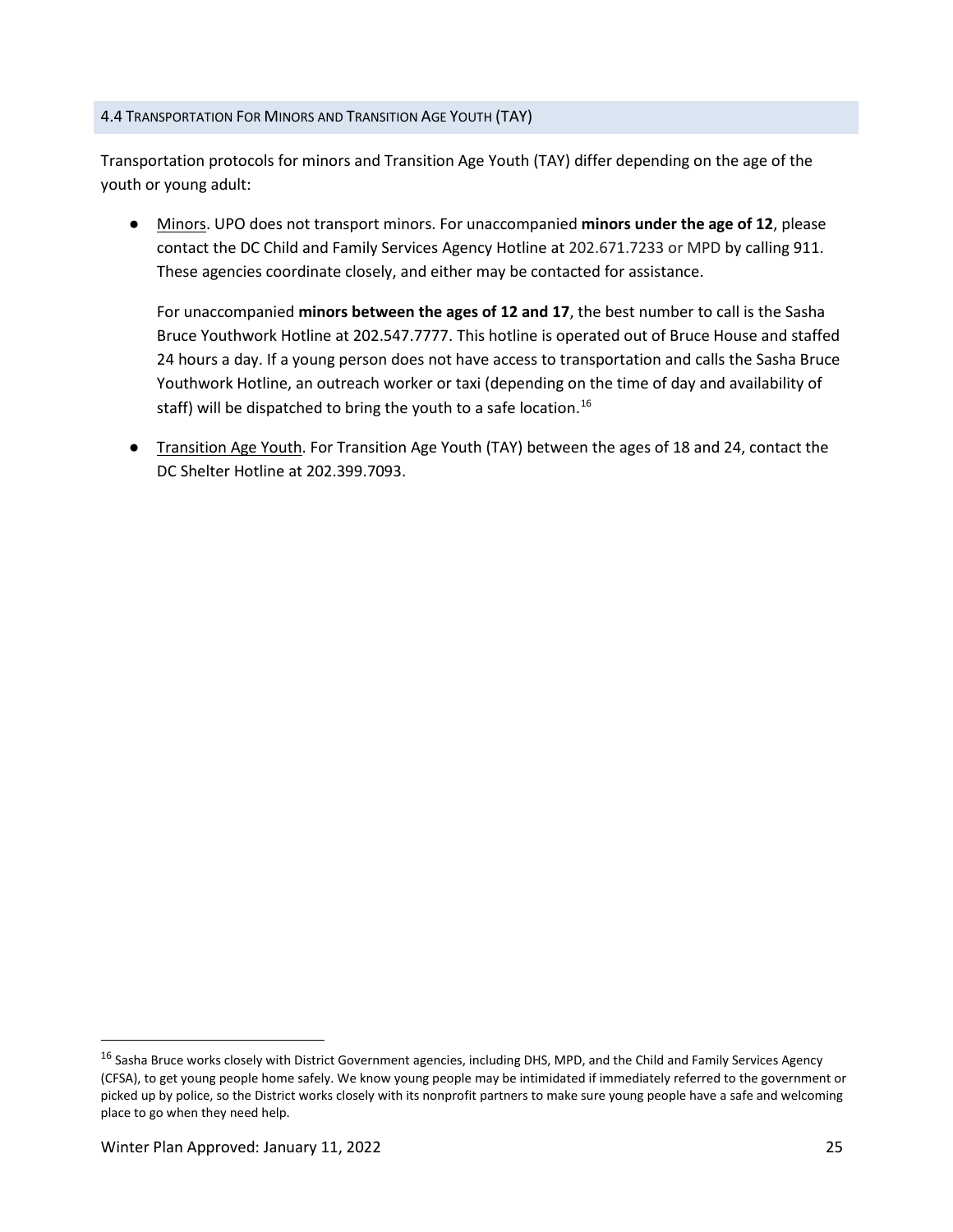#### <span id="page-25-0"></span>**5. SERVICES COORDINATION**

#### <span id="page-25-1"></span>5.1 MEALS

With schools re-opening for in-person learning in August 2021, food service for families at District-owned temporary shelter locations will include two meals a day. Information regarding provision of meals and food resources is discussed with families at the time of placement.

For unaccompanied individuals, three meals a day will be provided at all year-round shelters and two meals a day will be provided at seasonal shelters, as they will not be open 24/7.

#### <span id="page-25-2"></span>5.2 STREET OUTREACH SERVICES

The District government contracts with several agencies to provide outreach services during hypothermia season and extreme weather conditions. The ICH facilitates the ICH Street Outreach Workgroup composed of these District-funded outreach providers, privately funded outreach teams, and the outreach specialists at DHS and DBH to ensure that community resources are strategically deployed and effectively coordinated.

The outreach agencies provide a vital function in our homeless services system, working to engage vulnerable individuals and connect them to shelter and housing resources. Through this engagement process, the teams provide an array of services, including routine safety checks and the provision of essential survival items (e.g., food, water, blankets, hats, gloves, socks, thermal underwear) for clients who are not yet willing or able to come into shelter, connection to shelter and support services for clients willing and able to accept assistance, and crisis evaluation to determine when additional measures (e.g., involuntary hospitalization evaluation) are needed to protect individuals from cold weather injury.

Additionally, while every effort will be made to secure client cooperation with voluntary transport to a warm and safe setting, if an individual refuses to go inside and conditions are such that the individual's wellbeing is believed to be at risk, community outreach teams may call on DBH's Community Response Team (CRT) or MPD for assistance executing an involuntary hospitalization, known in the District as an FD-12. It is important to note the following about the FD-12 process:

- Individuals authorized to complete the FD-12 form include a DBH officer-agent, an MPD officer, a physician, or a licensed psychologist.
- Regardless of who executes the FD-12 paperwork, MPD should be called to assist with transport. It is important to note that DBH policies prohibit DBH staff from providing transport for an involuntary hospitalization.
- When an FD-12 is executed by an authorized agent other than MPD, and MPD is called to assist with transport, *MPD does not need to witness the behavior directly* to proceed with transport.

Individuals will be taken to the Comprehensive Psychiatric Emergency Program (CPEP) or to other local emergency departments for emergency physical and mental health evaluation in accordance with provisions of the Ervin Act (78 Stat. 944; D.C. Official Code § 21-521).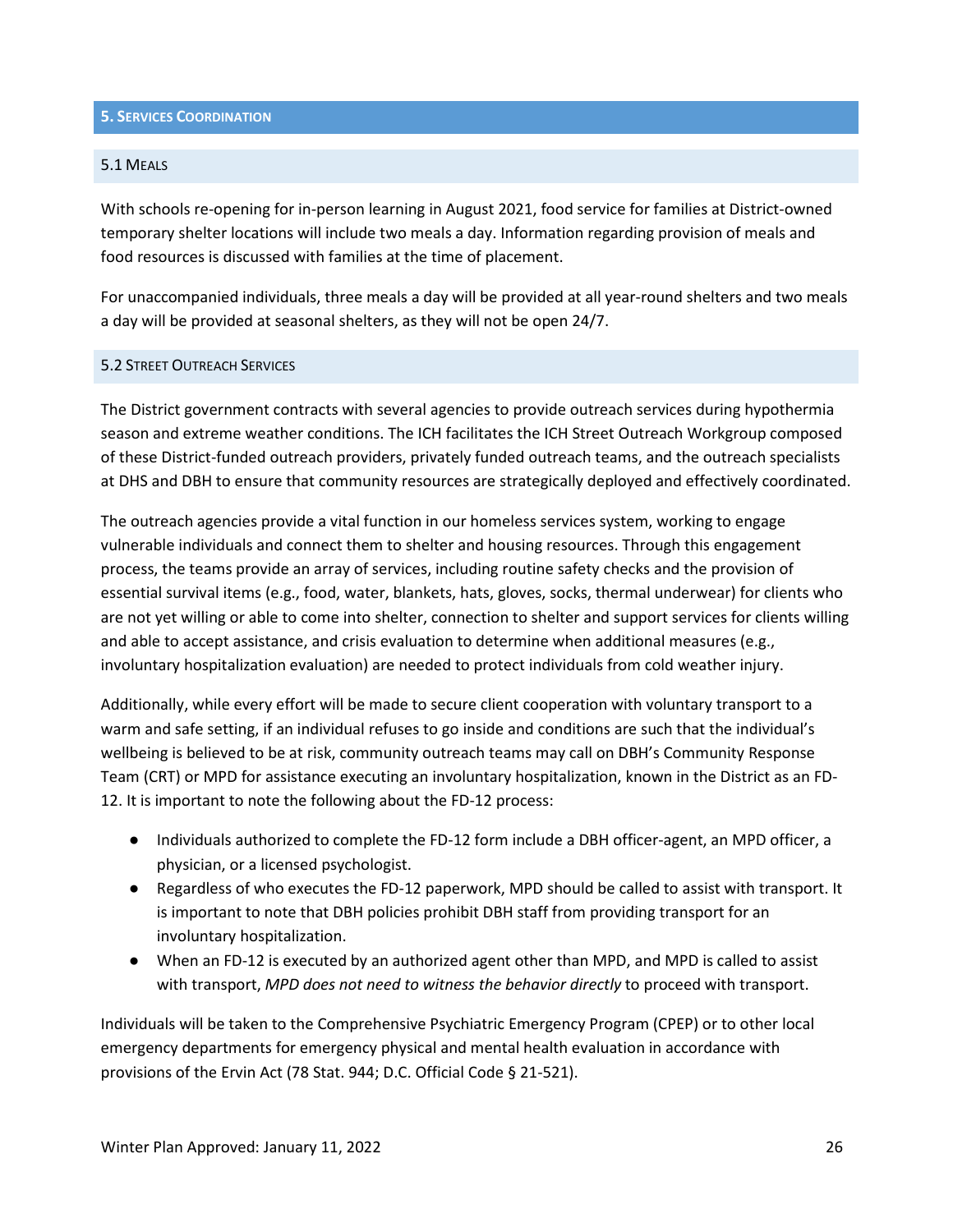## **Calls for Information Regarding Outreach Services**

Calls for information regarding outreach services should be directed to the DC Shelter Hotline at 202- 399-7093 or the Mayor's Call Center at 311. UPO will triage the appropriate safety check and outreach services to those persons in need of outreach services.

#### <span id="page-26-0"></span>5.3 POLICE AND OUTREACH PROVIDERS COOPERATION

MPD is committed to assisting homeless outreach agencies and workers who wish to enter a vacant building to engage a person who is homeless whenever there is a safety risk in the opinion of the outreach representative. Assistance from MPD may be obtained by calling 911.

MPD officers also play an important role in protecting vulnerable individuals who are unable or unwilling to go inside during extreme cold weather situations. As explained above in Section 5.2, while every effort will be made to secure client cooperation with voluntary transport to a warm and safe setting, if an individual refuses to go inside, outreach staff may contact MPD for assistance executing an FD-12, or for assistance with transport once an FD-12 has been issued by another authorized entity.

#### <span id="page-26-1"></span>5.4 MENTAL HEALTH SERVICES

If a service provider is concerned about a client's mental health stability, a request may be made to the CRT at DBH. The CRT is a 24-hours a day, 7 days a week service. When called, the team will attempt to link or re-link the consumer to mental health services or provide a crisis assessment and initiate the appropriate intervention. DBH staff will provide homeless services outreach workers with orientation, training, and written materials to increase their understanding of psychiatric impairments and how to make an initial determination of whether DBH involvement is needed. The overarching goal is to protect the health and safety of the consumer, especially during severe weather conditions.

Homeless services system outreach providers will work closely with the DBH CRT team and may contact the CRT team directly when assistance is needed. Members of the public attempting to seek assistance for an unsheltered individual experiencing a psychiatric crisis should always contact the DBH CRT team at (202) 673-6495.

#### <span id="page-26-2"></span>5.5 HEALTH SERVICES AND DETOXIFICATION SERVICES

Unity Health Care (UHC) operates year-round clinics at various shelter locations, including Federal City Shelter, 801 East Shelter, New York Avenue Shelter, the Pat Handy Center, Adams Place Shelter, and Adams Place Day Center. It also operates a mobile medical outreach van for non-sheltered persons who are homeless. Persons in need of non-emergency medical care or treatment who can wait until the clinics open the next day will be referred to UHC for follow-up. FEMS should be contacted for persons in need of emergency health care and/or immediate transport to a hospital.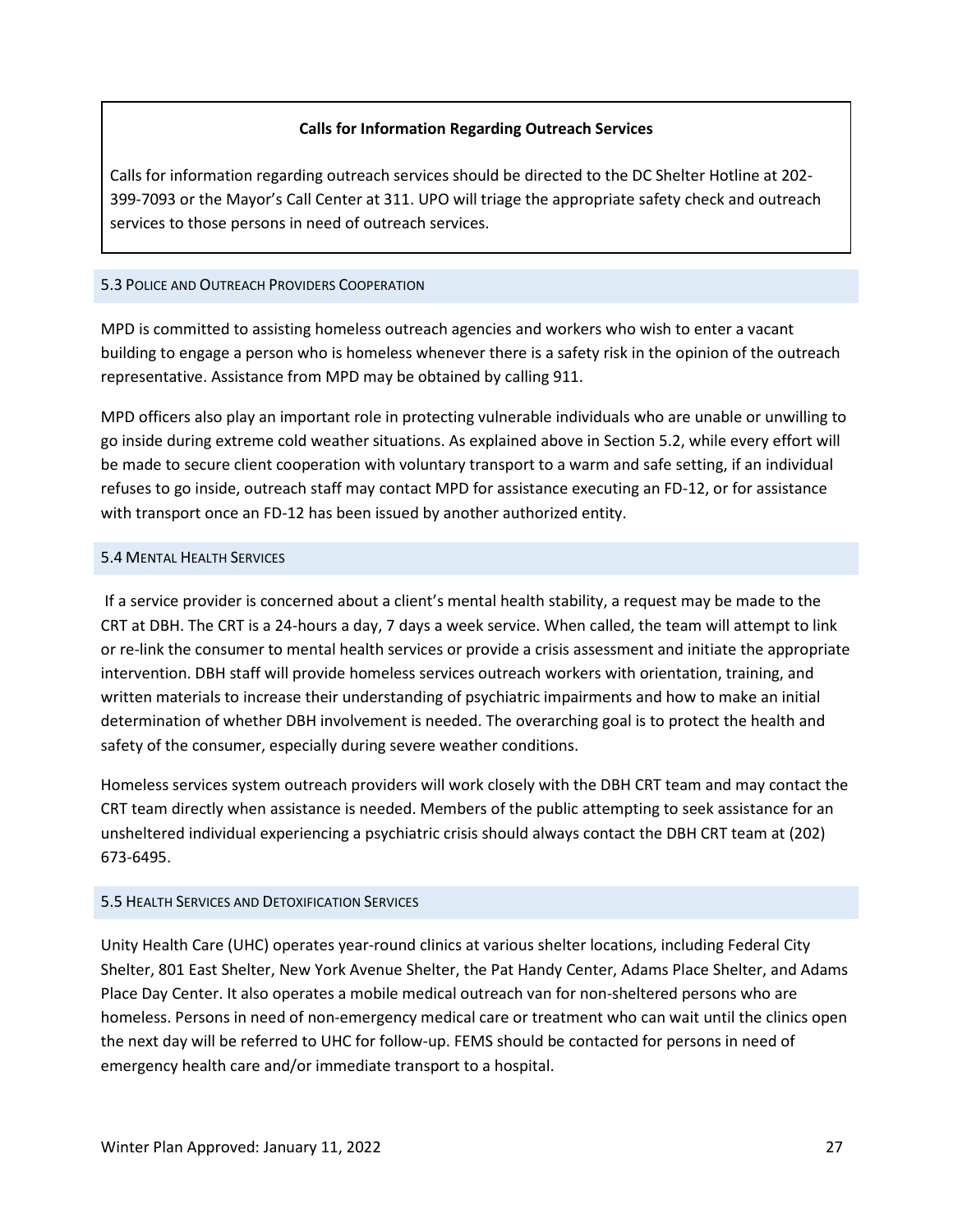Comprehensive detoxification services from alcohol and opioids are available at the Psychiatric Institute of Washington (PIW) for those requiring/requesting assistance. PIW is located at 4228 Wisconsin Avenue NW (phone: 202- 885-6510) and assessments are offered 24-hours a day, 7 days a week. MPD is responsible for transporting persons in need of detoxification services. Individuals who are uninsured or are DC Residents with Fee-For-Service Medicaid, must first visit the Assessment and Referral Center (ARC), Monday through Friday, 7:00 a.m. to 6:00 p.m. at 75 P Street NE (at the intersection of P Street and Florida Avenue) for a referral to PIW.

#### <span id="page-27-0"></span>5.6 SERVICES FOR LESBIAN, GAY, BISEXUAL, TRANSGENDER, AND QUESTIONING (LGBTQ) COMMUNITY

The District is committed to ensuring the safety and well-being of all persons served by the Homeless Services Continuum of Care. Gender expression, gender nonconformity, or the fact that a person is transgender may not be used as a factor by District government agencies or providers funded by the District government in determining access to programs and services. Without exception, all persons who are eligible to receive homeless services in the District of Columbia may receive services at a facility serving persons of the gender with which he/she identifies regardless of the sex assigned at birth, whether or not he/she has had medical procedures to align his/her physical bodies with his/her gender expression. Staff should also ensure that individuals know that there is a co-ed shelter during hypothermia season, in case the individual would feel most safe in a co-ed environment.

In sex-segregated facilities, the service provider, in consultation with the client, will make individualized decisions about where to place the client within the facility based on the level of comfort, safety, and degree of privacy required to preserve physical and mental well-being. Low-Barrier, Seasonal, Hypothermia, and Overflow Shelter providers that are not able to make an appropriate accommodation for safety or privacy concerns onsite should contact the DC Shelter Hotline at 202-399-7093 so that the client may be transported to a facility that can make such an accommodation. Clients waiting for a pickup by UPO must be provided with a safe location in which to wait.

For more information on the District of Columbia Homeless Services Continuum of Care Policy on Serving Transgender and Gender Nonconforming Clients, please visit TCP's website a[t http://www.community](http://www.community-partnership.org/)[partnership.org/.](http://www.community-partnership.org/)

#### <span id="page-27-1"></span>5.7 SERVICES FOR THE LATINX COMMUNITY

Printed materials will be provided in Spanish for distribution to organizations that primarily serve the LatinX community. The District Shelter Hotline will seek to have bilingual staff at the Hotline office, and has minimally one bilingual driver. UPO will have access to interpretation services for Spanish-speaking callers through Language Access Line Services at 1-800-367-9559.

As cited in the section above, the District is committed to ensuring the safety and well-being of all persons experiencing homelessness. All individuals, regardless of legal status, will be provided access to shelter to prevent cold weather injury.

#### <span id="page-27-2"></span>5.8 INTERPRETATION SERVICES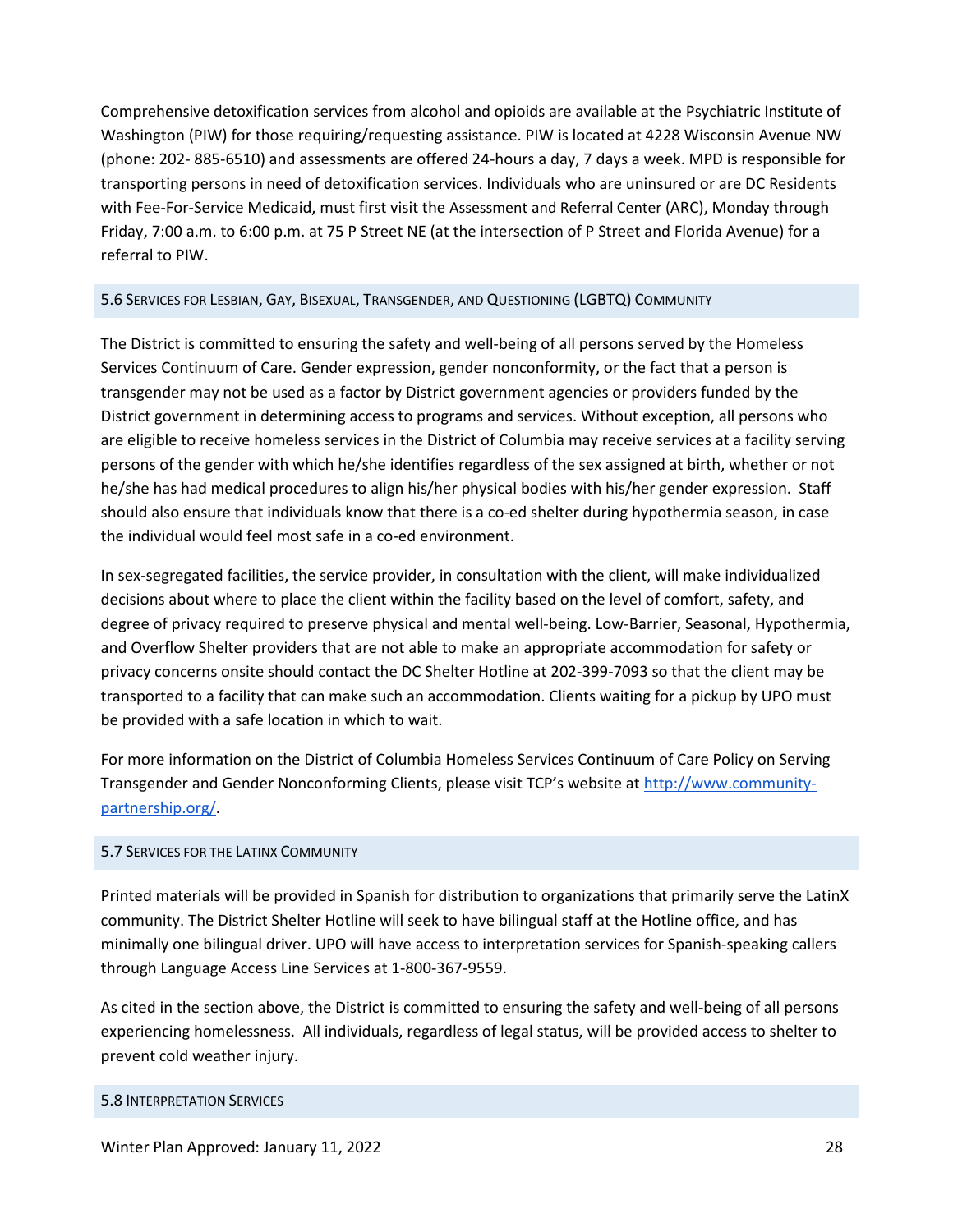Interpreters are available through Language Access Line Services, a professional, telephone-based interpretation service that provides interpreter assistance in more than 140 languages, seven days a week, 24 hours a day. UPO has access to Language Line Services through a toll-free number made available by DHS, 1-800-367-9559.

## <span id="page-28-0"></span>5.9 SERVICES FOR SURVIVORS OF DOMESTIC VIOLENCE

Individuals experiencing domestic violence should keep the following guidance in mind:

- 1) If in immediate danger, call 911.
- 2) If fleeing domestic violence and lacking safe housing, but have time to assess options, call the DC Victim Hotline (available 24 hours) at 1-844-443-5732 (1-844-4HELPDC).
- 3) If no domestic violence beds are available, contact the DC Shelter Hotline at 202-399-7093.

If a client calling the DC Shelter Hotline discloses domestic violence, shelter hotline staff will confer with the client about his/her ability to access a safe location while they wait and will determine the pick-up location based on the client's safety needs.

Domestic violence resources and information will be made available at all shelters, including hypothermia sites. If a client discloses domestic violence to a shelter provider, the provider will review options with the client, including calling the DC Victims Hotline (if that is desired but has not already been attempted), identifying a location within the facility that maximizes the client's safety and privacy, or – if the facility cannot make an appropriate accommodation – contacting the DC Shelter Hotline for transport to an alternate location with bed availability. Clients waiting for a pickup by UPO must be provided with a safe location in which to wait.

#### <span id="page-28-1"></span>5.10 SUPPLIES

TCP works closely with volunteers and nonprofit agencies to secure supplies for distribution and use during the hypothermia season. An ample inventory of other supplies will also be on hand, namely, sleeping bags and essential items to guard against the effects of the cold such as hats, gloves, scarves, socks, and thermal underwear. TCP and the UPO hypothermia staff will coordinate the retrieval and storage of all supplies. Any provider seeking supplies should contact the DC Shelter Hotline directly.

## **Donations During Hypothermia Season**

Community-based organizations, faith-based groups, and private citizens that have items to donate and/or who want to participate in providing survival items to clients on the street are asked to contact Tom Fredericksen at TCP at 202-543-5298 to allow the District to better coordinate these donations and activities. The District welcomes the partnership and wants to ensure that groups are working in coordination with trained outreach staff to deliver services to our vulnerable neighbors, particularly in light of the public health emergency.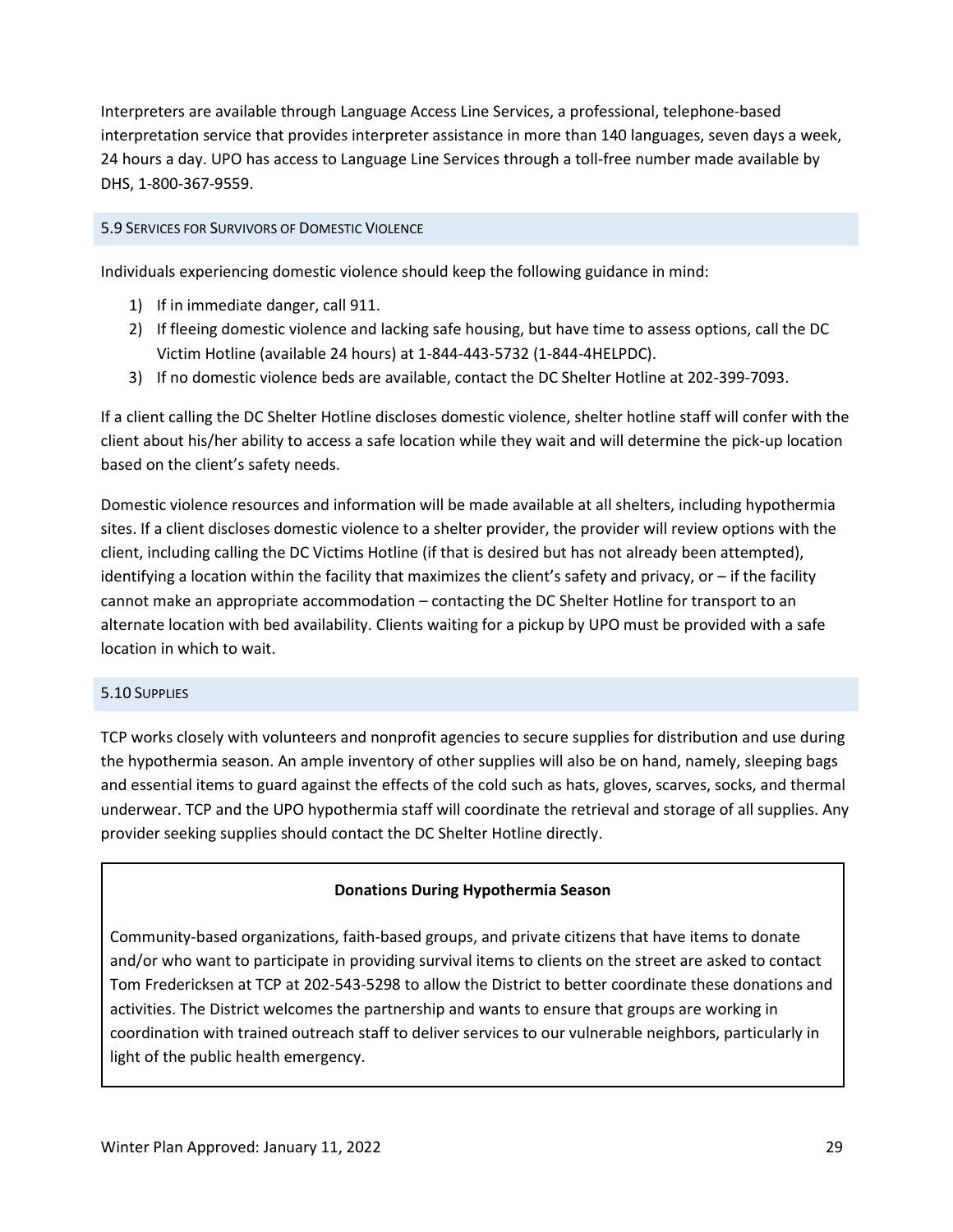#### <span id="page-29-0"></span>5.11 TRAINING

Training for outreach workers and shelter providers on the District's hypothermia season protocol will be conducted by TCP in conjunction with DHS and DBH. All agency directors or designated staff directly involved in the provision and management of hypothermia-related services will be required to attend an initial review of protocols, processes, communications, and responsibilities related to the upcoming hypothermia season.

Ongoing hypothermia-related training opportunities, including training on customer-service topics and the Homeless Services Reform Act (HSRA), will be offered during the season at times and places that are convenient for staff members involved in the provision of hypothermia services.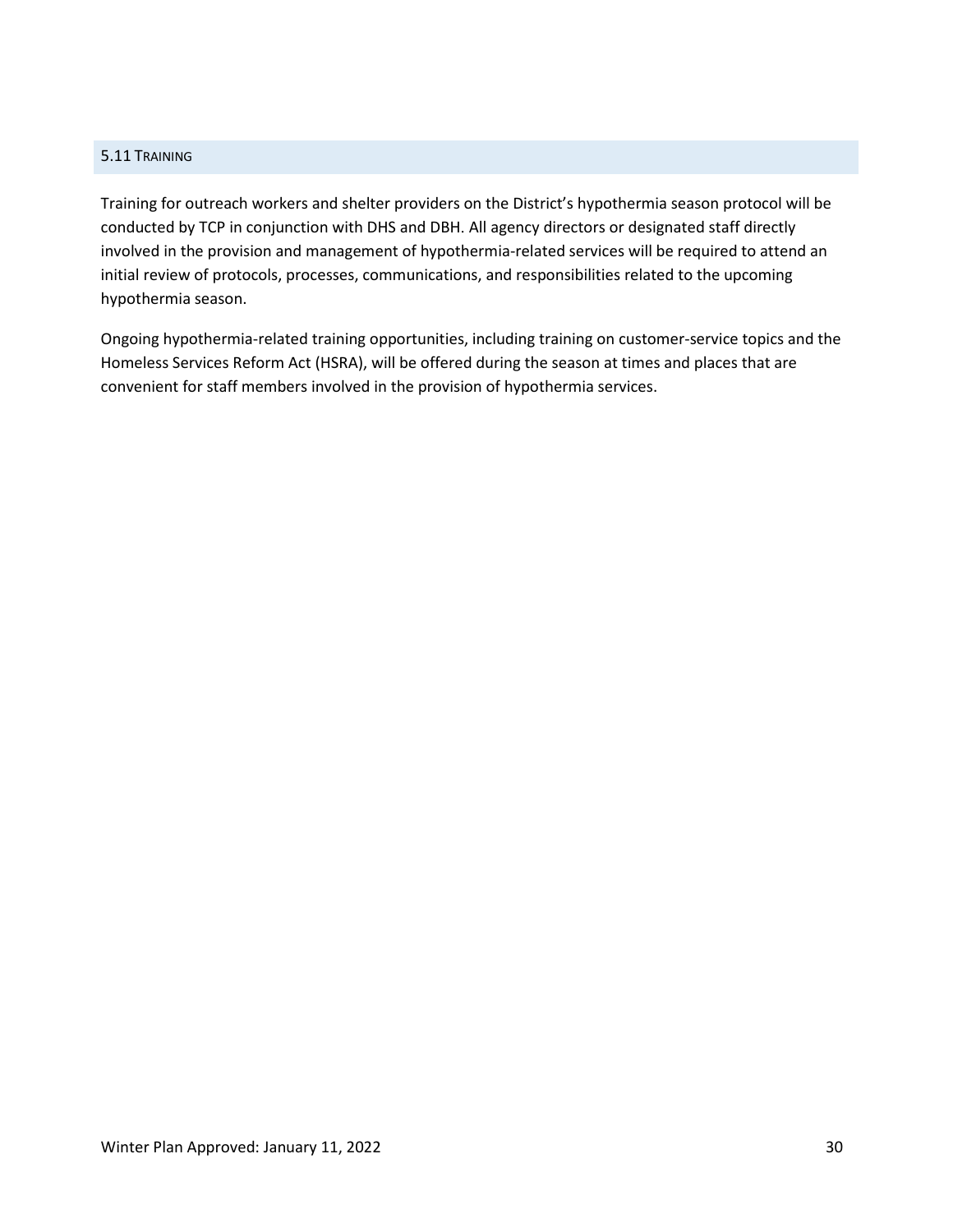#### <span id="page-30-0"></span>**6. UNACCOMPANIED MINORS AND TRANSITION AGED YOUTH**

Since the launch of Solid Foundations DC, the landscape in the District around homeless services for unaccompanied youth looks dramatically different. Building on the work of prior years, resources allocated in the FY20 and FY21 budgets allowed us to create additional shelter beds needed to ensure a more immediate connection for youth seeking a safe place to sleep, expand transitional housing and extended transitional housing capacity for young adults experiencing homelessness, and increase housing options for LGBTQ+ identifying young adults. Much work remains to fully implement Solid Foundations DC. The strategies identified in the plan call for more program interventions needed within the District's homeless services system to stabilize and assist young people experiencing a housing crisis and to ensure homelessness among youth is brief, rare, and nonrecurring. As with Homeward DC, the strategies in Solid Foundations DC will take time to implement; we will not be able to bring all the needed programs to scale overnight. Accordingly, the information in this FY22 Winter Plan is to ensure that, in the meantime, the District government and its network of providers have strategies in place to ensure that vulnerable youth have a safe place to go and are protected from cold weather injury during the hypothermia season.

#### <span id="page-30-1"></span>6.1 UNACCOMPANIED MINORS (<18 YEARS OF AGE)

The system for responding to the needs of unaccompanied children under the age of 18 is fundamentally different from the system designed to assist adults, and there are a number of resources dedicated to minors who have left home without permission or who are experiencing homelessness.

The Strengthening Teens Enriching Parents (STEP) Initiative was developed in September 2017 in response to Mayor Bowser's call to action to address the issue of youth reported missing to police. STEP is a voluntary prevention/intervention program that lasts for up to six months depending on the youth's and family's needs. STEP is a collaboration between DHS, the Child & Family Services Agency (CFSA), the Department of Youth Rehabilitative Services (DYRS), Court Social Services (CSS), and Sasha Bruce Youthwork. The goal is to reduce the likelihood of future incidents of the youth running away or being kicked out by providing families with tools to resolve conflict in a healthy way and ensuring youth have the support of caring adults.

For those youth who do not immediately return home, the Sasha Bruce Youthwork Bruce House, a 24-hour facility for minors, provides emergency shelter to minors to ensure that youth have a safe place to stay while the situation is being resolved. Current capacity for unaccompanied minor children is  $15^{17}$  $15^{17}$  $15^{17}$  beds.

Family reunification is the goal whenever minors can return home safely, and when they cannot, CFSA is engaged. Consequently, there is a high turnover rate on beds earmarked for minors.<sup>[18](#page-30-3)</sup> The ICH monitors

<span id="page-30-2"></span><sup>&</sup>lt;sup>17</sup> The Youth System regularly tracks utilization of minor beds. This plan will be updated If more minor beds are needed over the hypothermia season.

<span id="page-30-3"></span><sup>&</sup>lt;sup>18</sup> According to the District's Framework for Serving Unaccompanied Minor Children, shelter and reunification services for unaccompanied minors may be provided by the homeless services system for up to three days without parental or court approval. Average stay is 21 days, but can be extended as needed. Using an average three-week length of stay, these beds will be able to provide shelter for an estimated 430 youth over the course of the year.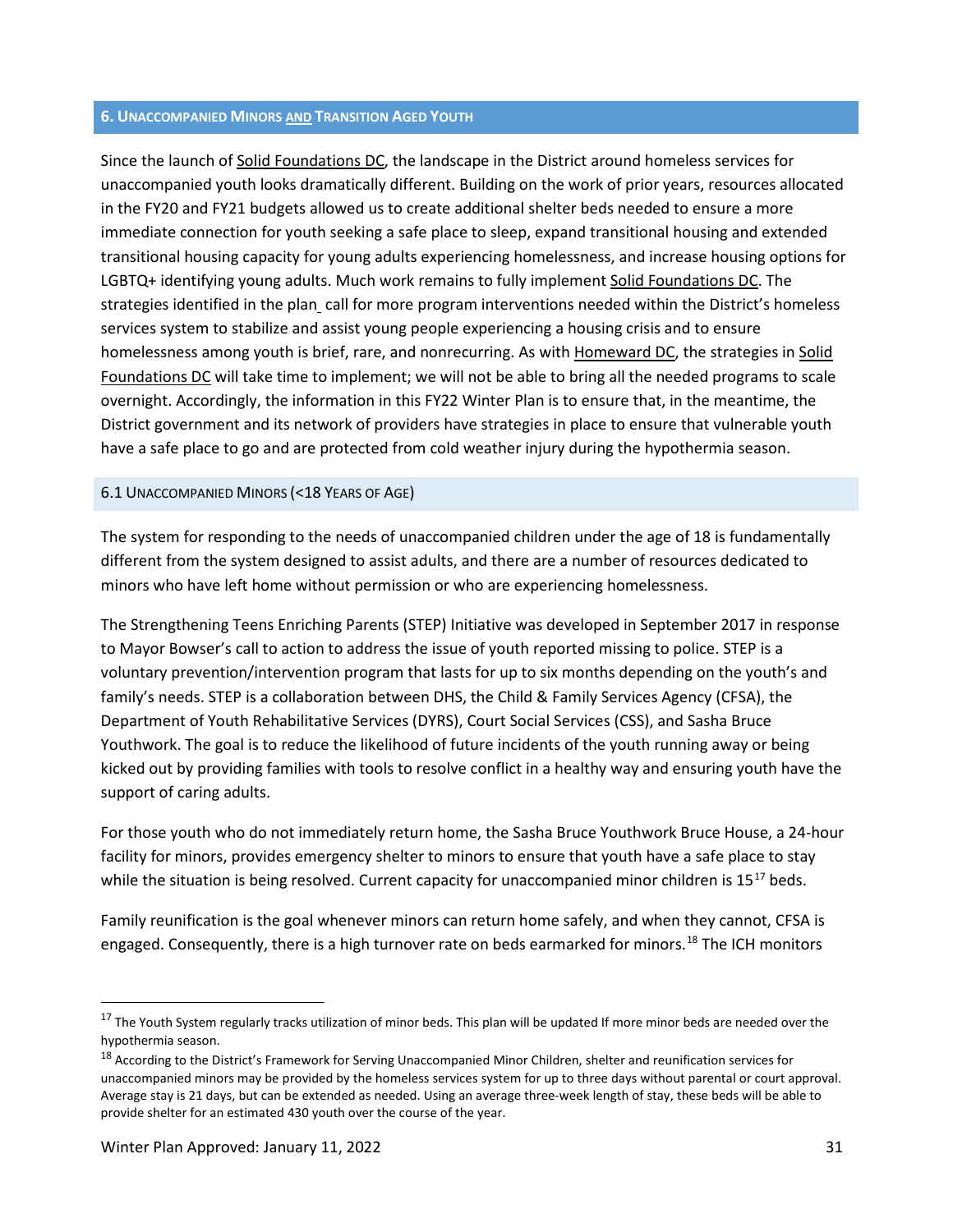bed utilization over the hypothermia seasons to ensure the District is deploying resources as strategically as possible.

While the STEP Program is targeted to minors who are reported missing, similar services are available to minors who leave home and are *not* reported missing by a parent. Any minor, or anyone who encounters a minor on the street, can request assistance by calling the Sasha Bruce Youthwork Hotline, at (202) 547- 777.

#### <span id="page-31-0"></span>6.2 TRANSITION AGED YOUTH 18 TO 24 YEARS

A number of new shelter beds for Transition Age Youth (TAY) have come online , with more beds being added in FY20. (See Table 9 below.) Additionally, under the Solid Foundations DC plan, additional beds/units of varying program types are being brought online. This is notable because having more transitional housing, rapid re-housing, and extended transitional housing earmarked for TAY ensures we have the resources to help youth exit shelter more quickly to a more stable environment, which in turn helps us reserve emergency beds for young people with no safe alternatives.

#### **Table 11: System Capacity – Unaccompanied Transition Aged Youth (18 – 24)**

| <b>Type of Bed</b> | Inventory |
|--------------------|-----------|
| <b>TAY Shelter</b> | 124       |

Ideally, we would have a developmentally appropriate resource for every young person who presents, but as discussed in the opening of this section, it will take time to scale youth programming. In instances where no dedicated beds are available, TAY can access shelter at any of the District's low-barrier shelters, including year-round, seasonal, alert night, and overflow facilities. In cases where a youth has entered an adult shelter but prefers placement in a youth-specific facility, the youth will be transferred to a dedicated TAY resource as it becomes available.

#### <span id="page-31-1"></span>6.3 OUTREACH & IN-REACH SERVICES FOR YOUTH

Youth-focused outreach is conducted year-round by a variety of youth serving agencies. In addition to the youth-focused outreach, there are street outreach organizations that cover catchment areas across the city. These outreach organizations engage with all persons experiencing unsheltered homelessness in their respective catchment areas regardless of age. Providers and partners should refer to the youth transportation protocol outlined in Section 4.4 to connect a youth on the street to shelter or services.

Ongoing data tracking in the ICH Youth Committee shows us that we continue to have a significant number of TAY accessing the adult low-barrier shelter system who did not appear on the District's Youth CAHP system registry (meaning they were directly accessing the low-barrier shelter system, versus being referred there from youth providers because youth beds were at capacity). While it is always up to the youth to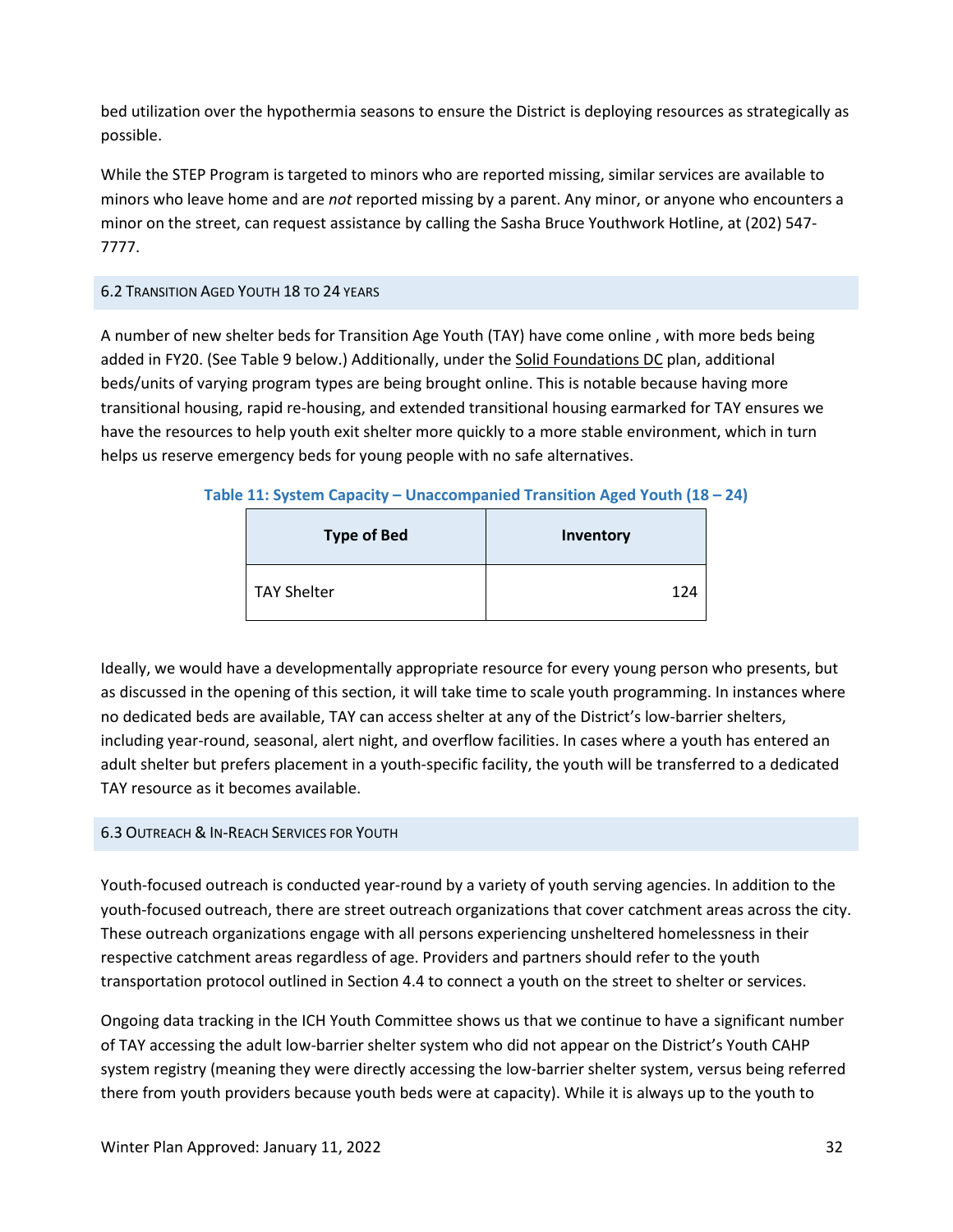access the program they feel is most appropriate for them, we want to ensure youth are aware of their options. Accordingly, the ICH Youth Committee will continue to analyze utilization data throughout the winter to continue doing targeted shelter in-reach. Likewise, training will be provided to all low-barrier shelter operators on youth system resources, referral protocols, and techniques for offering more developmentally appropriate services in the context of the adult low-barrier system.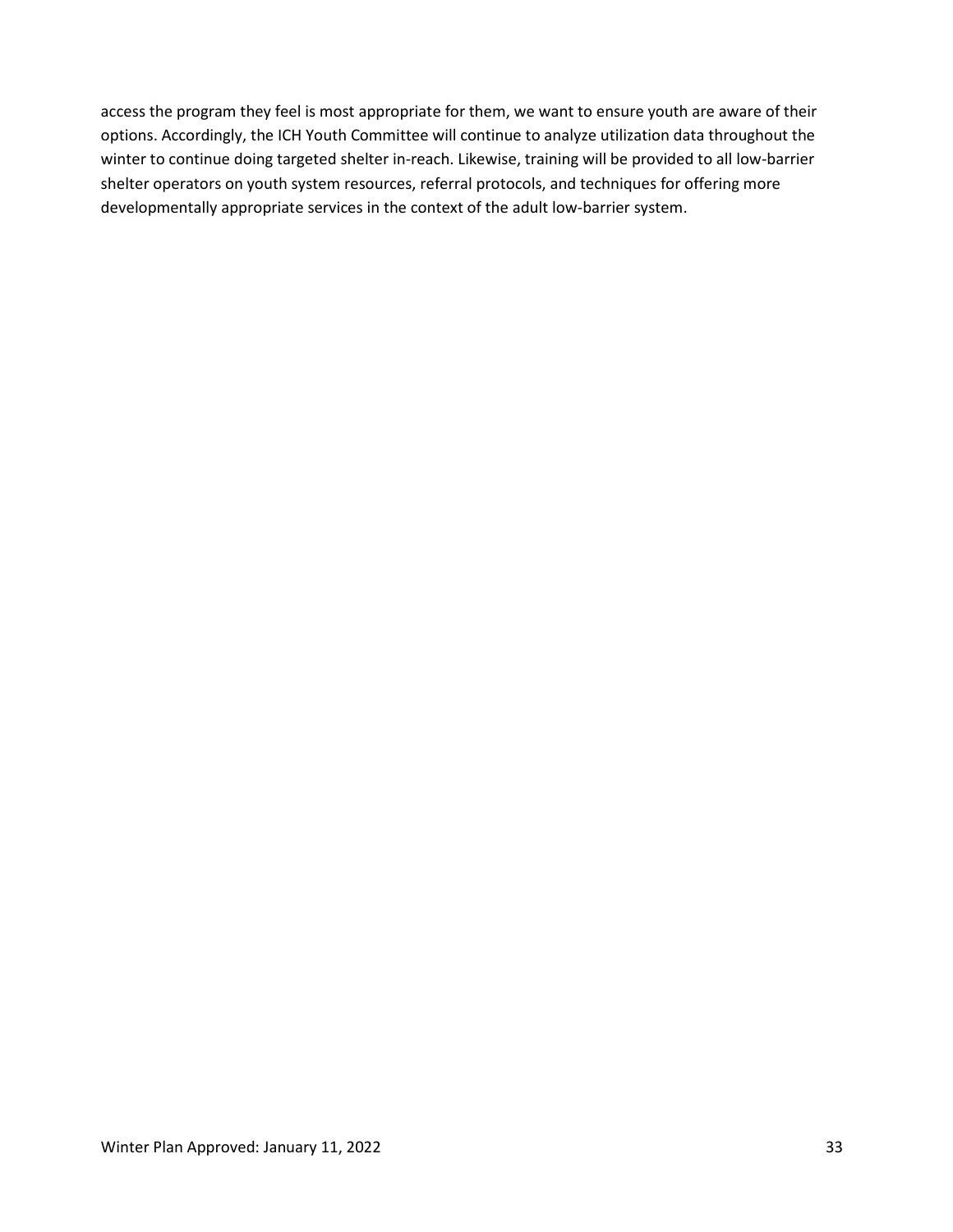#### <span id="page-33-0"></span>**7. COMPLAINTS & GRIEVANCES**

#### <span id="page-33-1"></span>7.1 HOMELESS SERVICES MONITORING

DHS monitors shelter operations year-round to ensure that clients are being served well and to note any corrective actions that must be taken. When corrective actions are required, these actions must be accomplished within a given time, and DHS will confirm that they have been completed.

#### <span id="page-33-2"></span>7.2 COMPLAINTS OR SUGGESTIONS

Customers with specific concerns may report an incident or file a complaint with the Homeless Services' Office of Program Review, Monitoring and Investigation (OPRMI) Unit through the following avenues:

DHS Website: dhs.dc.gov/page/suggestions-and-complaints

Email: [OPRMI@dc.gov](mailto:OPRMI@dc.gov)

Telephone: 202-673-4464 (Hotline)

Postal Mail: OPRMI, 64 New York Avenue, NE, 6th Floor Washington, DC 20002.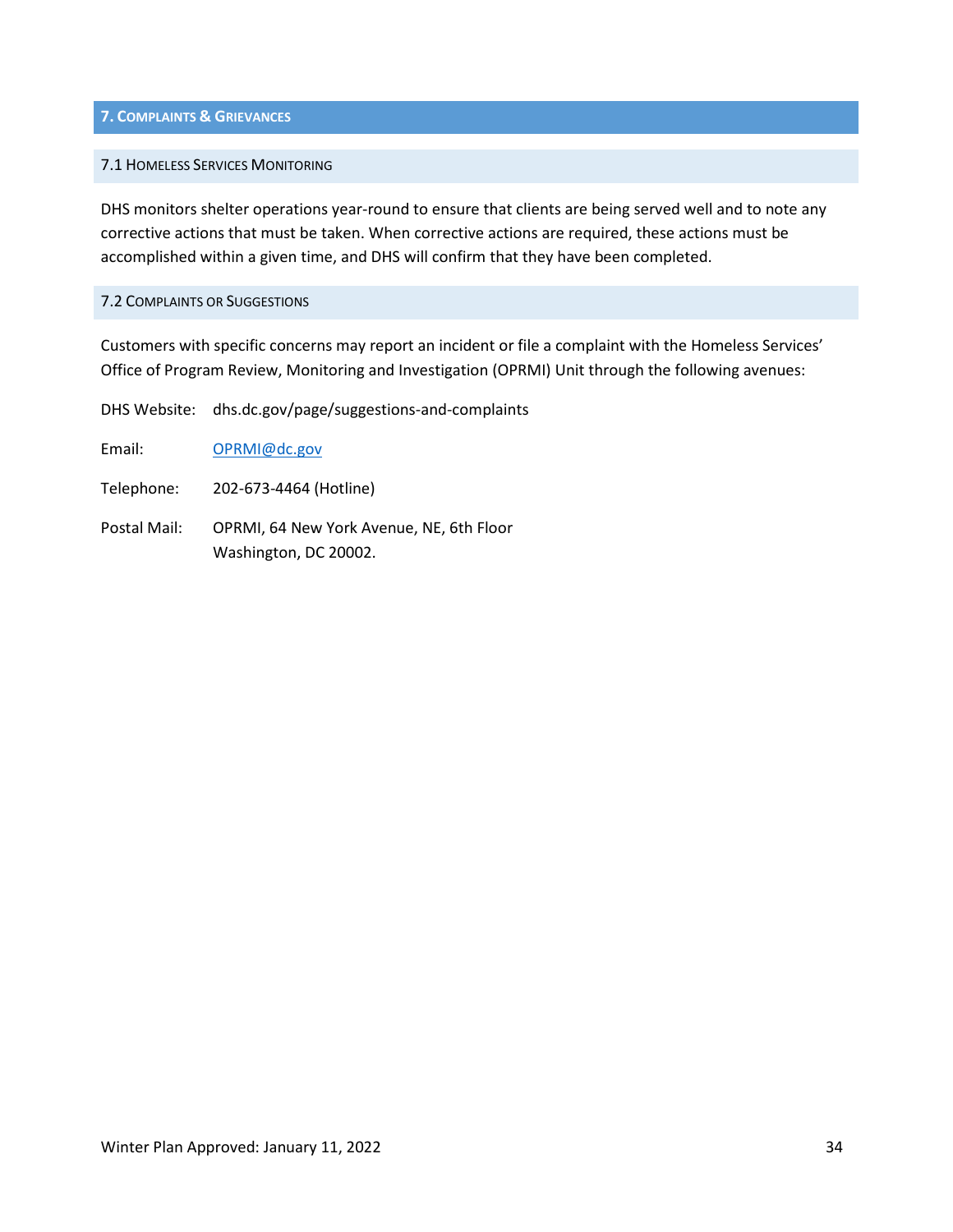#### <span id="page-34-0"></span>**APPENDIX A: SHELTER LOCATIONS – SINGLE ADULTS**

Appendix A outlines locations that will be used to provide shelter for single adults during the FY22 hypothermia season. Because overflow shelters are opened only if additional capacity is needed, they are not identified in this document to prevent individuals from seeking shelter at locations that are not open.

An individual seeking assistance (directly or on behalf of another individual) should always call the DC Shelter Hotline at 202-399-7093 to be directed to a location with availability.

| <b>Name of Shelter</b>                     | <b>Location</b>                 |  |
|--------------------------------------------|---------------------------------|--|
| 801 East Shelter                           | 801 Making Life Better Lane, SE |  |
| <b>Adams Place Shelter</b>                 | 2210 Adams Place, NE #1         |  |
| New York Avenue Shelter                    | 1355-57 New York Avenue, NE     |  |
| Patricia Handy Legacy Site                 | 810 5th St, NW                  |  |
| Community for Creative Non-Violence (CCNV) | 425 Second Street, NW           |  |
| Blair                                      | 635   Street, NE                |  |
| <b>Seasonal Shelter</b>                    |                                 |  |
| Adams Place Day Center                     | 2210 Adams Place                |  |
| Langdon Recreation Center                  | 2901 20th St NE                 |  |

#### **Table 12: Men's Shelter –Sites[19](#page-34-1)**

<span id="page-34-1"></span><sup>&</sup>lt;sup>19</sup> The address of Valley Place (Previously Apartment Style Family Shelter) is not listed, as clients cannot walk up to that site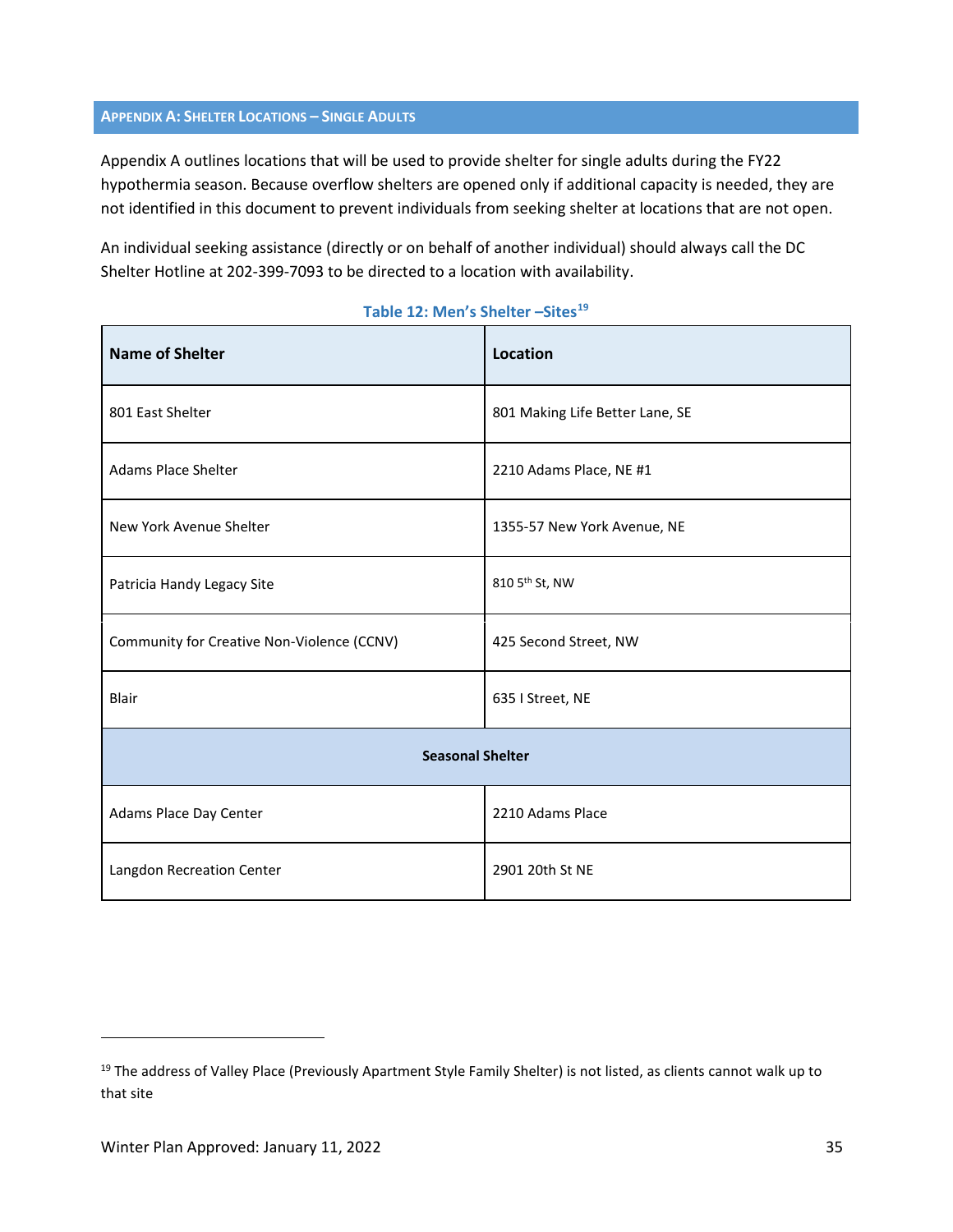| <b>Name of Shelter</b>                                                 | Location                          |  |
|------------------------------------------------------------------------|-----------------------------------|--|
| Harriet Tubman, D.C. General Building 27                               | 1910 Massachusetts Avenue, SE #27 |  |
| Saint Josephine Bakhita Women's Shelter<br>(formerly Nativity Shelter) | 6010 Georgia Avenue, NW           |  |
| Patricia Handy Swing Space                                             | 1009 11 <sup>th</sup> Street, NW  |  |
| Community for Creative Non-Violence (CCNV)                             | 425 2 <sup>nd</sup> Street, NW    |  |
| <b>Phase 2: Seasonal Shelter</b>                                       |                                   |  |
| <b>Sherwood Recreation Center</b>                                      | 640 10th Street, NE               |  |

# **Table 13: Women's Shelter –Sites[20](#page-35-0)**

<span id="page-35-0"></span><sup>&</sup>lt;sup>20</sup> The address of Girard Street (Previously Apartment Style Family Shelter) is not listed, as clients cannot walk up to that site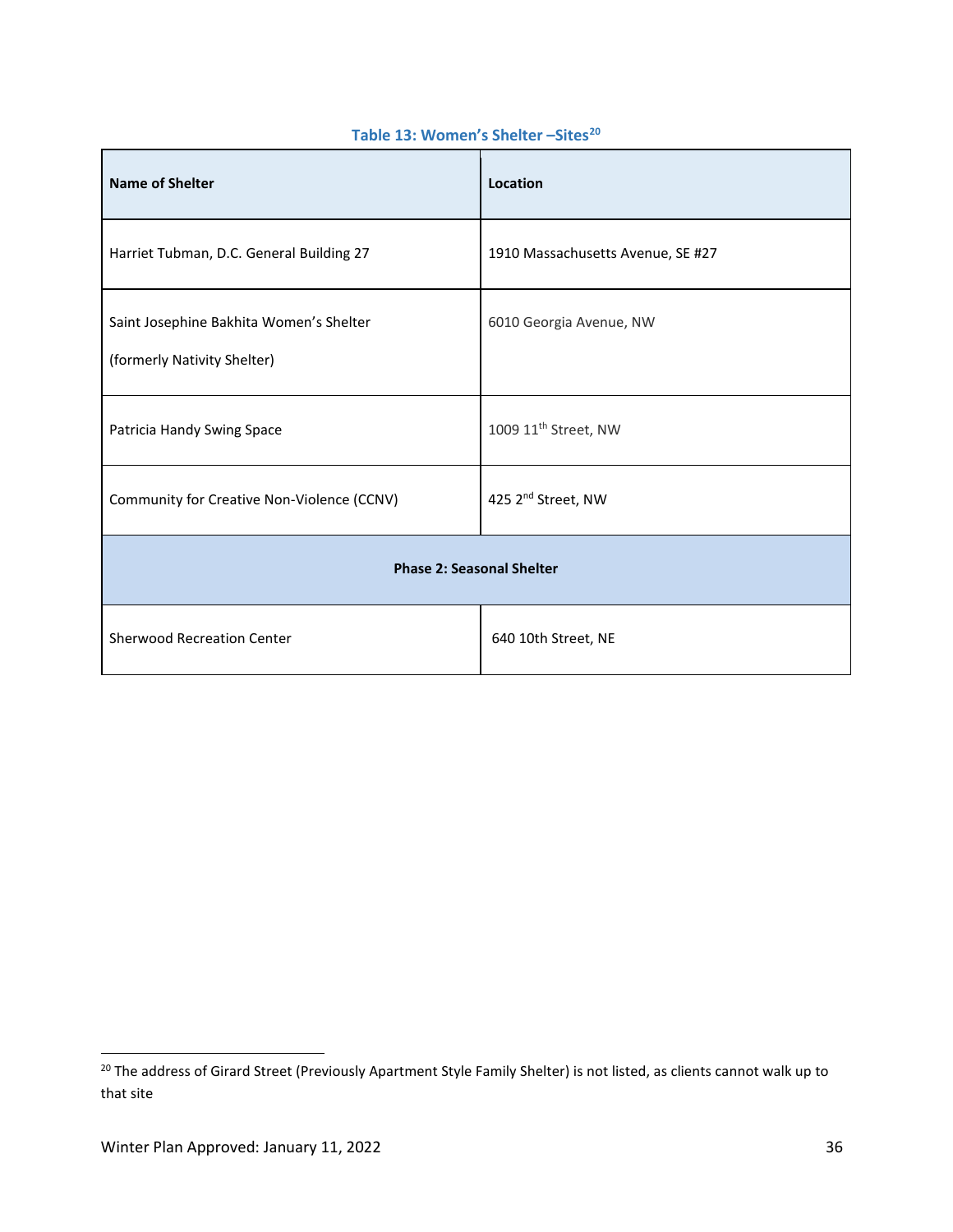## <span id="page-36-0"></span>**APPENDIX B: SHELTER, DROP-IN AND OUTREACH LOCATIONS – YOUTH**

Appendix B outlines locations that will be used to provide shelter to Transition Age Youth and unaccompanied minors during the FY20 hypothermia season.

| <b>Name of Shelter</b>                         | <b>Population Served</b>                                                         | Location                                                               |
|------------------------------------------------|----------------------------------------------------------------------------------|------------------------------------------------------------------------|
| <b>SHINE</b><br>(Covenant House)               | Unaccompanied Youth Aged 18 to 24 (LGBTQ<br>safe space, open to all youth 18-24) | 4904 Quarles St, NE                                                    |
| Muriel's House<br>(Healthy Babies)             | Families Headed by a Youth Aged 16 to 21                                         | Location not public - contact:<br>202-696-0043 for more<br>information |
| The Sanctuary<br>(Covenant House)              | Unaccompanied Youth Aged 18 to 24                                                | 129 Yuma St, SE                                                        |
| Safe Haven<br>(Covenant House)                 | Unaccompanied Youth Aged 18 to 24                                                | 511 Mellon St, SE                                                      |
| Phillip Reid's Home<br>(Sasha Bruce Youthwork) | Unaccompanied Youth Aged 18 to 24                                                | 1814 Rhode Island Ave, NE                                              |
| <b>Bruce House</b><br>(Sasha Bruce Youthwork)  | Minor Children                                                                   | 1022 Maryland Ave, NE                                                  |

#### **Table 14: Youth Shelters**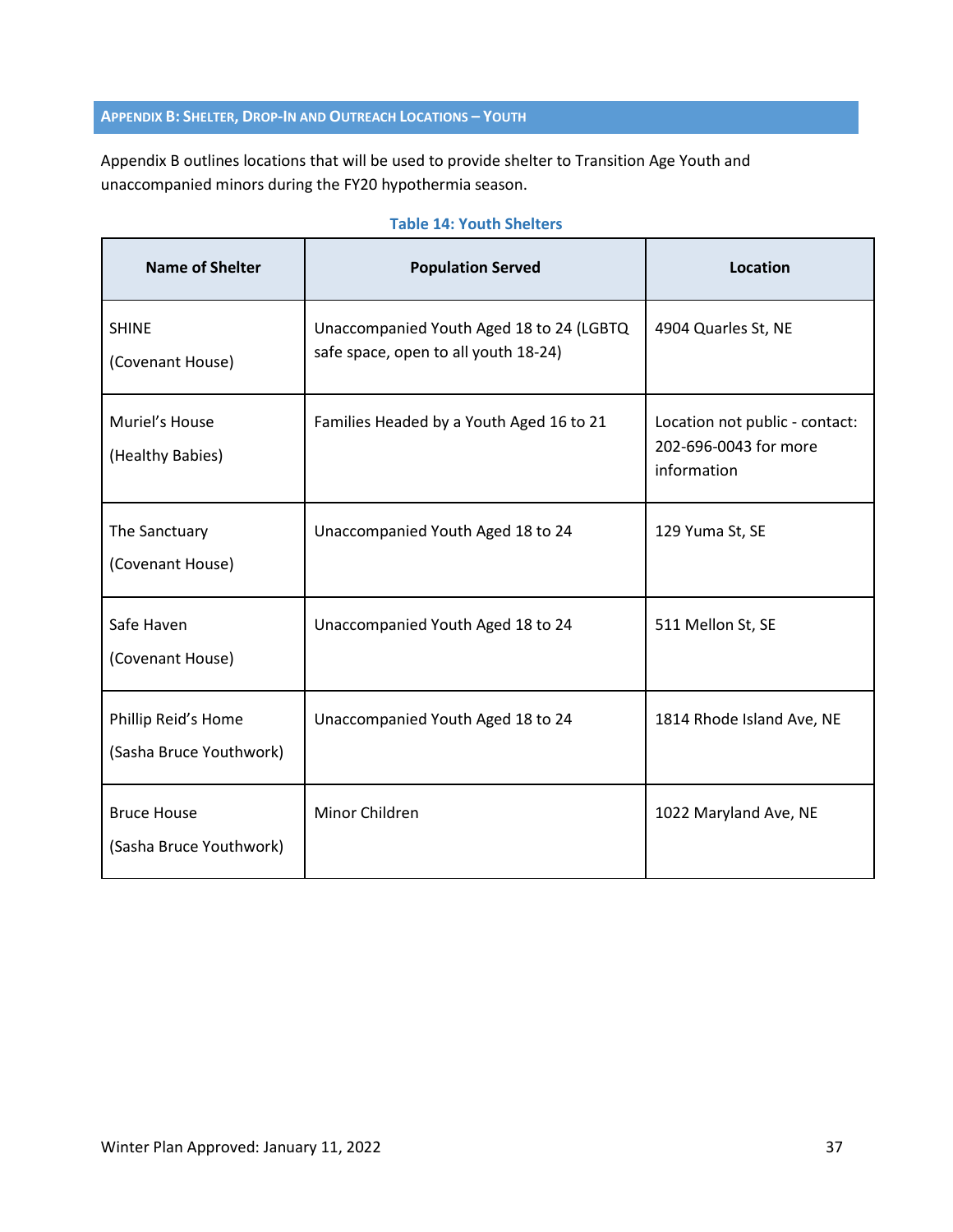| <b>Youth Drop-In Centers</b>                                     | <b>Population Served</b>                                                             | Location                           |
|------------------------------------------------------------------|--------------------------------------------------------------------------------------|------------------------------------|
| LAYC's DC Safe Housing<br>Drop-In Center                         | Unaccompanied Youth Aged 18 to 24                                                    | 1419 Columbia Rd, NW               |
| Sasha Bruce Youthwork's<br><b>Barracks Row Drop-In</b><br>Center | Unaccompanied Youth Aged 18 to 24                                                    | 741 8th St, SE                     |
| DC Doors' Zoe's Doors<br>Drop-In Center                          | Unaccompanied Youth Aged 18 to 24                                                    | 900 Rhode Island Ave, NE           |
| Casa Ruby's Drop-In and<br><b>Respite Centers</b>                | Unaccompanied Youth Aged 18 to 24<br>(LGBTQ safe space, open to all youth 18-<br>24) | 7530 Georgia Ave, NW <sup>21</sup> |
| <b>Covenant House Service</b><br>Center                          | Unaccompanied Youth Aged 18 to 24                                                    | 2001 Mississippi Ave, SE           |

## **Table 15: Youth Drop-In Centers**

## **Table 16: Youth Street Outreach Teams**

| <b>Youth Street Outreach Teams</b> | <b>Population Served</b>     | <b>Contact Information</b> |
|------------------------------------|------------------------------|----------------------------|
| Friendship Place                   | Unaccompanied Youth under 25 | 202-364-8907               |
| Sasha Bruce Youthwork              | Unaccompanied Youth under 25 | 202-506-7264               |
| <b>HERS Resiliency</b>             | Unaccompanied Youth under 25 | 202-643-7831               |

<span id="page-37-0"></span> $21$  Casa Ruby's Low-Barrier Shelter has temporarily relocated to 2002 R St. NW with a plan to move back to the Georgia Ave NW location by Hypothermia Season. The FY22 Winter Plan will be updated as needed.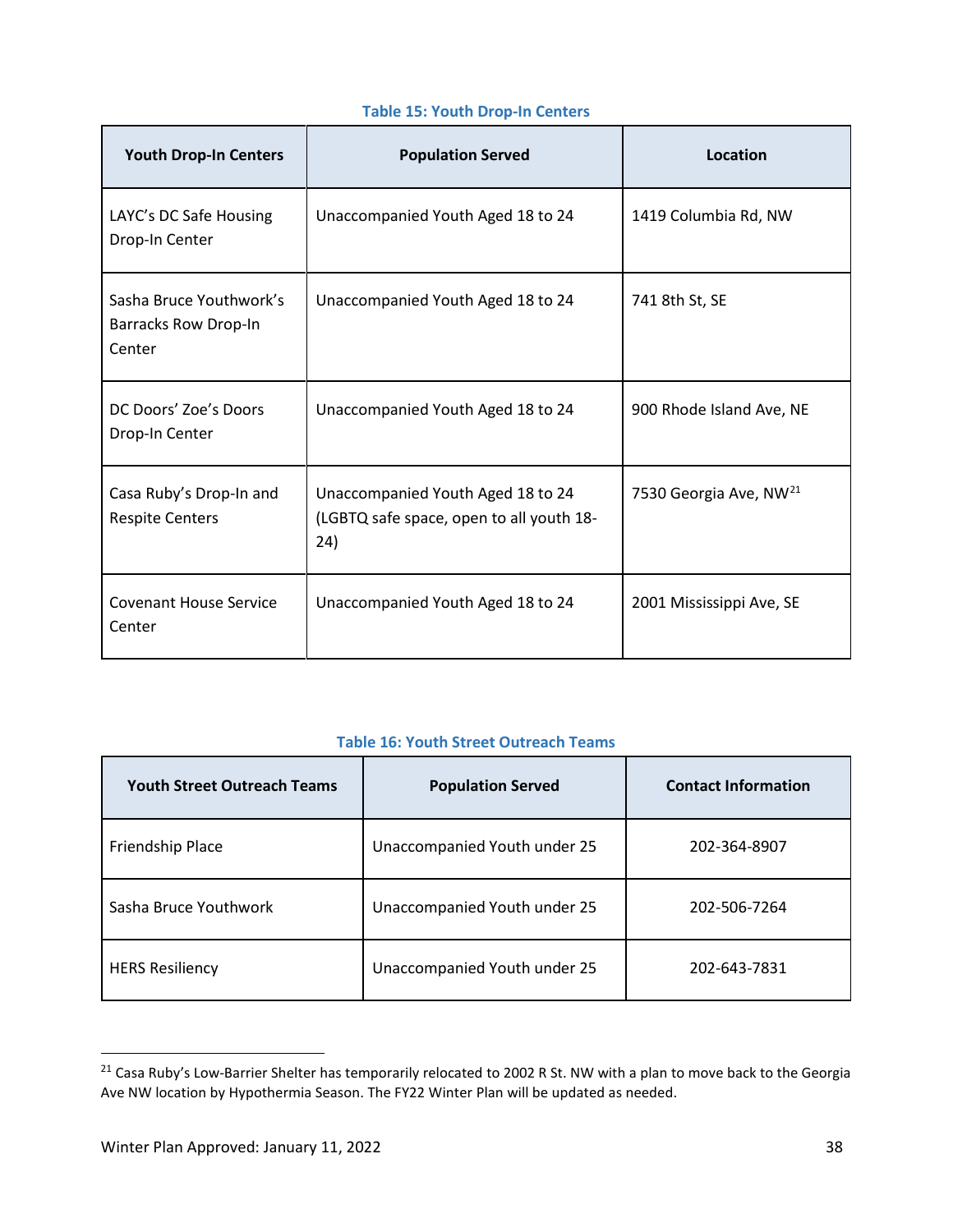# <span id="page-38-0"></span>**APPENDIX C: WINTER PLAN PHONE NUMBERS**

Appendix C is a list of key phone numbers associated with the Winter Plan.

| <b>Number</b>                                                  | <b>Purpose</b>                                                                                                                                                                                                                                                                                                                                                                                                                                                |
|----------------------------------------------------------------|---------------------------------------------------------------------------------------------------------------------------------------------------------------------------------------------------------------------------------------------------------------------------------------------------------------------------------------------------------------------------------------------------------------------------------------------------------------|
| Emergency/MPD: 911                                             | For immediate medical emergency. If you see an<br>unsheltered neighbor who appears to be unconscious or<br>not breathing, or who is exhibiting erratic or threatening<br>behavior, contact 911. Likewise, if you or someone you<br>know is fleeing domestic violence and is in immediate<br>danger, contact 911.                                                                                                                                              |
| DC Shelter Hotline: (202) 399-7093<br>Mayor's Call Center: 311 | District of Columbia residents experiencing homelessness<br>may call either of these numbers to seek shelter. Members<br>of the general public may also call these numbers to<br>request help for someone on the street.                                                                                                                                                                                                                                      |
| Safe Place Hotline: (202) 547-7777                             | A 24-hour hotline that can assist when an unaccompanied<br>minor is identified (e.g., via street outreach or other<br>system partners) or otherwise presents for assistance<br>anywhere in the community. RHY Hotline staff will dispatch<br>an outreach worker or cab (depending on the time of day<br>and availability of staff) to bring the youth to safety. A staff<br>person will conduct an initial screening and determine<br>appropriate next steps. |
| <b>DBH Community Response Team Line:</b><br>(202) 673-6495     | DBH Community Response Team (CRT) will respond to<br>individuals throughout the District who are experiencing a<br>psychiatric crisis and who are unable or unwilling to travel<br>to receive mental health services. CRT services are<br>provided 24 hours a day, 7 days a week.                                                                                                                                                                             |
| DC Victim Hotline:<br>1-800-799-SAFE (7233)                    | 24 hour hotline that provides free, confidential, around the<br>clock information and referrals for victims of all crime in<br>the District of Columbia.                                                                                                                                                                                                                                                                                                      |

#### **Table 17: Winter Plan Phone Numbers**